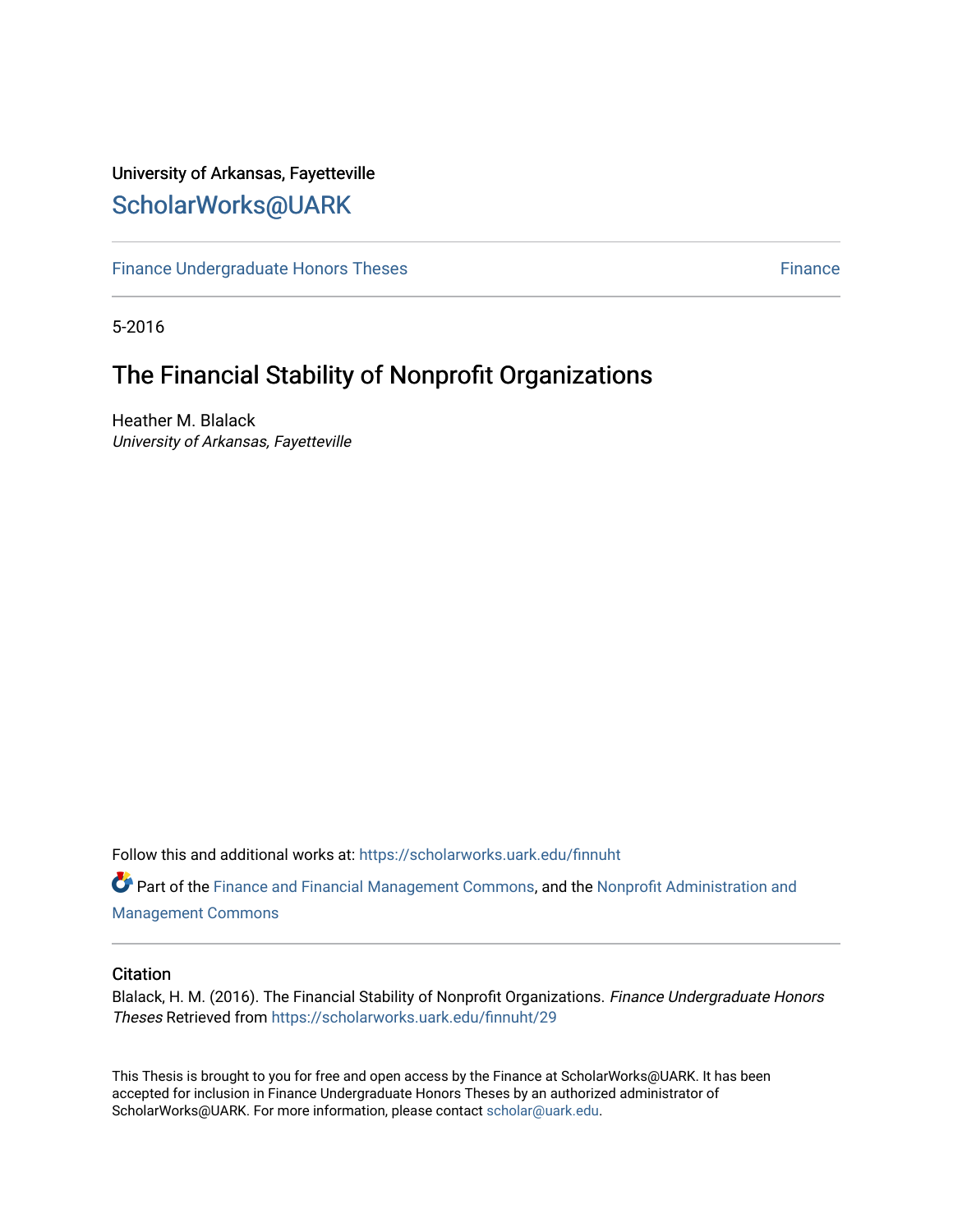### **The Financial Stability of Nonprofit Organizations**

**An Honors Thesis in partial fulfillment of the requirements for the degree of Bachelor of Science in Business Administration in Finance**

> **By Heather Blalack Sam M. Walton College of Business University of Arkansas, Fayetteville BSBA Finance, 2016**

> > **Advisor: Carly Lamb**

**May 2016**

**University of Arkansas**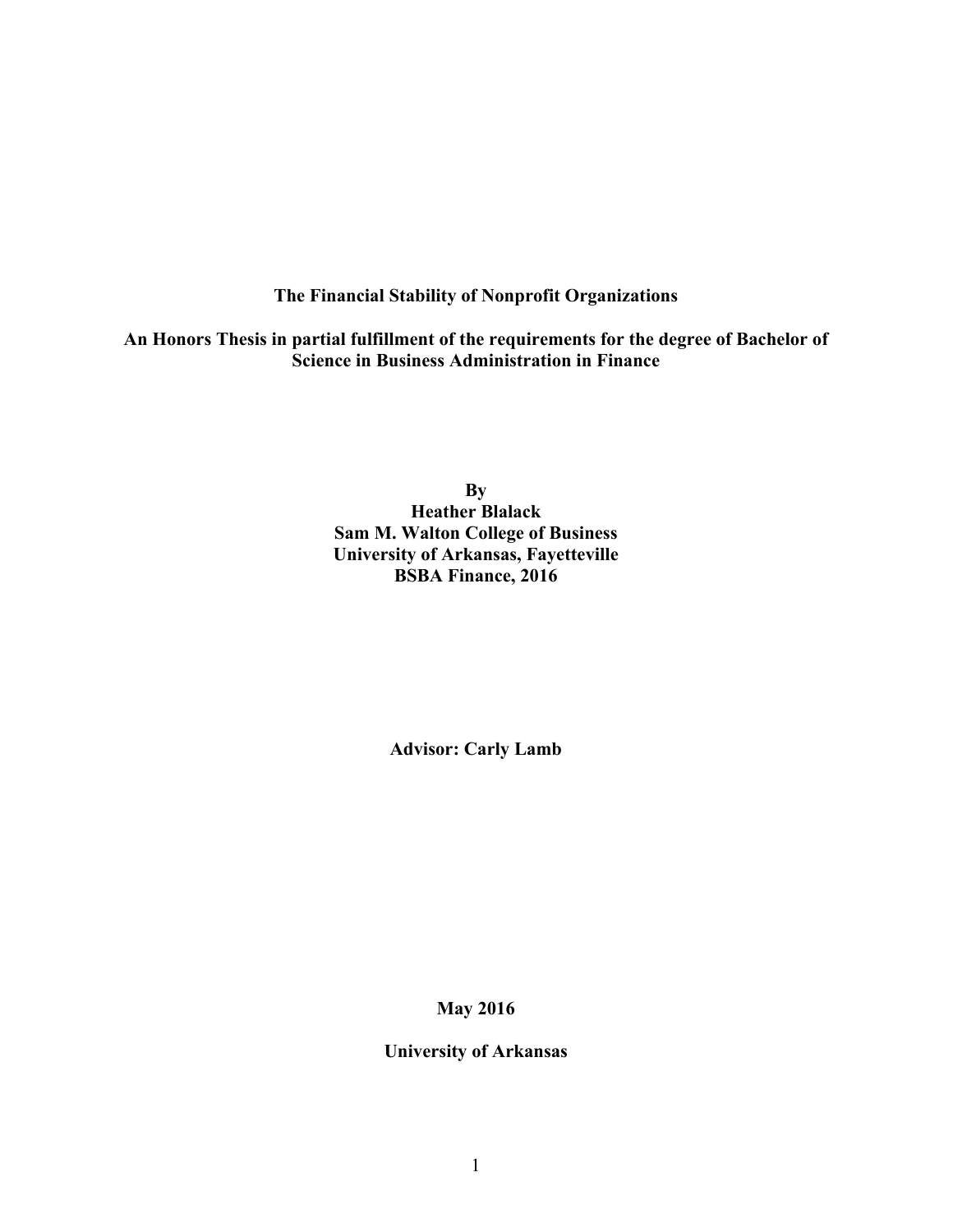#### **Abstract**

This thesis evaluates the financial stability of nonprofit organizations and their ability to effectively facilitate the accounting functions of a business. Specifically, it focuses on the companies' ability to maintain steady cash flow and fulfill all financial obligations while also achieving commitments stated in the company's mission statement and core values. In addition, this analysis concentrates on the immense lack of knowledge and experience pertaining to financial management within many nonprofits as well as the scarcity of related trainings. As most administrators of nonprofits lack the proper training or background pertaining to financial oversight, there is often an imbalance in retaining steady funds while upholding the mission of the organization. Furthermore, suggestions and possibilities will be discussed and reviewed to examine how local organizations maintain their stability and to determine how other organizations can improve their financial situations.

Multiple resource vehicles were utilized to acquire the foundational research for this thesis. A literary review is presented on previous research and studies regarding the subject of financial stability within nonprofits. These studies were obtained by means of scholarly search engines including google scholar and Ebsco. Additionally, a first-hand investigation is included of four local nonprofit organizations within the community. The investigation of the nonprofits involved interviews with the directors or an interview with the person who administrates the finances of the organization. While this thesis does not provide a thorough investigation of all aspects relating to nonprofit organizations, it does include an overview of the financial situations faced by many, as well the key issues and difficulties they may be familiar with. Furthermore, results from the interview process are cross-referenced with a summary of previous research in order to support or refute previous opinions.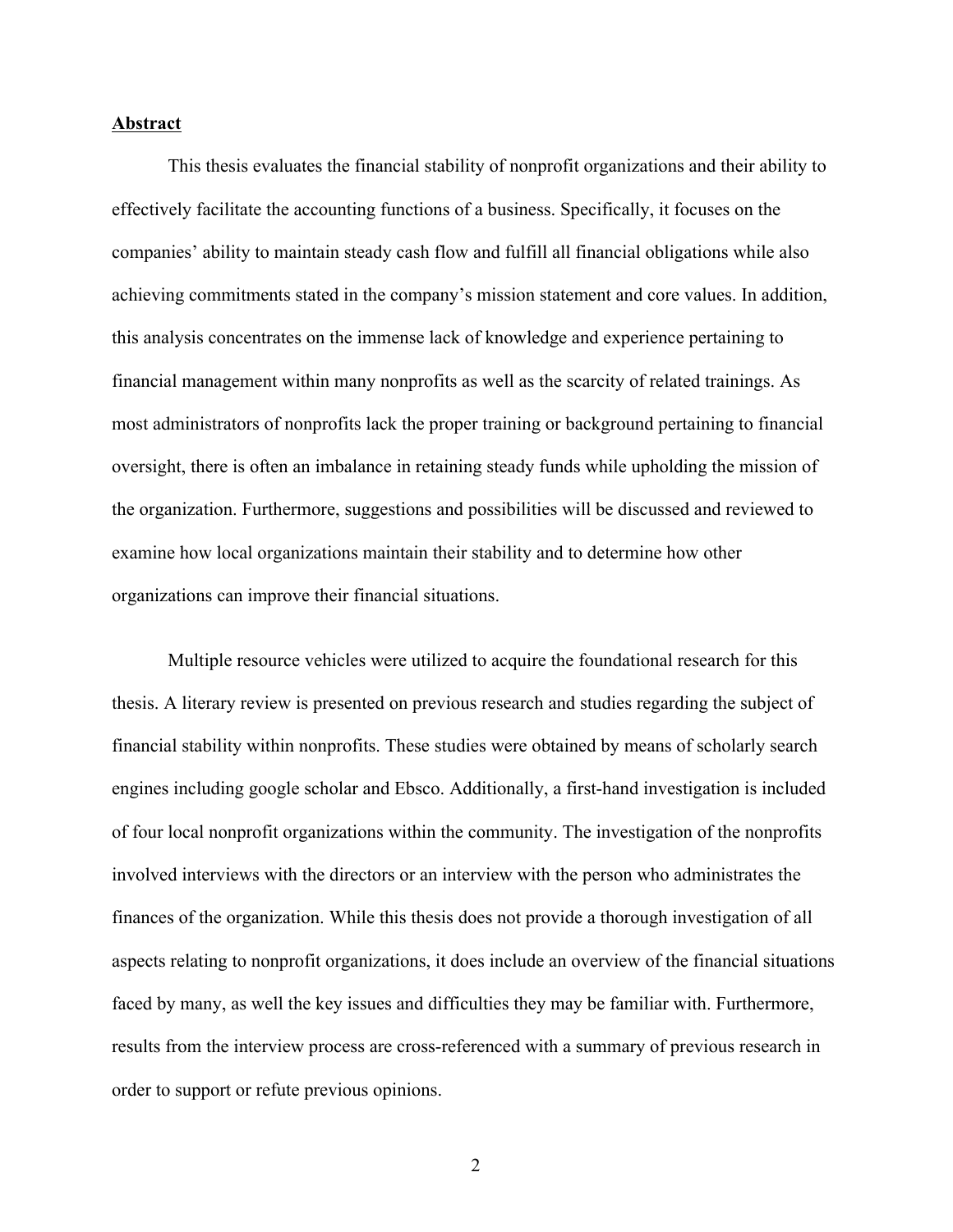#### **Introduction**

Many high need, low-income communities exist within the world. As an effort to improve the circumstances and deficiencies in these areas numerous nonprofits have been created. According to the *Business Dictionary*, a nonprofit organization is defined as "Associations, charities, cooperatives, and other voluntary organizations formed to further cultural, educational, religious, professional, or public service objectives. Their startup funding is provided by their members, trustees, or others who do not expect repayment, and who do not share in the organization's profits or losses which are retained or absorbed" (BusinessDictionary.com) That being said, it is extremely difficult for a nonprofit organization (NPO) to maintain a balance between upholding its mission and reason for existence while also establishing substantial income to fund its activities or initiatives. Furthermore, it is a struggle for an NPO to preserve financial stability once it has been achieved. Countless examples exist to provide guidance on elevating and preserving those funds while still upholding the primary mission of the organization. These valuable methods and their benefits to varying nonprofits will be explored later.

Sustainability is one of the primary concerns for nonprofits, as they are primarily funded by fluctuating donations, government support, and fundraising efforts. Unknowns of this magnitude make it very difficult for accounting and finance professionals to budget and to produce the minimal profits needed for longevity/sustainability. Considering that most nonprofits have volunteers or novice with minimal experience in the finance and accounting fields, managing the budgeting and accounting side of the business thus heightens the sustainability challenge. Relying on outside sources is one of the largest adversaries encountered by nonprofits not only initially, but in the long term as well. In response to this challenge, I believe it is in the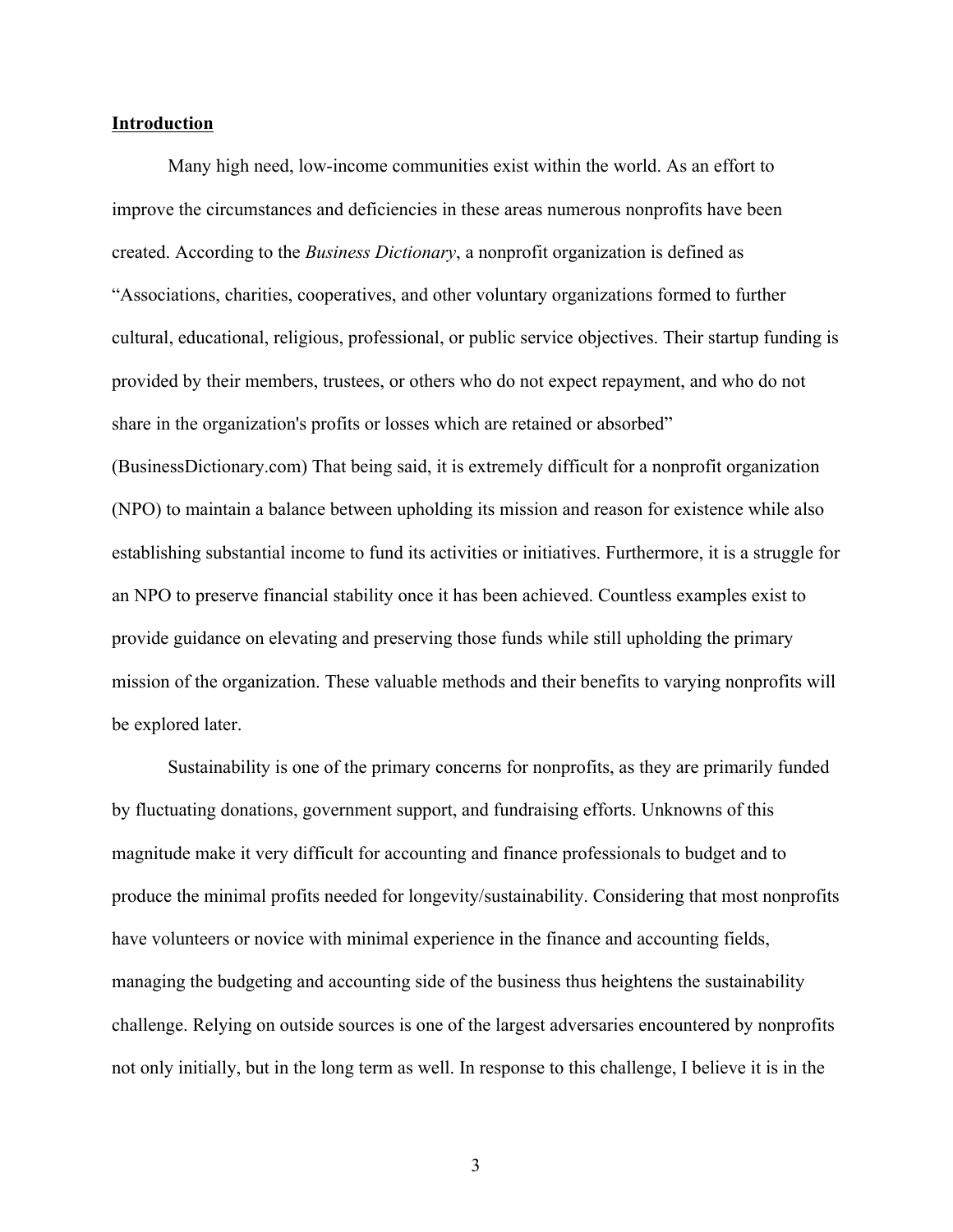best interest of the organization to be familiar with diverse forms of raising funds, such as longterm supporters, fundraisers, educating volunteers around financial sustainability, and introducing a product that could be sold as means of generating income.

Still yet, a common issue that arises within a NPO is preserving financial stability. Stability, as defined by Merriam Webster is "the quality or state of something that is not easily changed or likely to change." An example of *financial* stability is provided by the International Monetary Fund,

Financial stability can be thought of in terms of the financial system's ability: (a) to facilitate both an efficient allocation of economic resources—both spatially and especially intertemporally—and the effectiveness of other economic processes (such as wealth accumulation, economic growth, and ultimately social prosperity); (b) to assess, price, allocate, and manage financial risks; and (c) to maintain its ability to perform these key functions—even when affected by external shocks or by a build up of imbalances primarily through self-corrective mechanisms. (Schinasi 9)

Although this definition refers to a financial system, it can be altered to better suit a business or in this case, a NPO. Essentially, financial stability is exemplified when an organization displays an ability to successfully maintain its functions, efficiently manage its expenses, and withstand external shocks all while exhibiting growth. Financial stability differs in respect to the initial startup methods of fostering funds in that it is a long-term goal and represents an ability to demonstrate endurance for the organization as a whole.

The third challenge to maintaining financial stability in NPOs is sharing and sustaining the mission. This is uniquely important for nonprofits, as they do not sell products to make a profit, but depend entirely upon outside support. Typically, the funds used to sustain a nonprofit come from faithful donors and supporters who believe in the mission the organization represents. If a NPO does not communicate their mission clearly or effectively, they may never garner the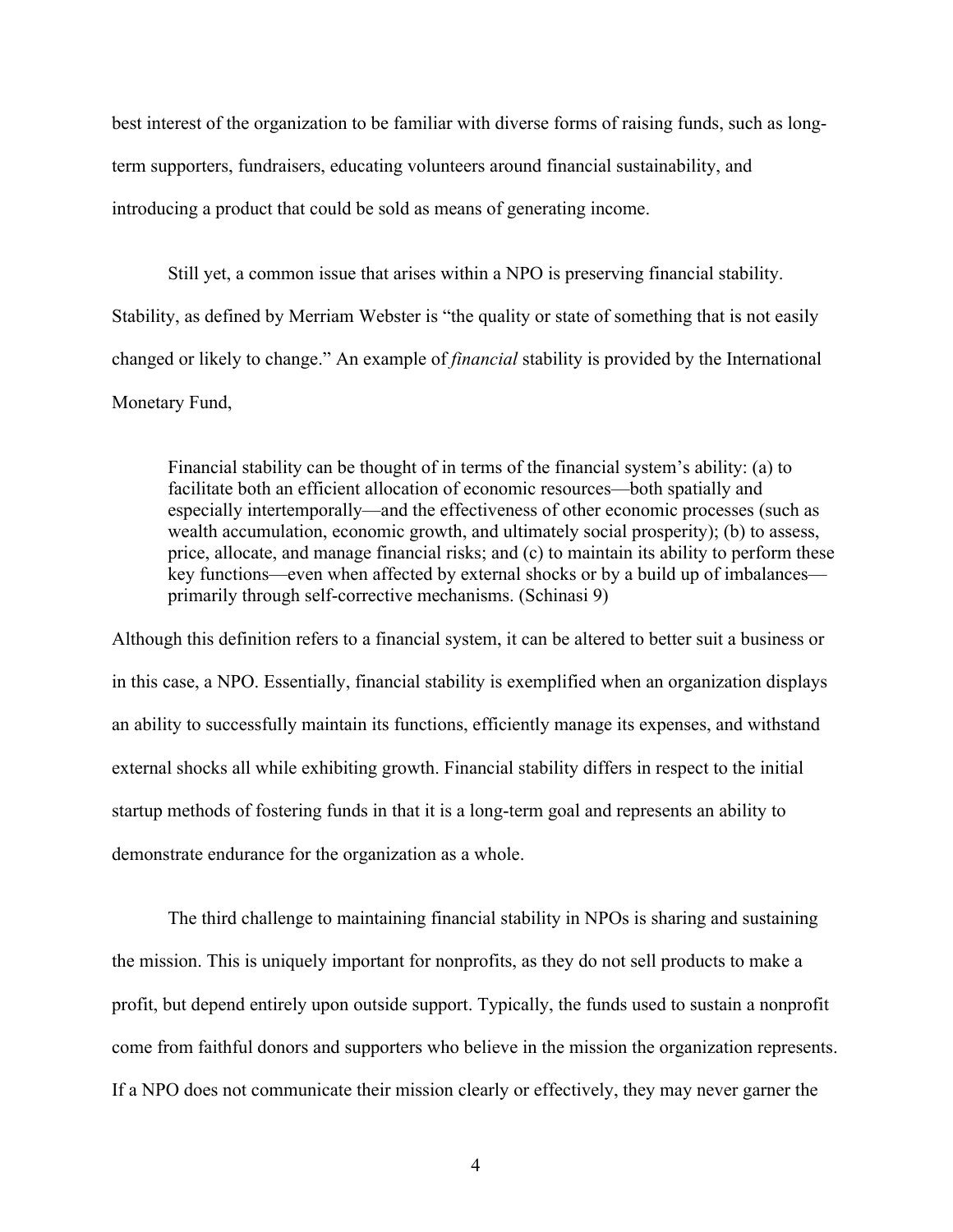support needed to thrive. Still yet, an organization that does not remain aligned with their initial goals and mission poses the risk of losing its original contributors. A solid and convincing marketing technique can be extremely beneficial to the financial backing of a nonprofit. This is a factor that many inexperienced directors frequently disregard or overlook. In addition to delivering the mission to financial donors, nonprofits should make it a priority to effectively communicate their goals to the community in which they exist. Most nonprofits do not provide products; however, they offer services to the community that are often free of charge. If a community fails to become aware of the amenities made available, it will not take advantage of those opportunities. Sadly, countless valuable services have existed and failed because the message is never passed from the organization to the public.

Although nonprofit organizations face numerous challenges, their financial stability is the most crucial key to achieving success. It is important for a NPO to practice diversity in their approach when raising money and recruiting financial supporters. Long-term financial stability and sustainability is an important consideration as well. Lastly, a nonprofit must place focus on the public portrayal, reputation, and longevity of its mission. With special attention to this area of operating, NPOs can thrive and continue to serve their community for generations; therefore, making a difference in the lives of others.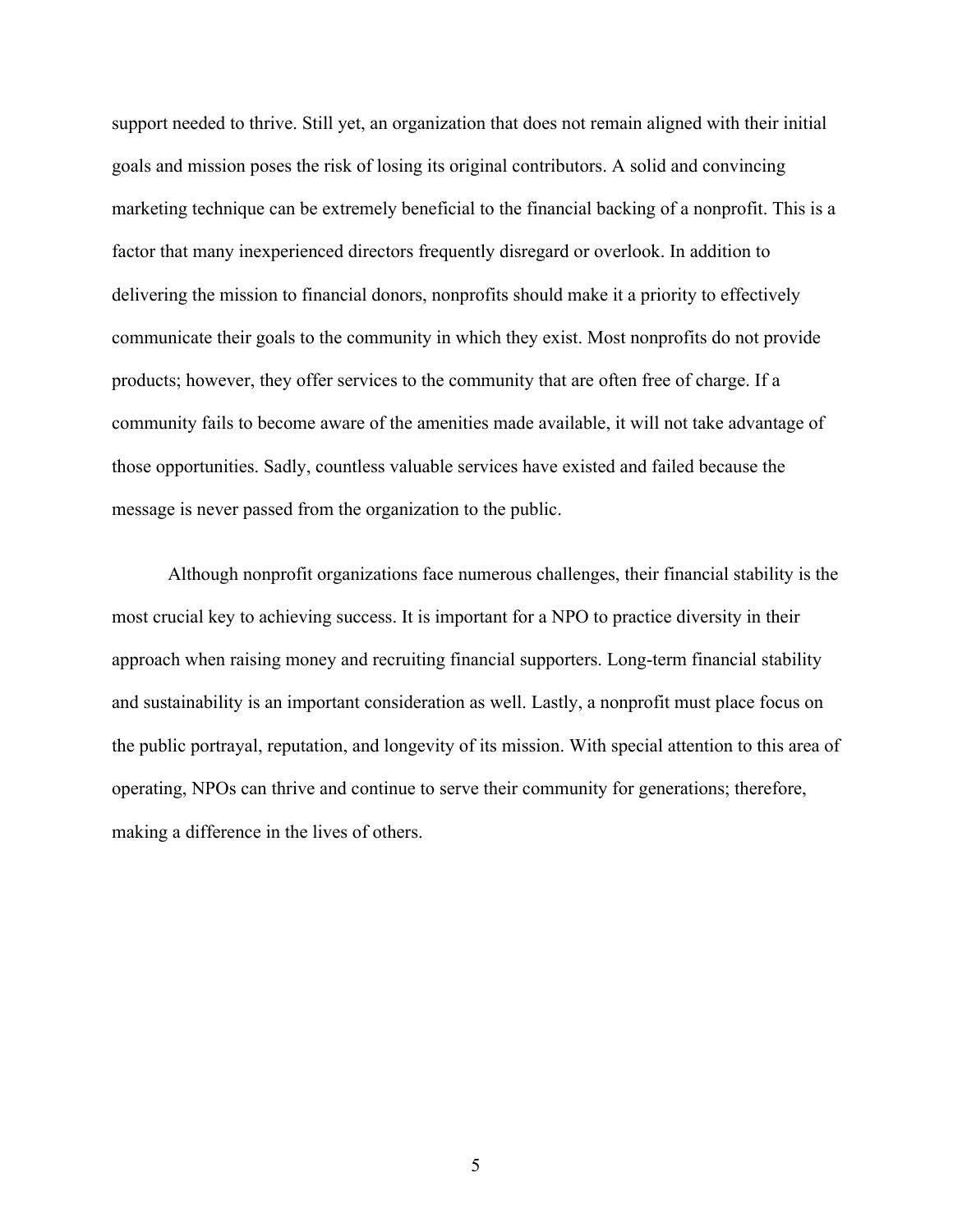#### **Literary Review**

In 2016, SAGE Journals published an article by Wenli Yan and Margaret F. Sloan called "The Impact of Employee Compensation and Financial Performance on Nonprofit Organization Donations", in which an analysis is performed regarding how the compensation of an employee and their surrounding financial situations relates to the donations received by nonprofit organizations in their area. Although the focus of the article mainly pertains to the donors, many aspects of the study support the opinion that finances within an NPO are both problematic and vexing. According to the article, individuals are more likely to offer financial support to an organization that handles its money efficiently, does not provide disproportionate compensation to its employees, and represents a mission they support (Yan & Sloan 243).

Yan and Sloan found that "financial performance is critical to the continuation of an organization's operation, its ability to carry out its mission, and its long-term stability" (244). That being said, a faithful donor is not only interested in the short-term success of the NPO, but also places special thought on the likelihood of the longevity of the organization as well. The financial stability of a nonprofit organization is vital to its success and should be a priority at all times, both in the near future and in the projected years to come. In addition to the likelihood of increased donations, a secure financial system within an NPO provides infinite opportunities for influencing the community it desires to impact.

Additionally, the article evaluates several theories found in years past regarding the stabilization of income. Three varying ideas discussed included, Gronbjerg's dependence on grants from the government, Chikota and Neely's focus on revenue streams and Chabotar's differentiating means of income rather than just trusting in one source (244). The article notes a perspective: although a specific method of raising funds might work well for one organization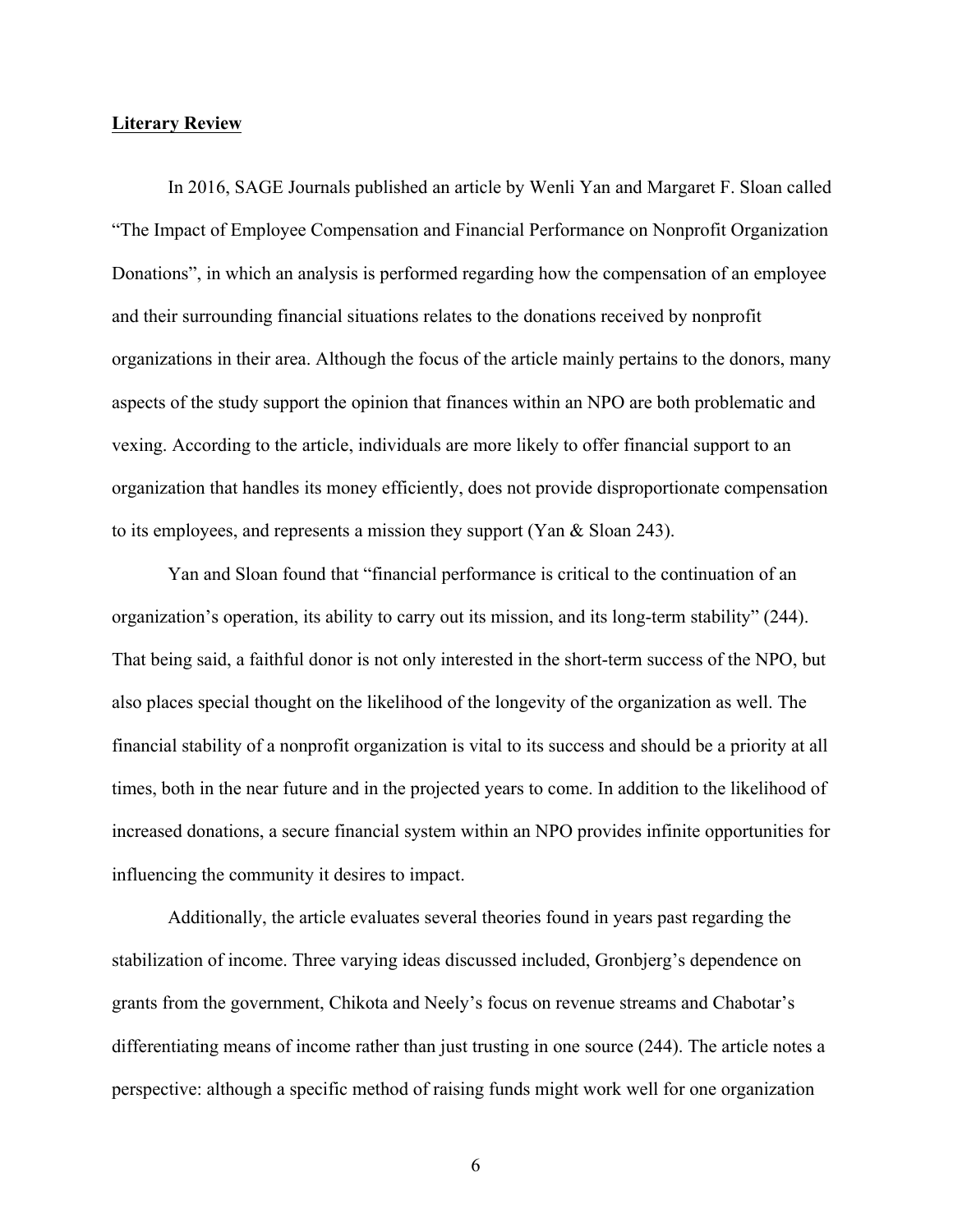that does not mean it will work effectively for all NPOs. Thus, it is important to remember that solely government-funded organizations are more vulnerable to failure in instances of economic downturn (Hodge & Piccolo, as cited by Yan & Sloan 245). Contrarily, an organization that relies more heavily upon private funding has the ability to be more flexible and is less restricted in its actions and decisions (Gronbjerg, as cited by Yan & Sloan 244).

Furthermore, it is essential for nonprofits to maximize opportunities to cut costs. The biggest means of doing so is by lowering the compensation provided to employees. Because NPOs support an explicit mission and do their best to make a difference, an employee who supports the goals of the organization is more likely to accept lower pay. Meanwhile, a nonprofit could seek out individuals within the community who are willing to donate their time to the organization free of charge and avoid hiring an employee in specific positions. Providing lower salaries to employees or allowing individuals to give their time freely are merely two examples of reducing expenses, but could end up saving a NPO thousands of dollars each year (Yan & Sloan  $245 - 246$ ).

Many more experienced financial advisors have provided advice and tips to nonprofit organizations, as they believe they know the keys for success. An online article published in the Journal of Accountancy on August 21, 2015 titled "Tips for a Successful Not-for-profit Strategic Plan" explored numerous financial guidelines in respect to not for profits. For instance, it is important for the manager of the finances to have a part in decisions made regarding future plans and programs. The employee who works the most with the finances is better suited to understand just how realistic and obtainable the desires and plans of others in leadership are. This person has more insight regarding available resources and capabilities of the nonprofit. People can sit around and dream up great programs and plans all day long, but without money the chances they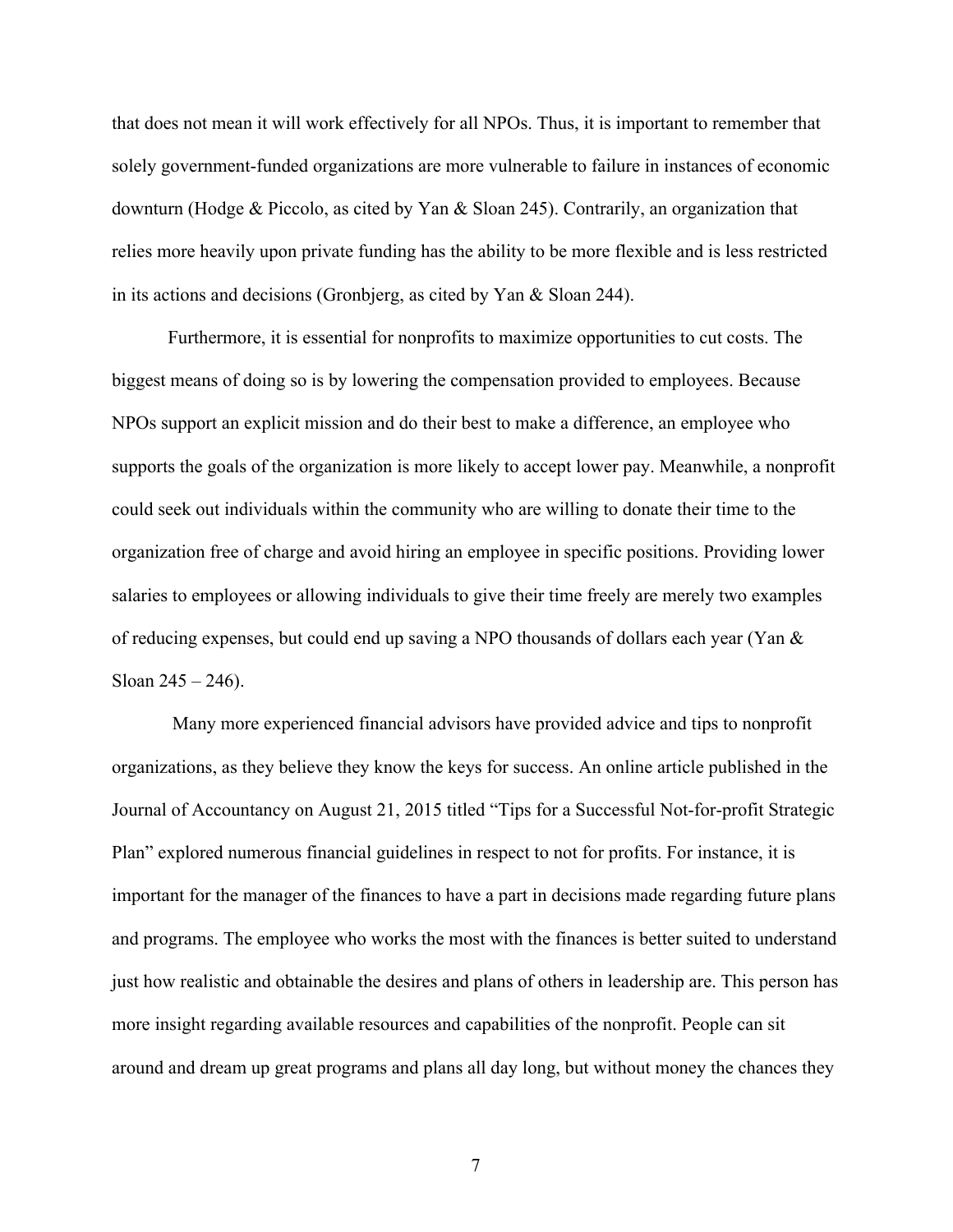would be able to put those ideas in action are slim. However, creating goals and timelines is critical to the success of the organization. A healthy balance exists between how feasible a goal is and the amount of ambition it encompasses. It is vital that members of a nonprofit find this balance, and the simplest way to achieve that is by incorporating various areas of leadership in all key meetings and discussions.

Additional sources, such as a research paper by Astrid Similon entitled "Self-regulation Systems for NPO Coordination: Strengths and Weaknesses of Label and Umbrella Mechanisms," continue the revision of the financial aspects of nonprofits by focusing on the importance of regulation and accountability. As other sources have previously noted, Similon emphasizes the importance of transparency in regards to maintaining the trust of both the public and the donors (90). Distrust is often perceived when nonprofit organizations choose to compete against one another for funding instead of coordinating together. Nonetheless, solutions exist to help nonprofits maintain the confidence and backing of donors and the community. Similon provides an in depth analysis of two self-regulating mechanisms: labels and umbrellas.

According to Similon's research, he believes "self-regulation appears therefore to be the only effective solution that reconciles the interests of all NPOs stakeholders: the State, the donors and the beneficiaries" (90). Through self-regulation, donors are provided with a greater level of transparency and organizations are held to more rigorous accounting guidelines. Labels and umbrellas, which will be reviewed more in depth momentarily, are two diverse means of doing this, since both assist in diminishing competition among nonprofits within the same community, in turn enhancing fundraising.

Going forward, nonprofit organizations should be careful that they are not wasteful with their time, money, and energy. Due to the increased competition and existence of NPOs, the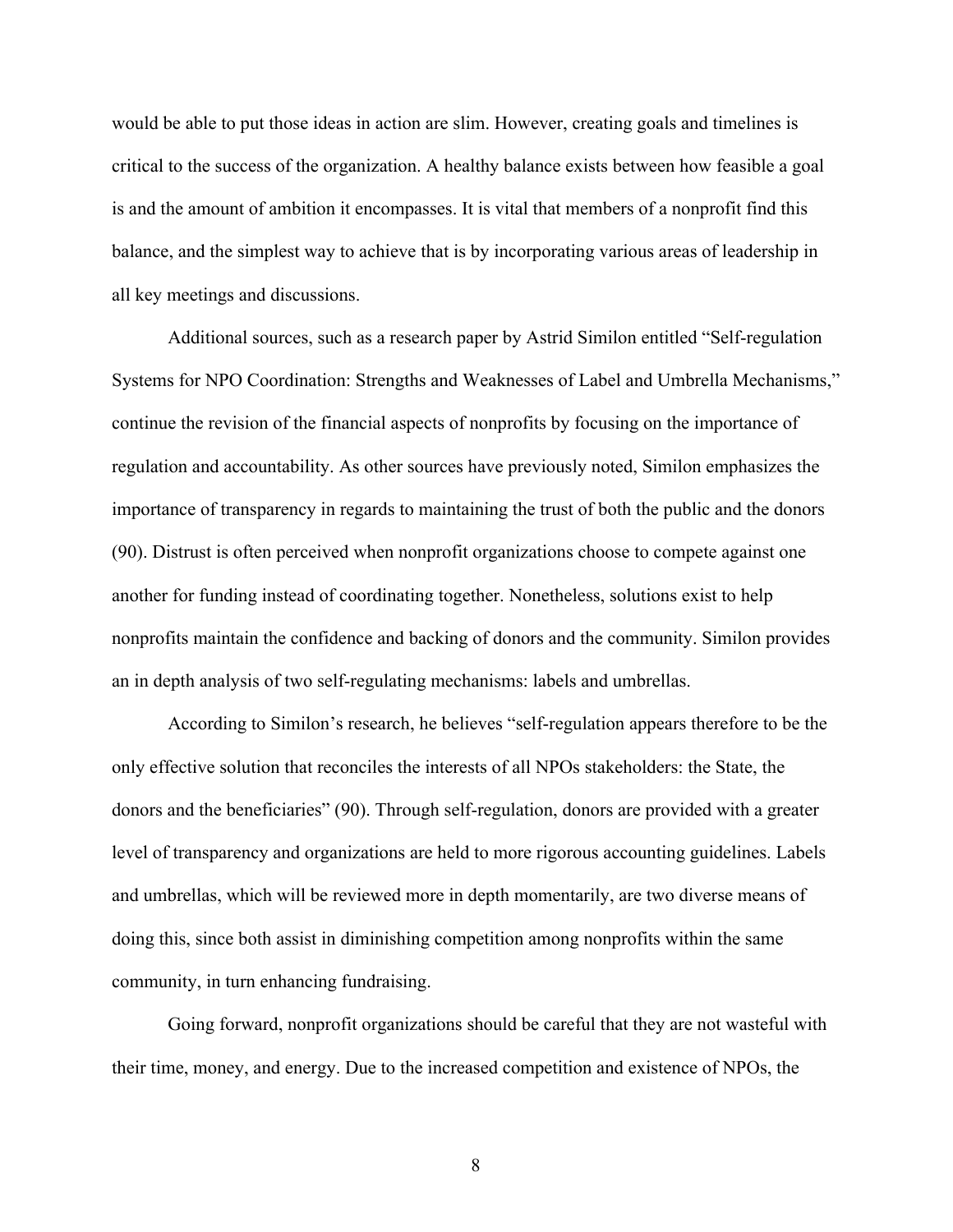organizations feel as if they must place added emphasis on fundraising and efforts to establish themselves within the community (Similon 92). Although advertising the mission and the organization to the community can be beneficial, too much of this can essentially hurt more than it helps. Still yet, grand portions of funds spent in this nature can often leave a bad taste in the mouths of the donors and potentially damage their loyalty to the organization in the future. Once again, nonprofits are faced with the complex task of balancing between two extremes; however, solutions are available.

One financial tactic discussed in Similon's paper is labeling. Labeling is defined as "systems in which members agreeing upon a set of particular standards are allowed to display a well-known seal of approval on their websites and reports by still fundraising under their own names" (Similon 93). In short, large donors within the public have familiarized themselves with the specific "labels" they trust. An organization displaying the label that those individuals are aware of automatically receives more respect because of the restrictions and requirements the organization faces in order to be endorsed by that particular label. Although not related to nonprofits, one common illustration of the labeling system is recognized when food products display an eco-friendly sticker or symbol demonstrating that the product meets specific guidelines and regulations.

On the other hand, umbrellas are a different form of gaining support. Whereas labels allow NPOs to stand alone with a more well known parent organization attesting to their reputable status, umbrellas occur when several NPOs partner together to form one credible, robust system. The organizations within the umbrella have the capability to partner together and unite their strengths and skills so they can quickly and easily build rapport (Similon 97). As a result, all of the funds raised must be divided among the nonprofits that participate and are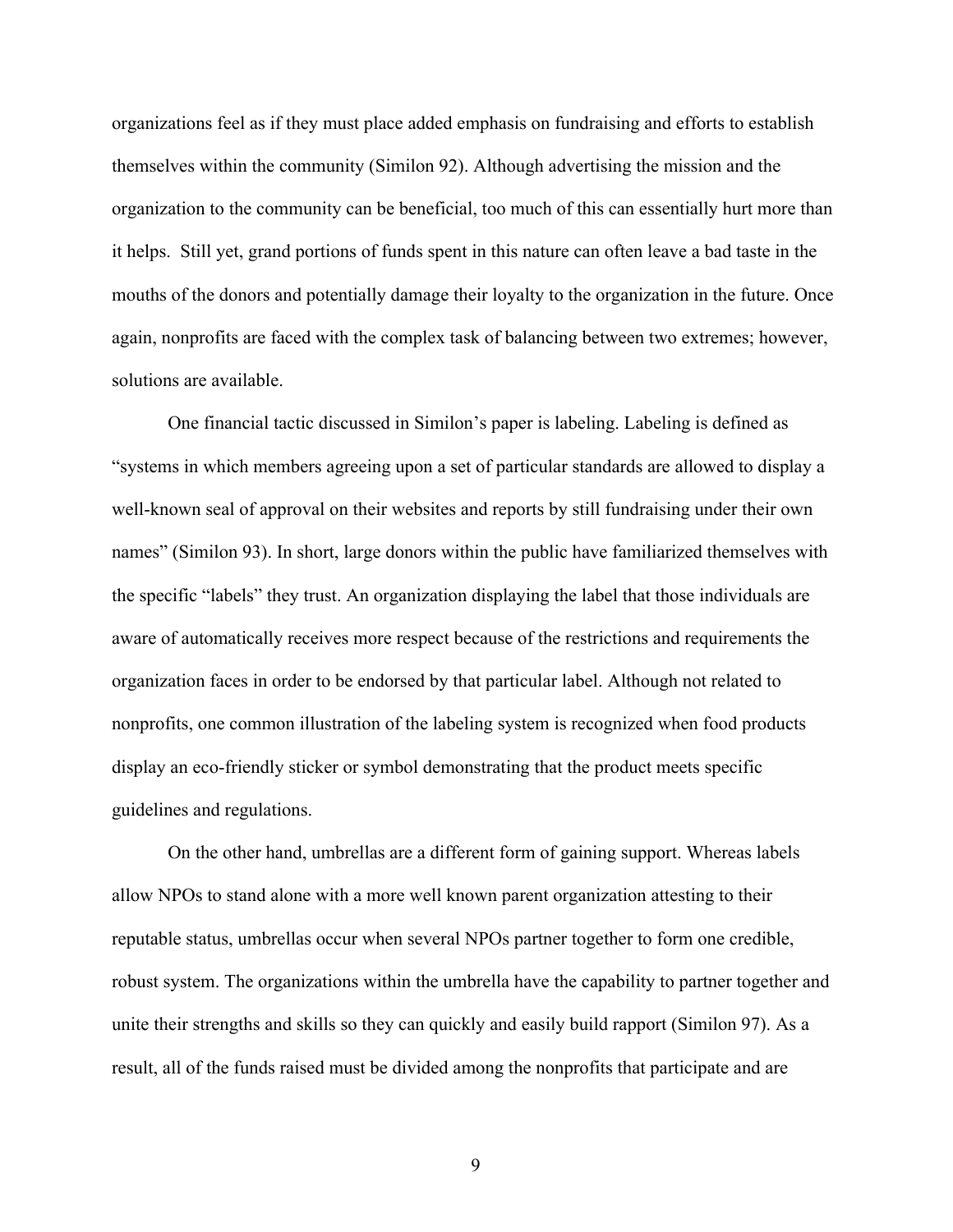represented within the umbrella. One well-known example of an umbrella organization that might not be recognized as such is the Department of Public Safety. The Department of Public Safety may vary depending on state or local levels, but generally this organization includes smaller departments such as animal control, emergency medical services, fire department, park rangers, police department.

Tomasz Dyczkowski provides additional research regarding reporting and accountability of nonprofits in a paper he published in 2015 titled "Financial and Non-financial Information in Performance Assessment of Public Benefit Organisations." The main focus of this study is on the lasting effects of providing information to the public as well as the donors of the organization. Dyczkowski offers an in depth review of financial accountability, evidence of advancement, and stimulators of donations.

While providing financial documents and following accounting standards is required by law in most countries, it is also beneficial in maintaining good standing with donors and the community. Whereas in the past most businesses were merely required to report their total funds earned or raised versus spent, nowadays it is preferred that they also provide an account for all funds spent in detail. Additionally, donors wish to receive these forms of documentation and proof of expenditures so that they can be sure their money was spent efficiently. It might be a valuable and worthwhile decision for an organization to consider providing their accounting information to the public as well as donors. If the NPO can prove beforehand that they are using funds wisely and resourcefully, people of the community are more probable to donate a larger portion of their income for the cause. Nevertheless, organizations should consider the diversity of people who might review the documents and elect to structure their statements both thoroughly and simply for ease of understanding and review.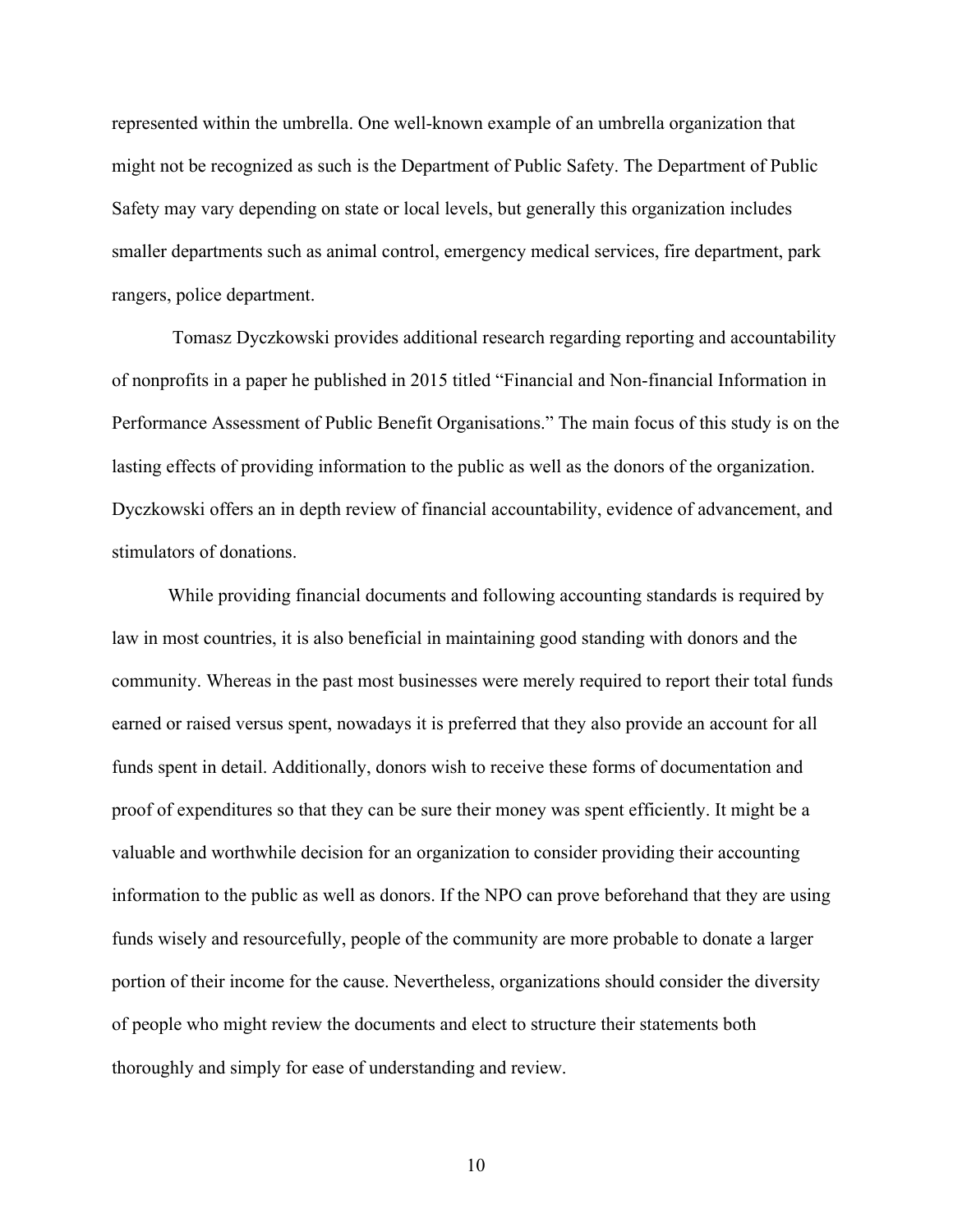The paper also brings to light a unique perspective – donors with no financial interests or understanding. Countless individuals could not care less about numbers and thus, place more interest in the programs that have been implemented. For example, how are the events that have been put in place aligned with the mission of the organization? Nonprofits typically uphold a set of values and principles, which likely prompt individuals to be more inclined to donate to the cause. If no updates are provided supplying the proof of impact and achievement of goals, then a donor might be less likely to provide funds in future years (Dyczkowski 136).

When delivering statements, an organization must keep in mind several factors. In reference to previous research by Gordon in 2010, Tomasz mentions five factors to consider: completeness, accessibility, transparency, full disclosure and relevance  $(136 - 137)$ . Completeness is a term most are familiar with, simply meaning that the statements are not exempting any information and provide all relative material. Providing ease of access and making data obtainable within the Internet or other databases can be expressed as accessibility. Openness is synonymous with transparency, and full disclosure is described as honest and entirely representative assuming that the information provided does not deceive readers or give them the wrong idea. Still yet, documents should be relevant in that they are important to the matter at hand (WebsterDictionary.com). When NPOs present documents that include all of the previously mentioned aspects, it increases the amount of trust and confidence outsiders have in respect to the organization.

Dyczkowski also presents a further approach when he states "donors decisions to support social initiatives may often be emotional or spontaneous" (136). Sparking an individual's emotions and prompting them to recall personal situations relating to the mission of an organization can be a helpful tool in fundraising efforts. Nonetheless, solely depending on the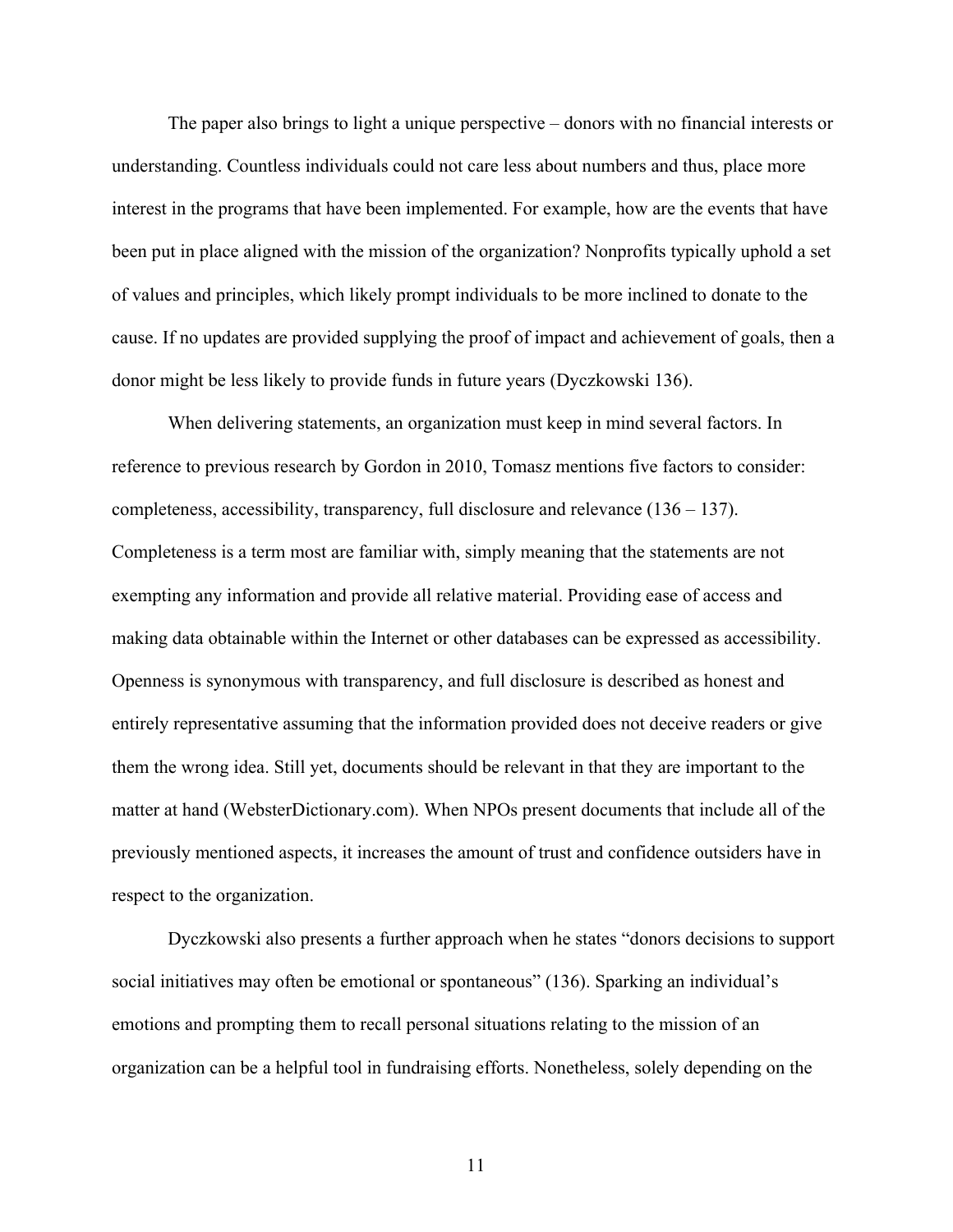spontaneity of a person's desire to be charitable is not solid ground for the long-term survival of an organization. It is much more important that an organization upholds faithful supporters and the key to doing this is through means of providing proof of stability and success.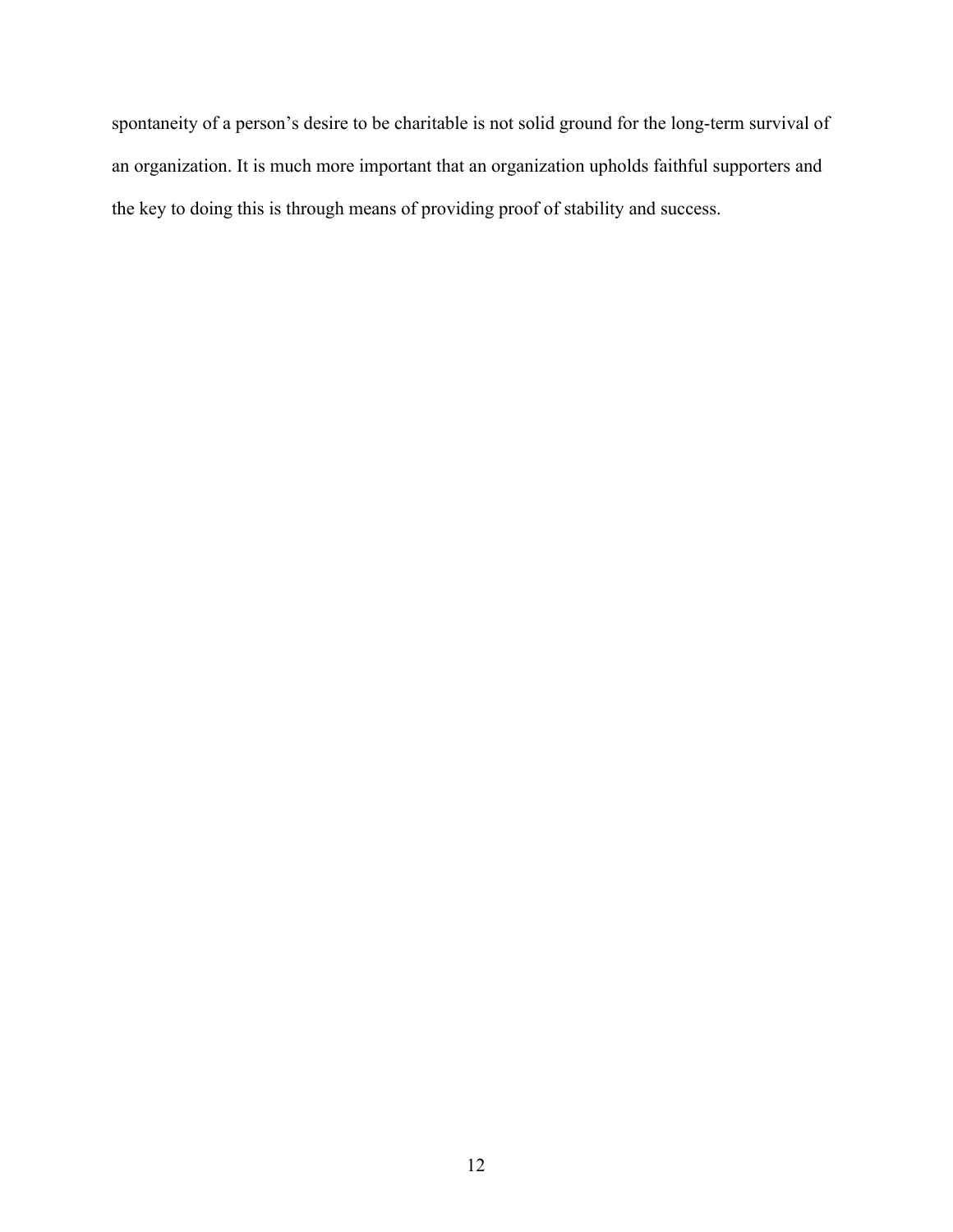#### **Methodology and Overview of Organizations**

To obtain a deeper understanding of the financial circumstances surrounding nonprofit organizations, various sources and methods were utilized including an analysis of several local NPOs. A group of five different NPOs were selected and evaluated to represent the common issues that face this sector. These nonprofits were not chosen for any specific reason other than their presence in northwest Arkansas and the connection I have to their director or financial administrator. The organizations include Hyland Park Assembly of God, Prism Education Center, Chi Alpha Student Ministries, Fayetteville Future Fund, and Potter's House.

#### *Hyland Park Assembly of God*

Hyland Park Assembly of God is a church located in Fayetteville, Arkansas. Since the foundation of this organization on May 20, 1928 there have been many changes, including a change in location and name; however, the main function of the nonprofit has remained the same. The purpose of this organization is to develop followers of Christ who are deepening their faith, sharing their hope, using their gifts, and being known by their love. More or less, the church exists as a support system for the community. It is a location where people can come together in fellowship to encourage one another. Hyland Park will often send volunteers to visit the sick when they are in the hospital or provide a support system for people going through tough times, such as the loss of a loved one.

#### **Mission**

We commit that Hyland Park is dedicated to loving our all-powerful, all-loving God with everything we are and building better people in the process.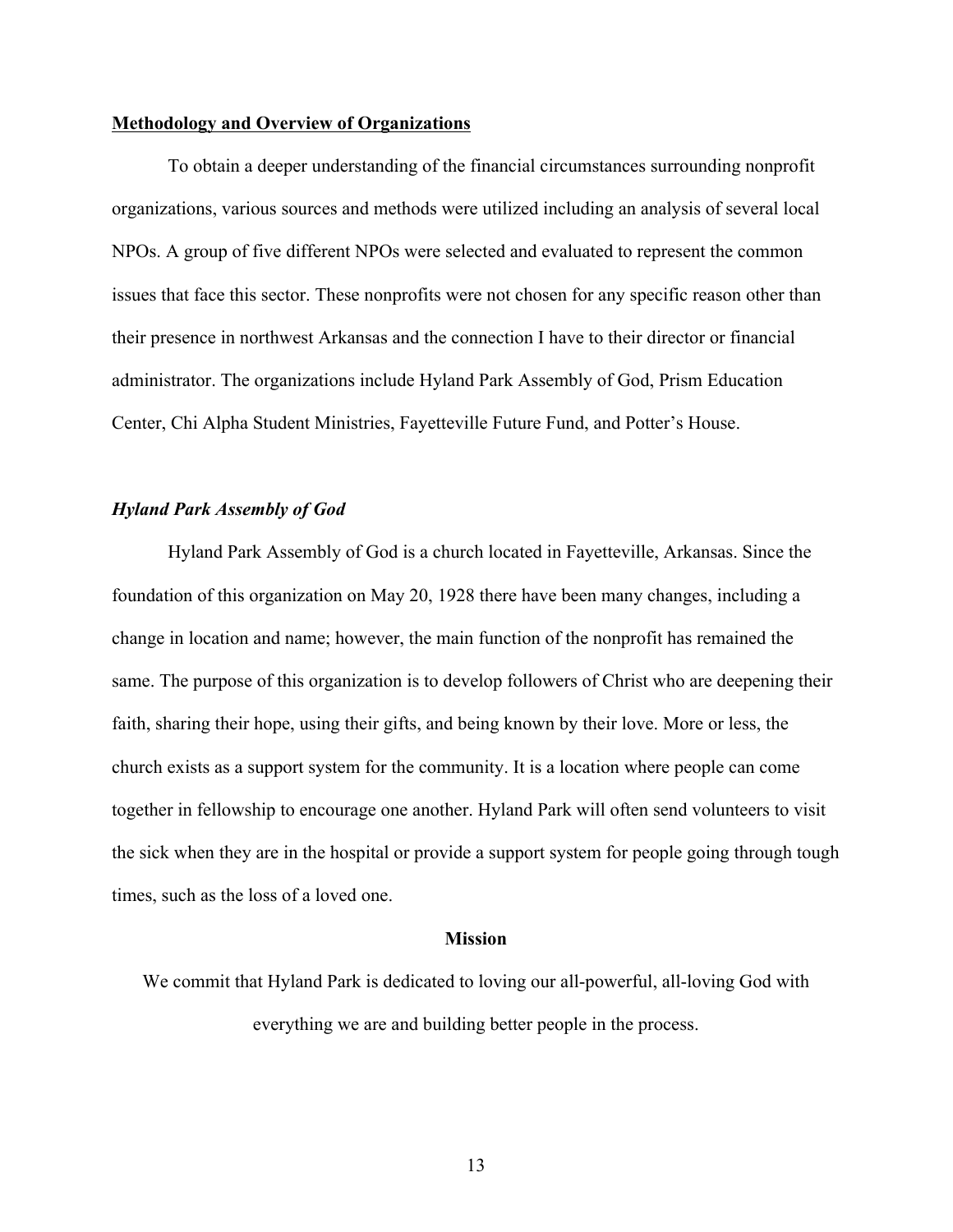#### *Prism Education Center*

Prism Education Center was founded in 2009 and launched its first after school program in the 2011-12 school year. It expanded to include preschool students in the spring of 2012 and reached full capacity the following summer serving students ages 18 months to 14 years. In the fall of 2012, Prism launched their private school, and in the fall of 2013, Prism opened its second campus for upper elementary students and then finally its third campus that is home to infants, toddlers, and preschoolers. The philosophy of Prism Education Center's educational programs is firmly grounded in the belief that their responsibility as educators is not limited to simply filling students' minds with intellectual knowledge, but to developing students into well-rounded individuals of knowledge, integrity, insight and wisdom. While the academic aspects of the program are robust and grounded in research, intellectual development is not the sole goal of their child development. The educational program of Prism Education Center reflects their commitment to develop children intellectually, socially, and physically, as well as a commitment to prepare students to interact with their community and the global context they will encounter.

#### **Mission**

The faculty and staff at Prism Education Center are committed to developing children of knowledge, insight, integrity and wisdom, who will impact every sphere of society by expressing and representing a standard of excellence.

#### *Chi Alpha Student Ministries*

Chi Alpha is a registered student organization on campus at the University of Arkansas. Chi Alpha also exists on countless university campuses all across the world. The Fayetteville location began in 1959 as the second launch of the organization, following the initial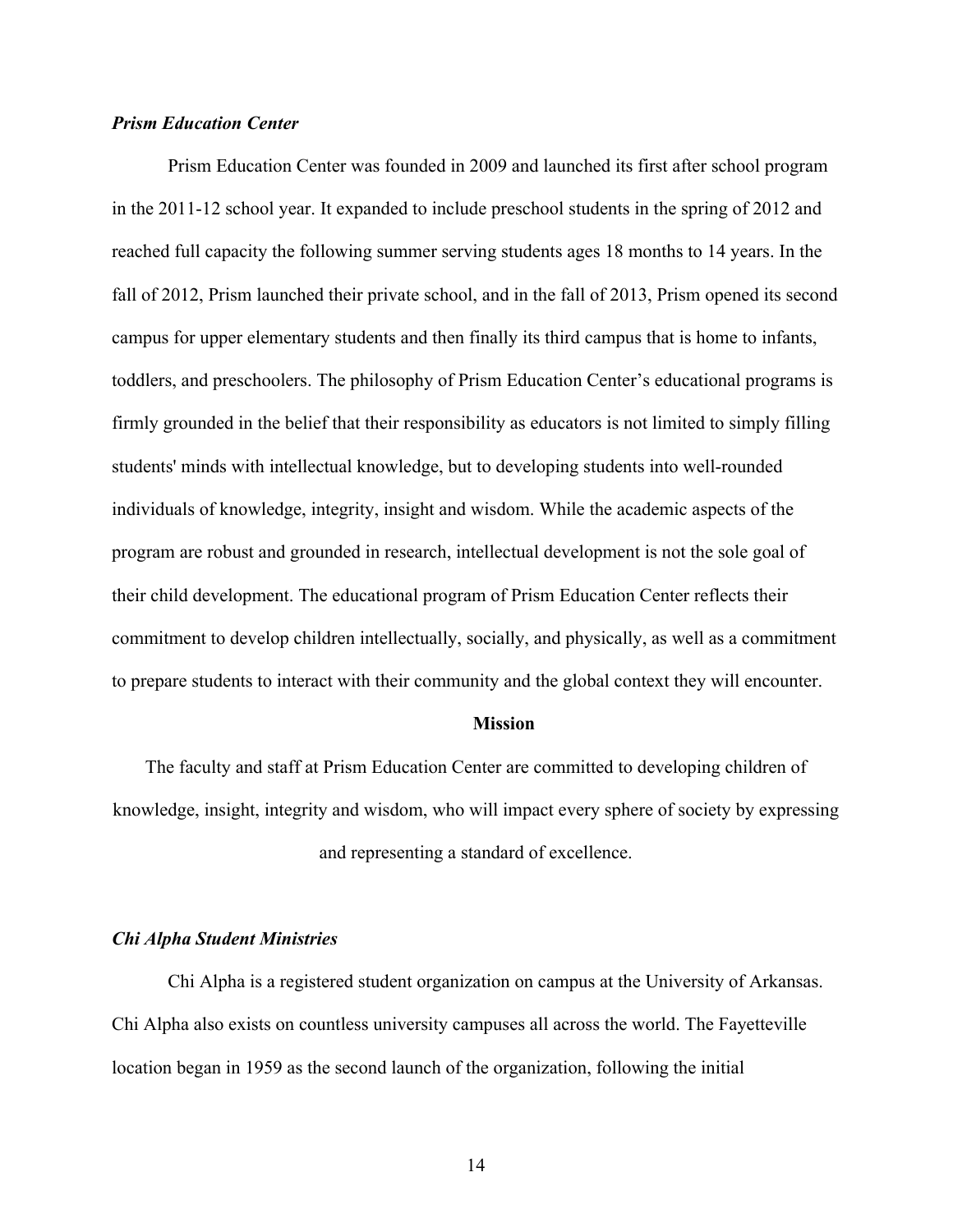introduction of the organization on a college campus in Springfield, Missouri. Although they may all have the same name, each Chi Alpha group function a little differently depending on the campus in which it resides. Nonetheless, each group is full of college-age men and women wrestling to become who they are (through school, work, or life experiences), and to connect with God. Chi Alpha is both about self-discovery and God-discovery. It gives college students a group to be a part of and helps them feel as if they have a place where they belong, while also providing them with mentors amidst the tough times of school work stress, health concerns, roommate drama, family issues, and much more.

#### **Mission**

We reconcile students to Christ, equipping them through Spirit-filled communities of prayer, worship, fellowship, discipleship and mission to transform the university, the marketplace and the world.

#### *Fayetteville Future Fund*

Fayetteville Future Fund is one of 27 affiliates that form the Fayetteville Area Community Foundation. It is a public charity that was created explicitly for individuals to give to causes related to a specific geographic area, Fayetteville. Fayetteville Future Fund gives people an alternative that allows them to be charitable without having to set up their own fund. Because the organization pools together such a vast amount of donations (about \$1 billion annually), it is not bound by restrictions, fees, and rules in the same manner that one small charitable fund might be. The Fayetteville Area Community Foundation handles all the fine details and legwork behind each of its affiliates, allowing volunteers and employees to be more flexible with their time and focus. The purpose of the organization is to engage people in the community by connecting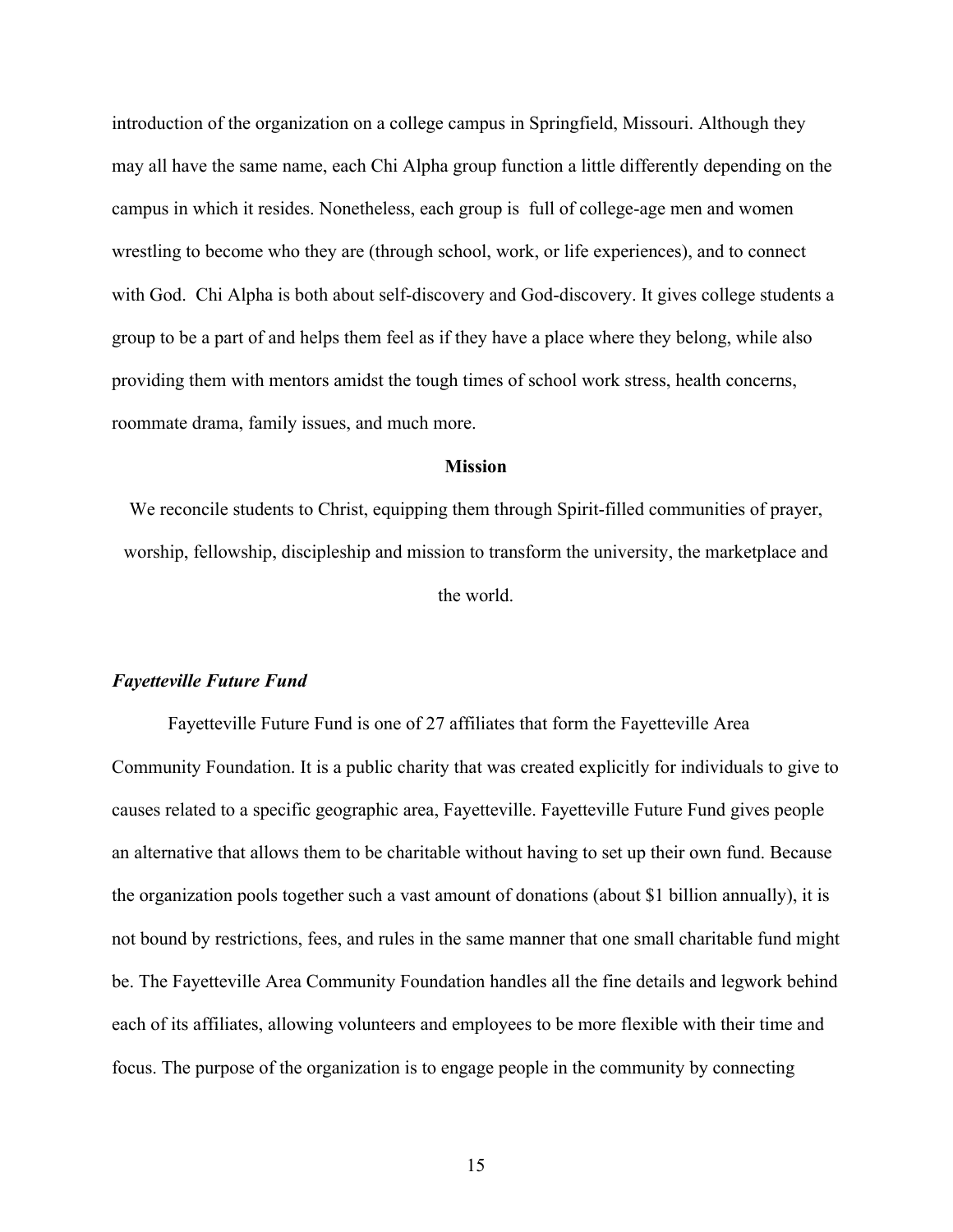donors to those in need. Additionally, Fayetteville Future Fund supports several local charities, such as United Way. It also permits those who are unable to give large donations to pool together and still make a great impact within their community.

#### **Mission**

To engage people, connect resources and inspire solutions to make Fayetteville a great place to live, now and in the future.

#### *Potters House*

Potter's house began in 1998 in Fayetteville, Arkansas as a program for families to get involved in small groups and mentorships. Today there are 27 small groups, 45 leaders and 120 students involved in Potter's House. Over time, Potter's House has added different programs such as the Academy, retreats, and summer camps as the needs have arisen. Potter's House Thrift Store is the source of funding for Potter's House Kids, which is the part of the organization that maintains the programs and events. The goal of the nonprofit is to change the lives of children, youth and families by relationships through mentoring, academic tutoring, small group bible studies and life on life activities.

#### **Mission**

We are the voice and the hand that encourages people to change their lives with hope, comfort and peace.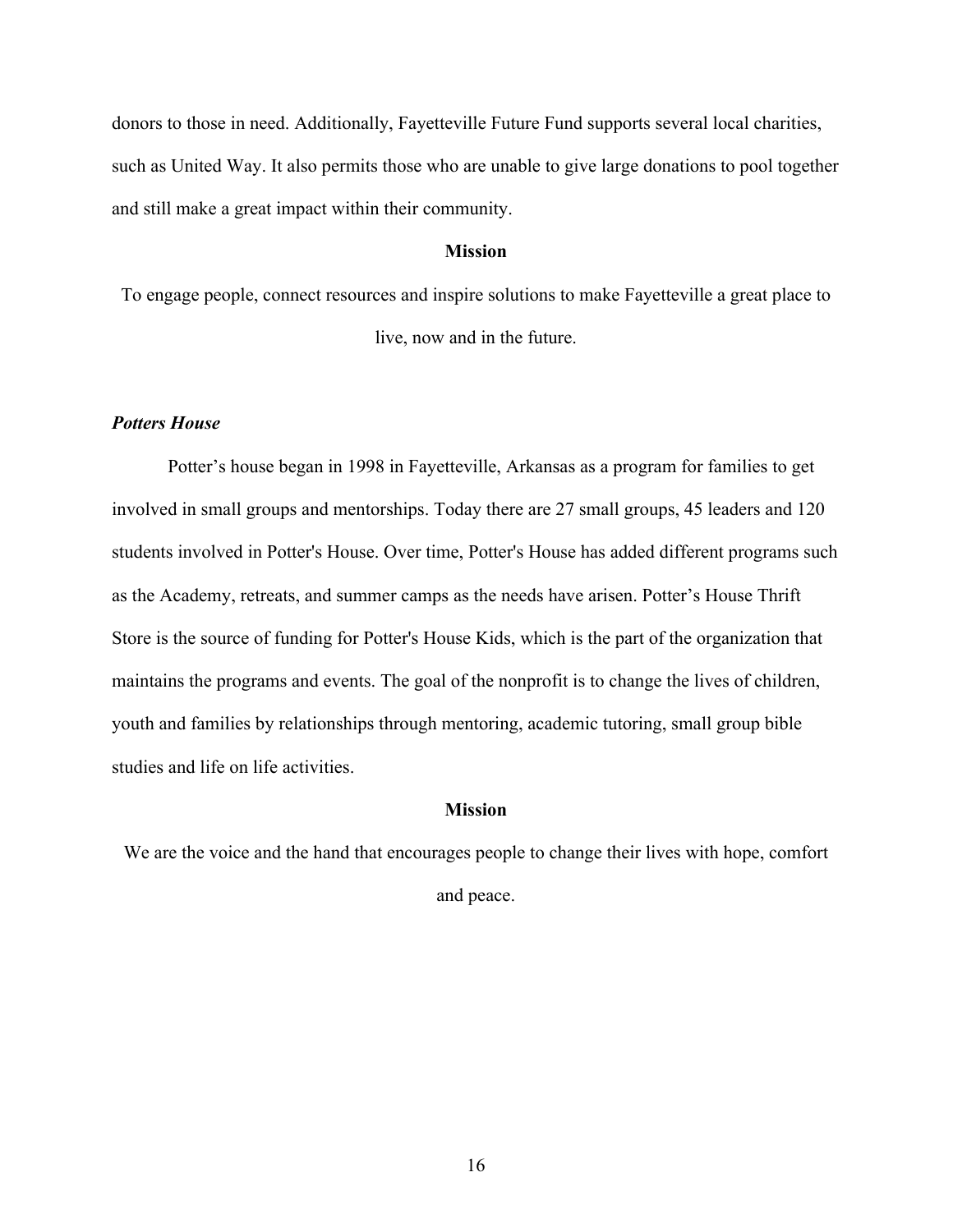#### **Results**

After interviewing various individuals involved with the previously mentioned organizations, I was able to gather a wide array of information pertaining to the financial situations, strengths, weaknesses, and dynamics of local nonprofits. The assorted organizations chosen in this study provided a diverse outlook into the financial aspects of nonprofits that both supported and contradicted previously reviewed research from other sources.

The first individual I spoke with was the secretary and financial administrator of Hyland Park Church. In her opinion, the most difficult aspect of beginning her work with the organization was learning to determine what the proper accounting categories were for purchases and other expenses of the organization. Having no previous experience with finances, the whole process was a new undertaking. Soon after she began her position in the role, a new system was put in place and the church switched from using physical accounting books to using a computer program, Quickbooks. With no training in the program, it was both a frustrating and timeconsuming transition. Needless to say, starting in the position as the financial administrator was difficult at first, but came as a rewarding learning opportunity.

Fortunately, it was not difficult for the organization to gain the rapport of the community. The church is under the well-known denomination of The Assemblies of God and proudly wears that label, a method of gaining support defined as labeling which was presented in Similon's research. Many were already familiar with the beliefs and guidelines held by the Assemblies of God and if a person supported the mission, they not only attended and participated in the organization, but they also made a decision to give financial assistance. The only noticeable disturbance that occurs between the organization and the donors is frustration with delays in cashing checks and extra expenses due to bounced check fees when donors write checks from an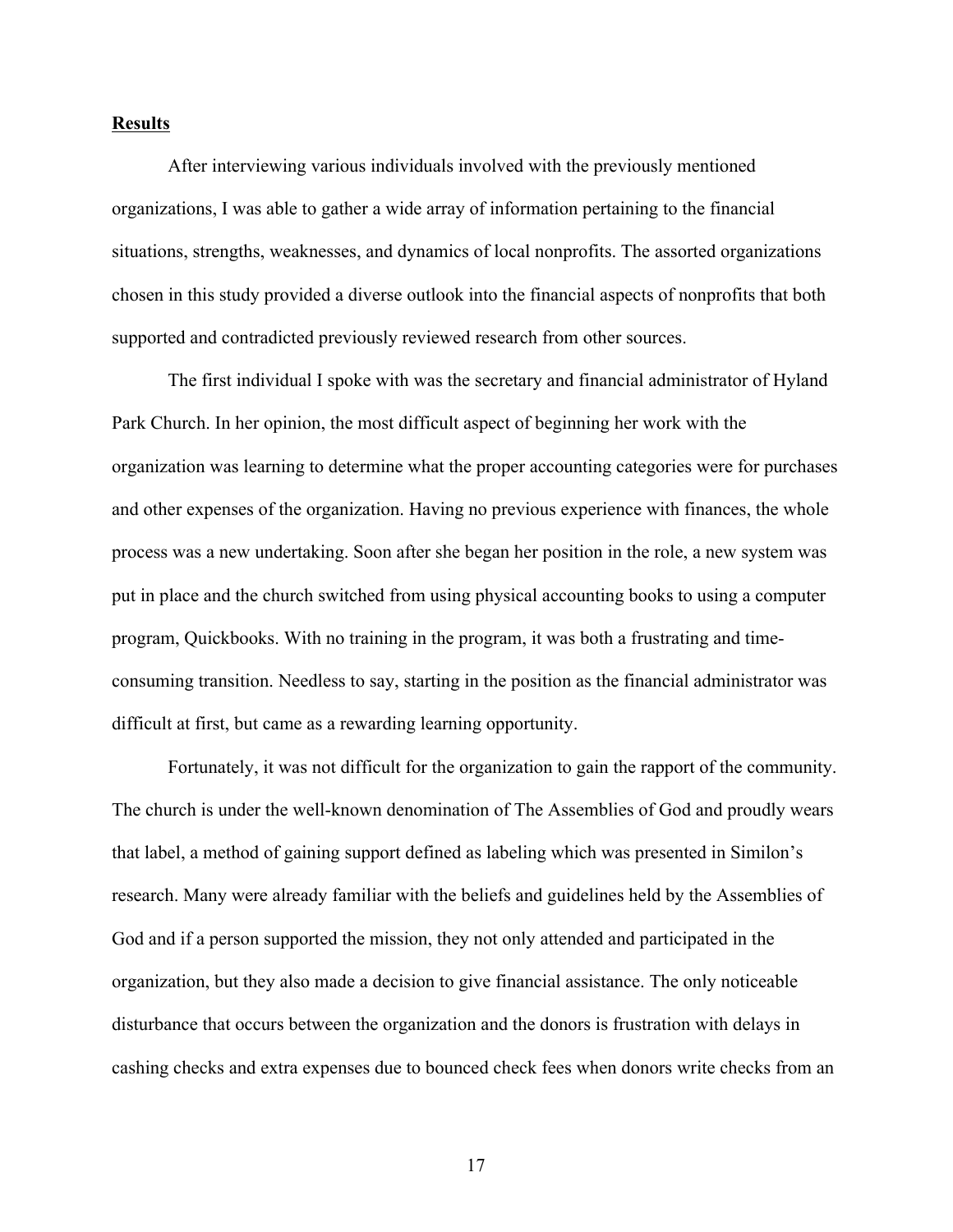account with insufficient funds respectively. Overall, the financial support comes from donations, which the church calls "tithes and offerings." However, there are occasional expenses or events in which the money is gathered through fundraisers. For example, if youth students want to go on a mission's trip or attend a camp, they will fundraise the necessary money for the fees and the trip.

Still yet, there are several considerations to be made to the finances pertaining to the church. First of all, donations and tithing fluctuate often. To put things in perspective, one month had an estimated total of \$18,000 in donations while the next month only totaled \$9,000. The variability of income leads to difficulty in paying bills and covering expected expenses, which creates stress within the organization. For this reason, the financial administrator stated that the church would prefer to receive consistent, small donations rather than random, large donations. In line with previous research by Dyczkowski, small, consistent donations are an indicator of more financial stability since occasional donations are difficult to predict and unreliable. It is also necessary to keep a "safe cushion", as the church calls it, in bank accounts for those months when funds unexpectedly experience a decline.

The organization currently has a small number of standards in place for managing the finances, but is also planning to make some alterations to these in the future. It is necessary to always be on top of the current systems and processes pertaining to finances, and I believe this nonprofit is beginning to grasp that fact. Recently, the church issued a system for checks and balances. Originally, there was no accountability as the person accounting for the income was also the person paying the bills and cutting the checks. Now, the secretary accounts for income and prepares the bills while a separate individual is responsible for cutting the checks. Accountability is a contributing factor in maintaining faithful donors discussed in Dyczkowski's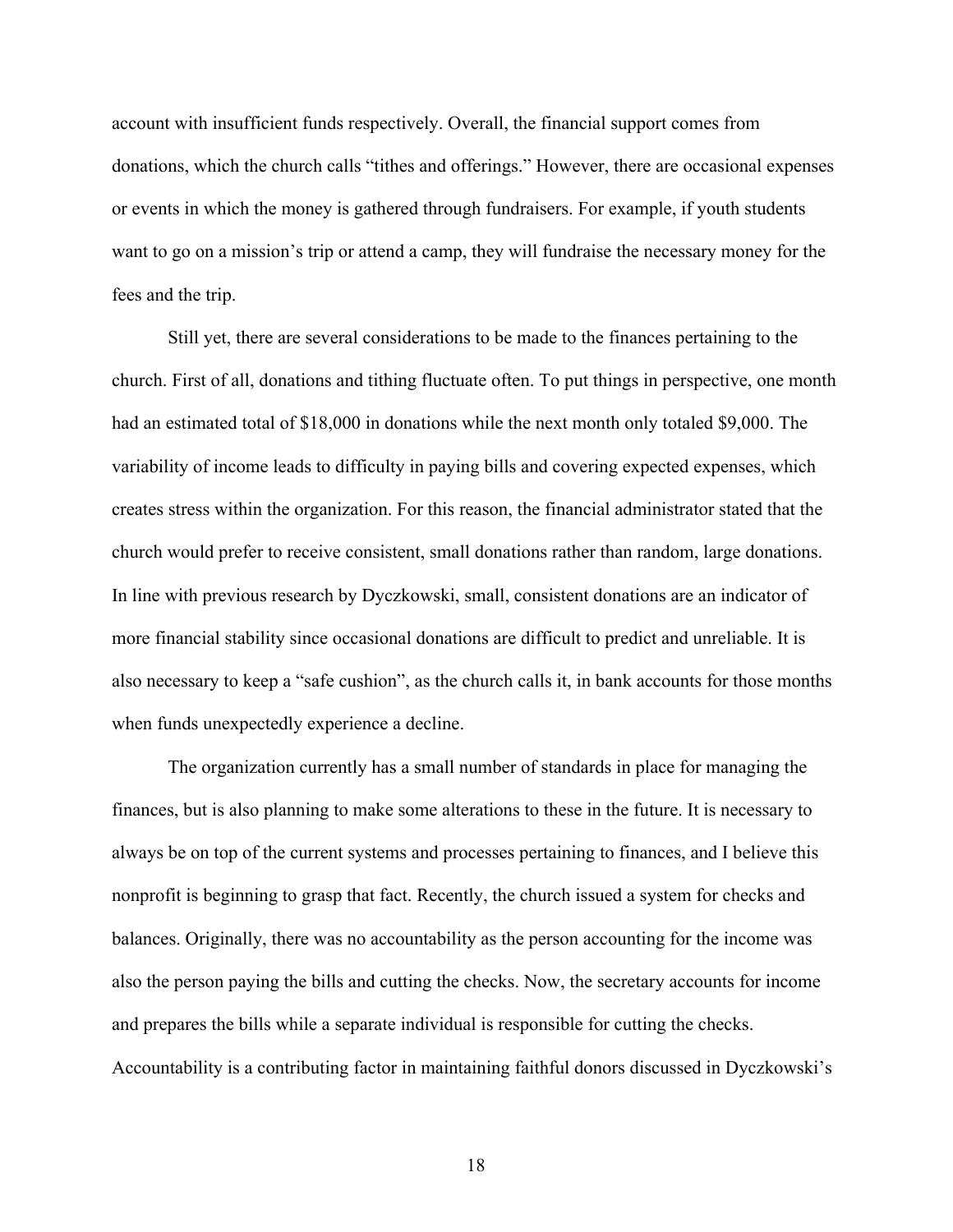research. Prior to Quickbooks, the church was unable to process detailed monthly reports. After acquiring the program, financial reports are more accurate, timely, and readable. Additionally, the church has transitioned to a method of online donations for the organization that allows donors to pay using their online account or card rather than just a check or cash. Upon implementation of this process donations have not only increased, but have remained steadier.

To better manage the finances of the organization, the church also searches for methods of tightening and cutting expenses. First of all, it maintains strict budgets for all events. For each event the church hosts, they require volunteers. Third party businesses are never used for advertising, serving, decorating, or entertainment to reduce costs of the church. As of now, there is only one event each year used as a promotion or advertising tactic to the community and this also helps maintain resources spent. Hyland Park hopes to increase funds dedicated to promoting their mission to the public in the future. Additionally, in times of low income, the organization will withhold payment of bills or expenses to the next month if at all possible. These methods of monitoring expenses are encouraged based off the research presented by Yan and Sloan.

Contrary to the advice found in previous research within the Journal of Accountancy, the financial administrator is not involved in the decisions of the organization pertaining to setting budgets or planning events. The council meets once a month and reviews the financial documents from the previous month before making decisions regarding how finances will be spent the next month. Although this procedure may hurt the organization at times, the church also holds to policies that contribute to resilient finances. For example, a policy pertaining to financial transparency states that the church's finances are an "open book". Anyone who wishes to view the income and expense reports has access to them whenever they would like, including both donors and individuals of the public.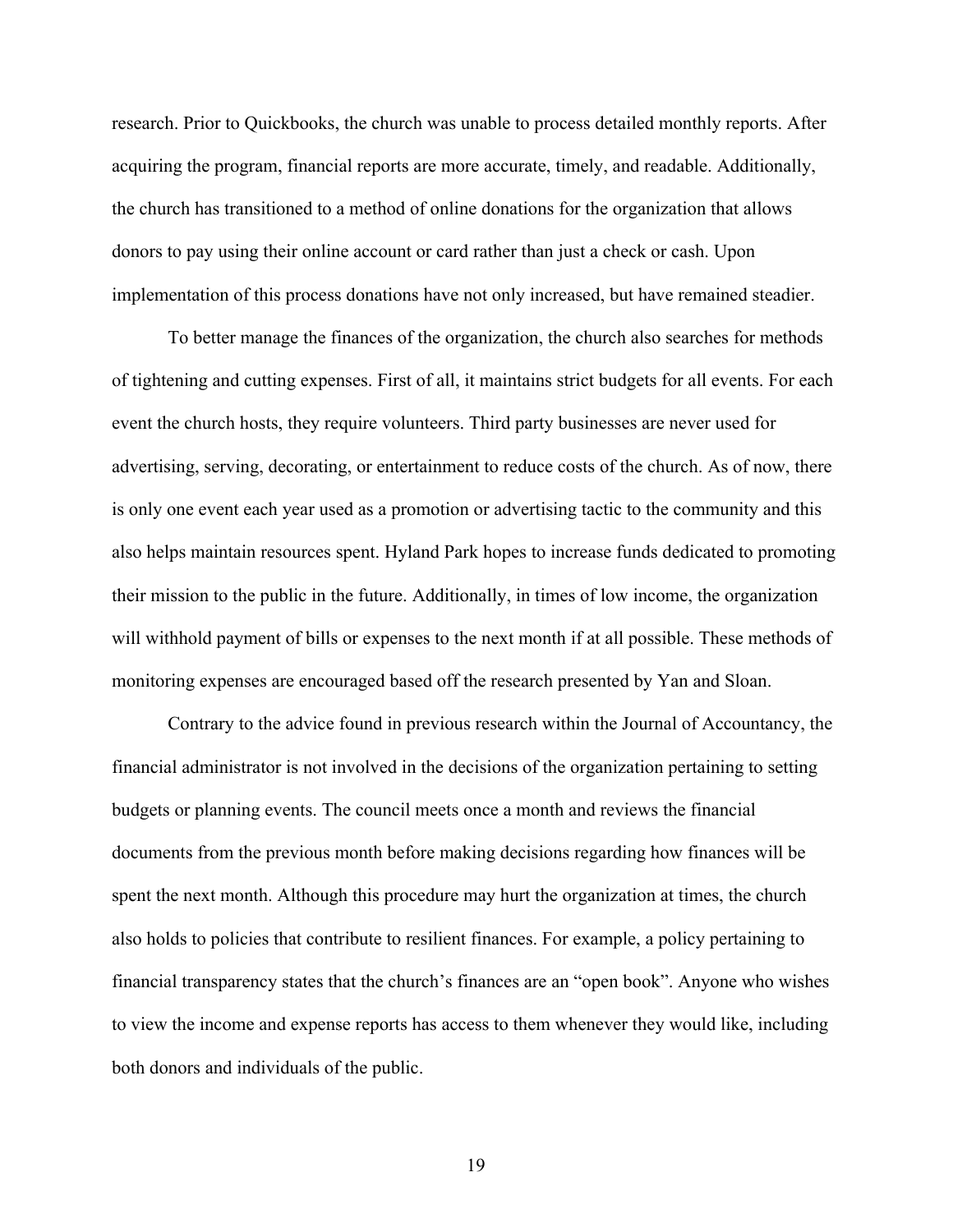Additionally, the church frequently provides updates to its member and donors. Anytime a large event occurs, a report is given to the congregation the following Sunday. There is also an annual business meeting in which all members and donors are invited to attend. The meeting summarizes all programs that occurred throughout the year, as well as provides each individual with a printed financial report breaking down the forms of income and expenses the church experienced that year. All of the staff and leadership teams are required to attend this meeting and present their involvement from the year.

All in all, Hyland Park Assembly of God is very pleased with the progress they have made as an organization within the last century. Not only do they believe they are incorporating new beneficial methods and practices in managing finances, but they also trust they have successfully communicated their mission to the surrounding community. In doing so, the organization has managed to expand faithful followers who will continue to donate financially throughout their involvement with the church.

Prism Education Center is a nonprofit 501C(3) private school located in Fayetteville, Arkansas. I had the privilege of speaking with the financial administrator and learning more about the organization's purpose and how it fulfills that mission. The individual I interviewed has a degree in Public Administration, but did not take any classes pertaining to finance while in college and had no experience in this area of specialty prior to obtaining her position in the organization. She did, however, mention that she wishes more degrees and fields required finance classes be taken as an elective as it would be very helpful in the world today.

The school is structured in an unusual manner, unlike any other private schools in the area. Prism came into existence as a school that not only promotes educational skill sets, but also strives to develop students into well-rounded individuals who have an ability to interact within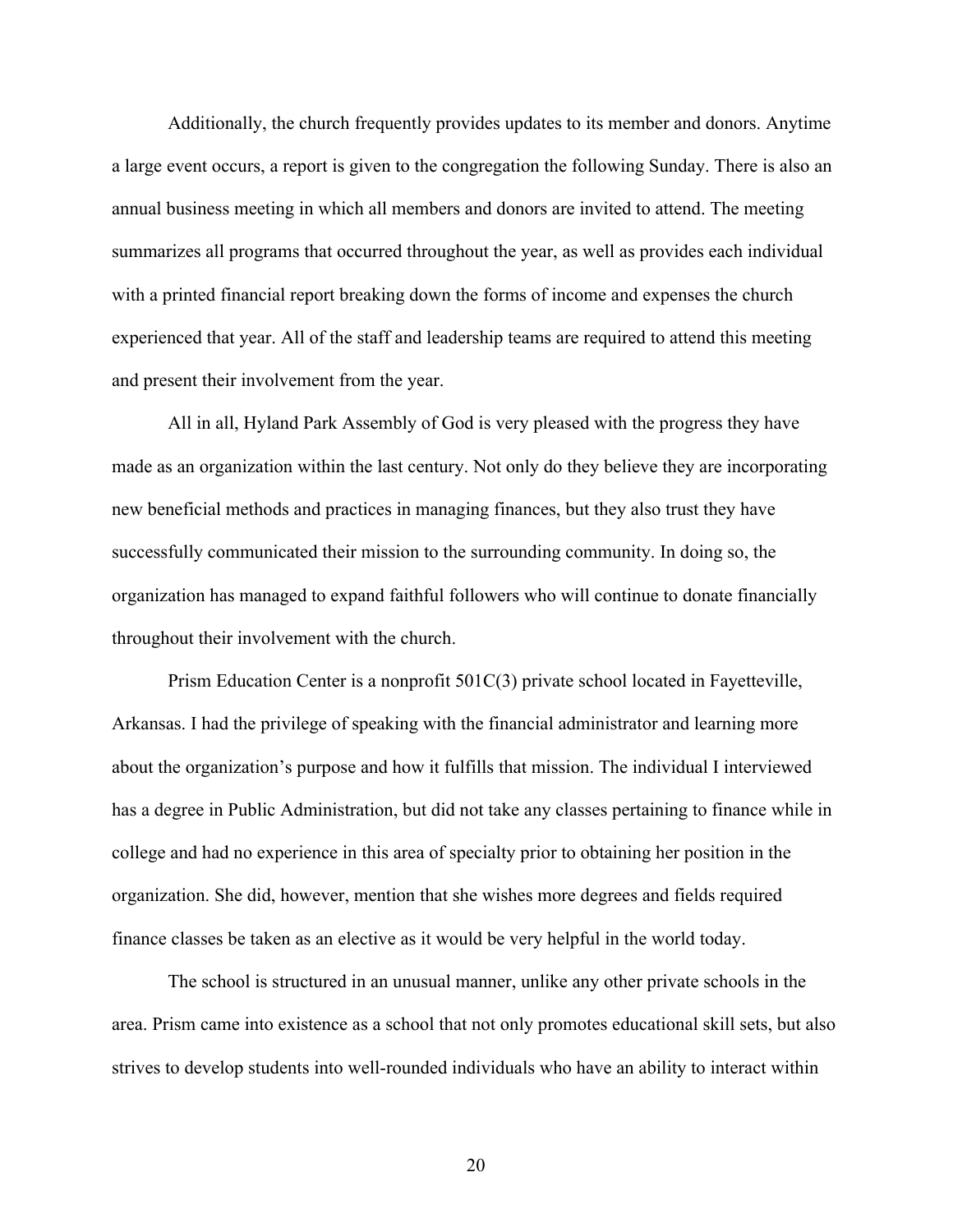the communities they encounter in their future. Approximately half of the students who attend school at Prism fund their education by paying tuition. Contrarily, the other half of the students in the school receive a scholarship that allows them to attend Prism either free of charge or at a discounted rate, depending on their financial background. Thus, the array of individuals who attend the school form a group that is diverse in countless aspects including socioeconomic status, family dynamic, and previous educational experience.

In accordance with Chabotar's research relating to methods of maintaining stability, funding for the organization is sourced using several methods. For example, a majority of the students pay tuition and fees, several salaries are paid as government positions, such as Americorps, fundraisers occur often, and donations are regularly received. Fundraisers provide approximately 3% of monetary income, while grants and donations provide 23% and tuition and fees source 70%. That being said, summer months tend to be more financially vexing considering many students stay home through the summer; therefore, they do not attend school or pay tuition. Nonetheless, teachers and other staff must receive payment. This creates a difficulty within the cash flow that forces administration to financially plan far in advance.

One of the biggest goals of the organization for the near future is to increase cash flow. As previously mentioned, income fluctuates within summer months resulting in times of low funds. Additionally, the school often receives government grants. These are extremely helpful in financing operations and fulfilling specific needs within the school; however, relying on governmental grants comes with several downsides. First of all, most grants are a form of repayment, requiring the school to have the money upfront and cover the cost before being reimbursed. Grants can also lead to difficulties because they seldom come without restrictions, as stated in Gronbjerg's research. Governmental funds are much less flexible than other forms of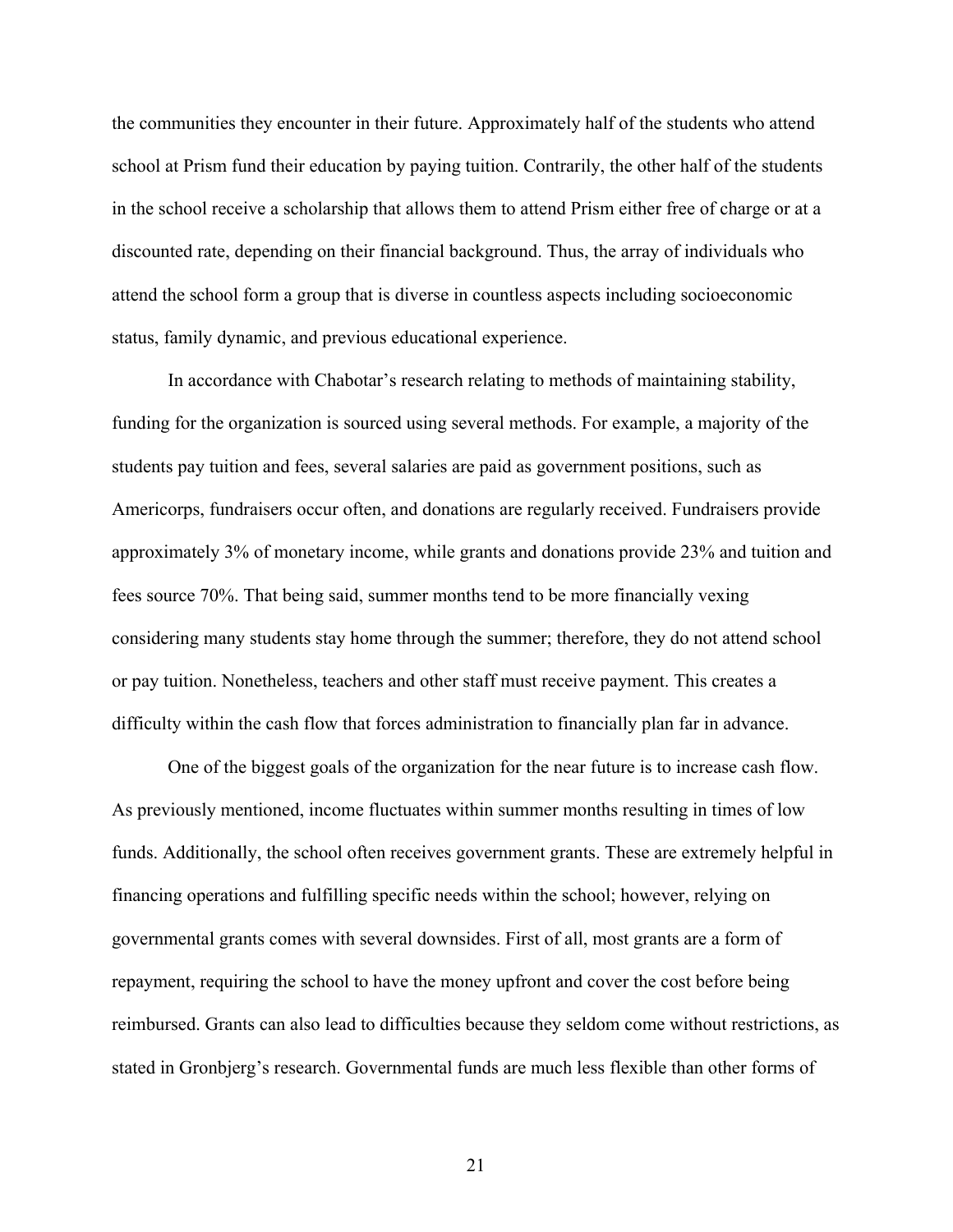income and usually designated to be spent in a particular area, such as on equipment for the playground or meals for students. It is very difficult to find grants that are not tied to a specific use or grants that do not come with overwhelming guidelines, or "red tape" as the administrator calls them. Even so, governmental funds come with a cost of allowance  $-$  if an organization breaks the rules or strays from the guidelines in any way, they are responsible for giving back some, or all, of the subsidy.

Although the financial administrator noted that regular donations are much easier to plan for and she can better budget accordingly with consistent donations, she also stated that there are instances in which random, large donations can be very useful. This is a point that contradicts findings of Dyczkowki. For example, the organization is currently in the process of building a central campus for all programs that occur through the school. This task required a vast amount of fundraising and donations. As a result, the schools is appreciative of donors who may not be willing to give a consistent amount on a regular basis, but are willing to give in specific times of immense need. Still yet, Prism Education Center prefers to receive unencumbered donations to governmental assistance and grants. Due to the precision and immense detail necessary when applying for government funds, asking for donations is much less time consuming and difficult.

Prism Education Center is a 501C(3) nonprofit, requiring the organization to publish all financial statements and make them accessible to any donor or individual who wishes to review them. Yet the administrator of the organization does not believe donors or those involved with the organization take advantage of this option to review the annual statements. Instead, donors are more interested in being a part of the community and culture surrounding the school. Any time a large event takes place in which students perform or awards are given, the donors and volunteers are likely to be invited to attend. Maintaining a strong culture within the organization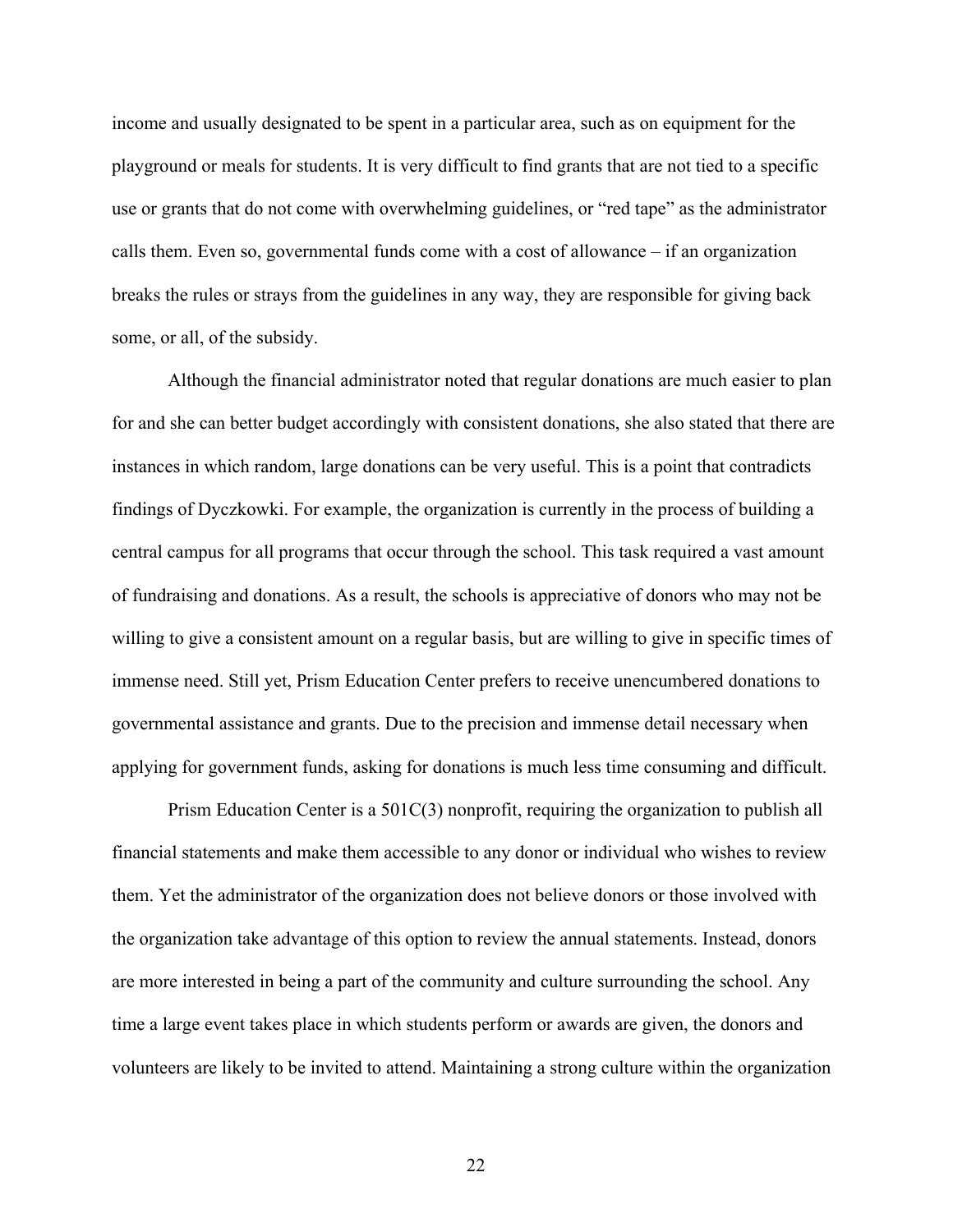is of utmost important, as it helps promote more intimate relationships. Additionally, those involved with Prism Education Center receive weekly e-blasts that provide updates concerning what is going on currently within the organization. There is a strong sense of ownership that exists not only for the parents of the students and the employees, but the donors of the organization as well. Because those involved pay more attention to the progress of the programs rather than the financial aspects of the organization, this aspect of Prism would validate Dyczkowski's research.

As previously mentioned, there are many strong connections between the school and those of the community. Prism Education Center has been fortunate to maintain full enrollment since the beginning of the organization with little to no money (less than 1% of income) spent on advertising. This has been made possible due to the immense communication and word-of-mouth promoting among friends and families in the area. Despite noticeable competition with other private schools of the area, Prism Education Center sustains a consistent waiting list. The school offers a unique mission that incites parents and staff to share with others. Although previous research by Similon found that most nonprofits feel obliged to overspend on advertising and promotion, Prism Education Center has not found this to be a struggle.

The structure of the financial and administrative processes has changed drastically since the creation of the organization. For example, payroll was historically calculated manually using an excel spreadsheet and printed tax tables. Now the organization has moved forward and invested in Quickbooks software that allows payroll to be processed online. Previously, Prism paid their taxes to the IRS by writing a check once a month. Now, they must pay their taxes online and on a weekly basis. During audits, especially audits directed by the organization that is the source of grant funding, auditors look for strong systems of checks and balances. As a result,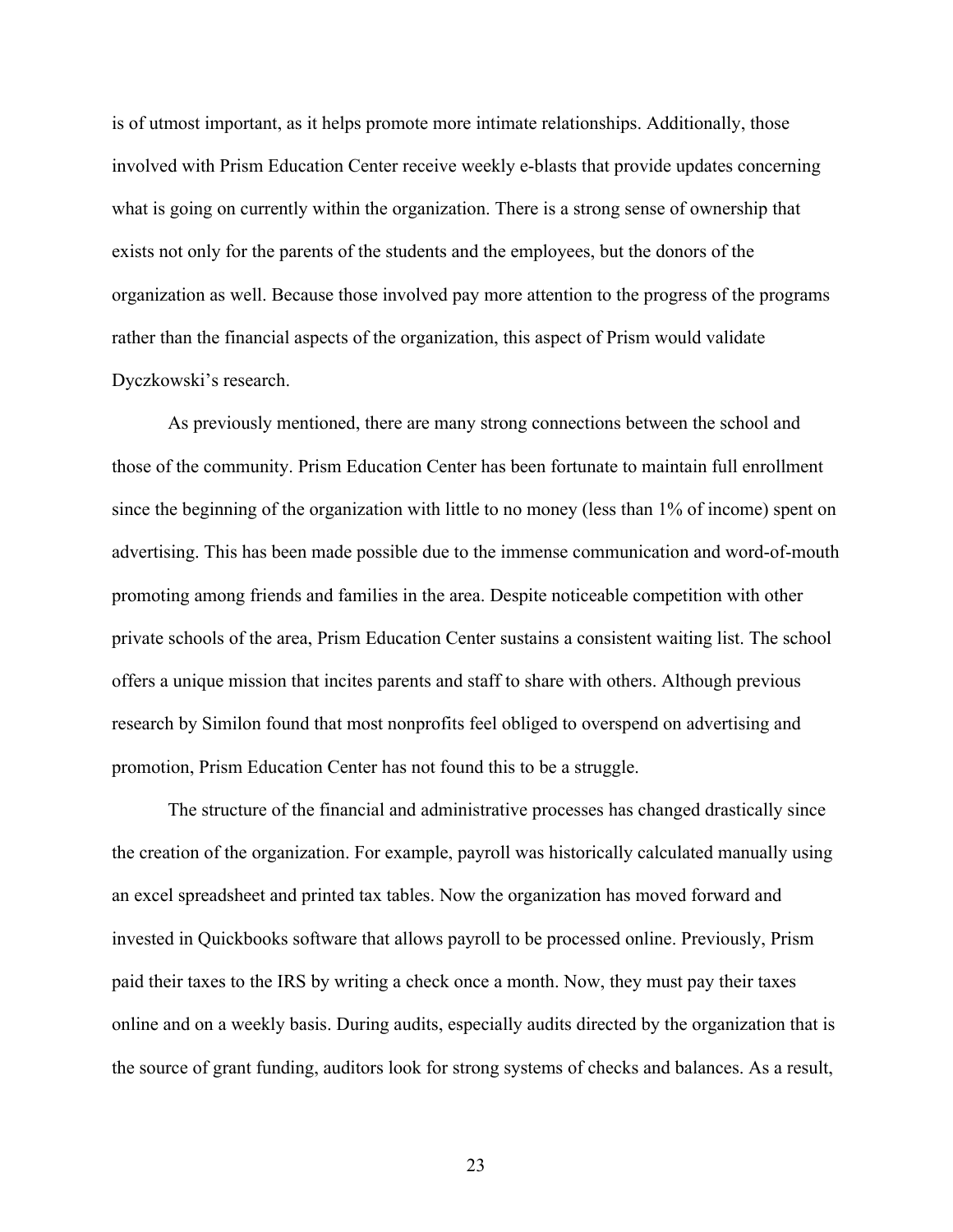Prism Education Center has implemented strict accountability practices for all financial aspects of the organization.

Prism gives teachers several options of training sessions throughout the year that are applicable to their job description. There is also an entry process in place for new employees to become integrated into the organization. However, there are no written guidelines pertaining to the financial practices of the organization. Most of these instructions are simply learned while in on the job training. Additionally, there are few to no trainings offered for administrative duties. For example, some classes and seminars exist that are related to technical skills, general administration, and budget management; however, these teachings are often very expensive and unrealistic to cover with the budget of the organization. One massive take away from this is that many nonprofit organizations do not have much flexibility with their funds and thus cannot afford to pay for formal trainings. Nonetheless, these forms of trainings would be extremely insightful and beneficial. Perhaps, the businesses that provide classes and seminars should consider the option of holding free or discounted trainings for administrators of nonprofit organizations who could not otherwise afford to participate.

The organization has substantially improved in finding methods to cut back expenses. In the past it was not uncommon for Prism to pay approximately \$100 each month in overdraft and bank fees due to cash flow issues. Also, employees often faced pay cuts during the summer due to low income. However, the nonprofit has identified and taken advantage of opportunities to change these issues and improve its financial stability. Now, preschool students are not given the option to stay home during the summer, thus driving more stability of summer income. Still yet, bank fees are becoming less and less frequent as the organization takes advantage of the opportunity to avoid these by using a credit card for monthly expenses, which is paid off at the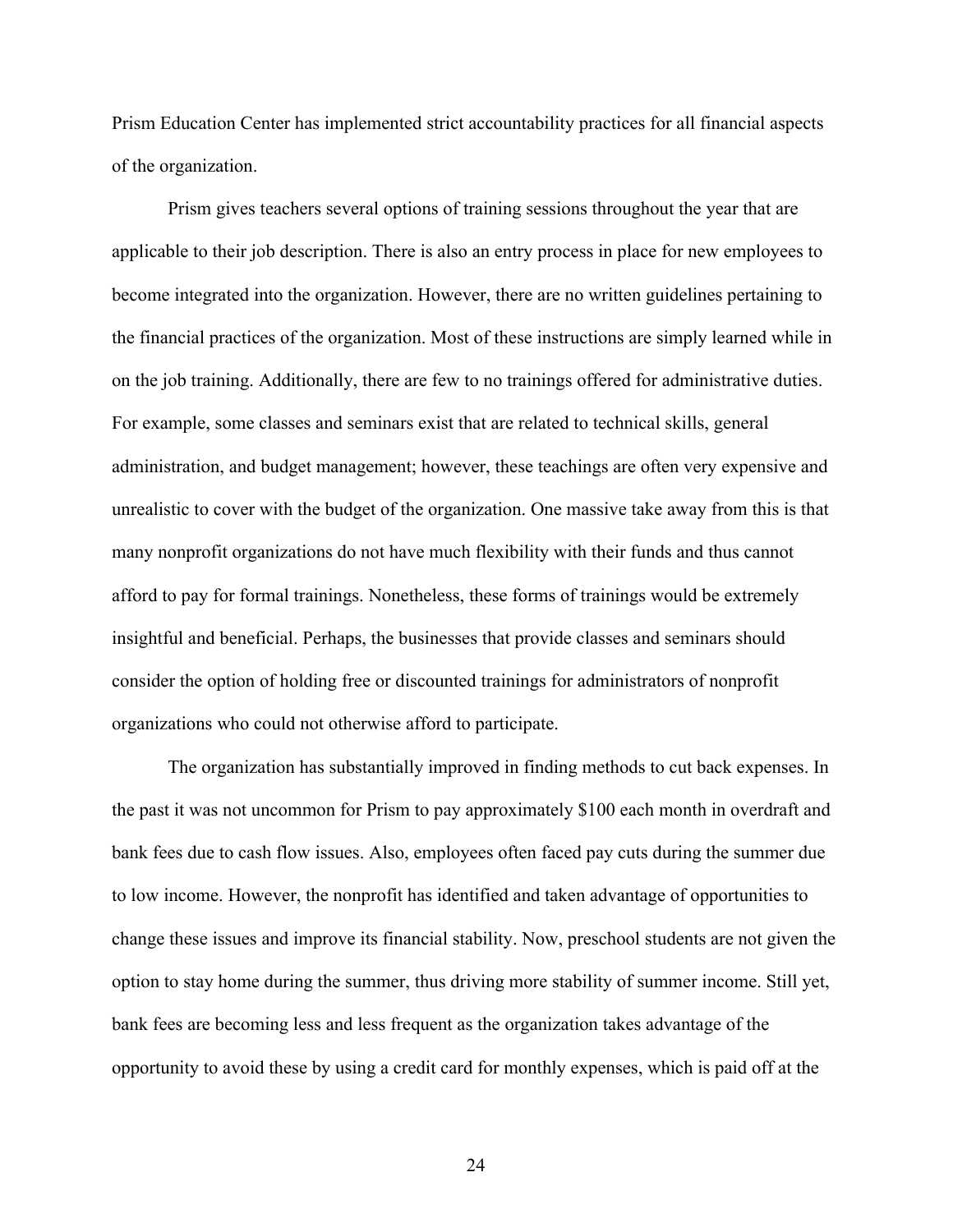end of the month once all income is received. Still, if not carefully monitored, this can lead to high interest fees. The school has been able to utilize connections with parents and businesses of the community to receive materials and source volunteers at no cost, which is typically a large expense within other schools. Prism Education Center has managed to make highly effective resources available to all of its students at a lower cost than that of the average private school. One concern the administrator voiced is that in times of economic downturn or a recession, the school would most definitely suffer and lose its largest portion of income since families would be unable to pay their tuition.

As with any nonprofit, Prism Education Center still has a few kinks and struggles to overcome. Nevertheless, the organization has seen considerable progress since its creation in 2009. With such a unique mission and structure, this nonprofit provides a perspective unlike any other and there are several takeaways to be noted from the interview with the financial administrator.

I also spoke with a representative for Chi Alpha Christian Ministries from the University of Arkansas. This person is the administrator of the nonprofit and performs all operational duties of the organization, including the oversight of financial aspects. She has a bachelor's degree in marketing, but had no prior experience with finances before obtaining her role in the organization, which required a lot of adjusting on her part in the beginning. However, over the years all the responsibilities have smoothed out well. Chi Alpha is considered a registered student organization at the University of Arkansas and also a branch of the denomination of Assemblies of God, thus it can be acknowledged as representing two labels – exampling studies provided by Similon.

During the initial startup of the organization, the most difficult aspect, in the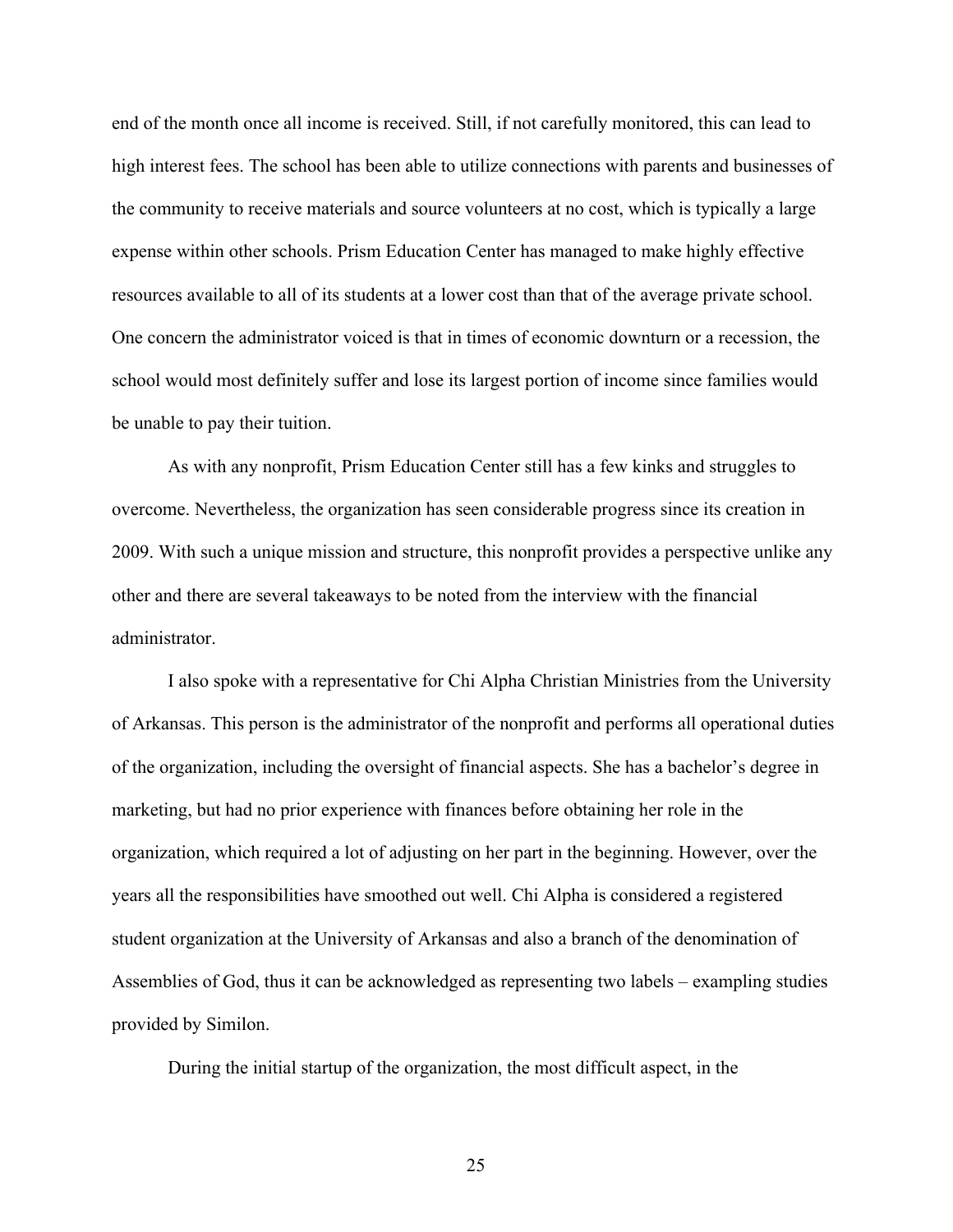administrator's opinion, was the governmental paper work. Many of the forms were difficult to understand and timely to complete. Since the organization has a religious affiliation, the leadership needed to be cautious in order to properly word things on paperwork and communicating to the community. Gaining approval from the university was a fickle task. Due to the religious ties of the organization, some department heads were immediately accepting of the nonprofit. However, other individuals, whose religious preferences did not align with those of Chi Alpha, were not as easily persuaded. This supports the opinion of Yan and Sloan, stating that individuals of a community are more likely to support an organization with a mission they believe in and not support an organization if they are not on board with the mission.

With the exception of a closely monitored excel spreadsheet, the organization has no strict processes in place pertaining to the finances. Chi Alpha staff members desire access to an online accounting program, but cannot justify the purchase of such an amenity to be financially feasible at this time. All financial decisions are made with the entire staff, including the financial administrator, thus permitting more accountability and diversity in decision-making. This aspect of the organization supports information found in the Journal of Accountancy. Additionally, no training or instructions are in place to ease the process of passing on administrative duties to someone else in the future. The structure of the finances has changed dramatically since the organization's creation, especially considering the founder's checkbook was the source of payments for the organization's expenses and the funding came solely from his personal income in the beginning.

Funds for the organization come from various sources including fundraisers, donations, and student rent, representing the method of generating income supported by Chabotar. The facility used as the primary location for programs and events is a house that resides on campus at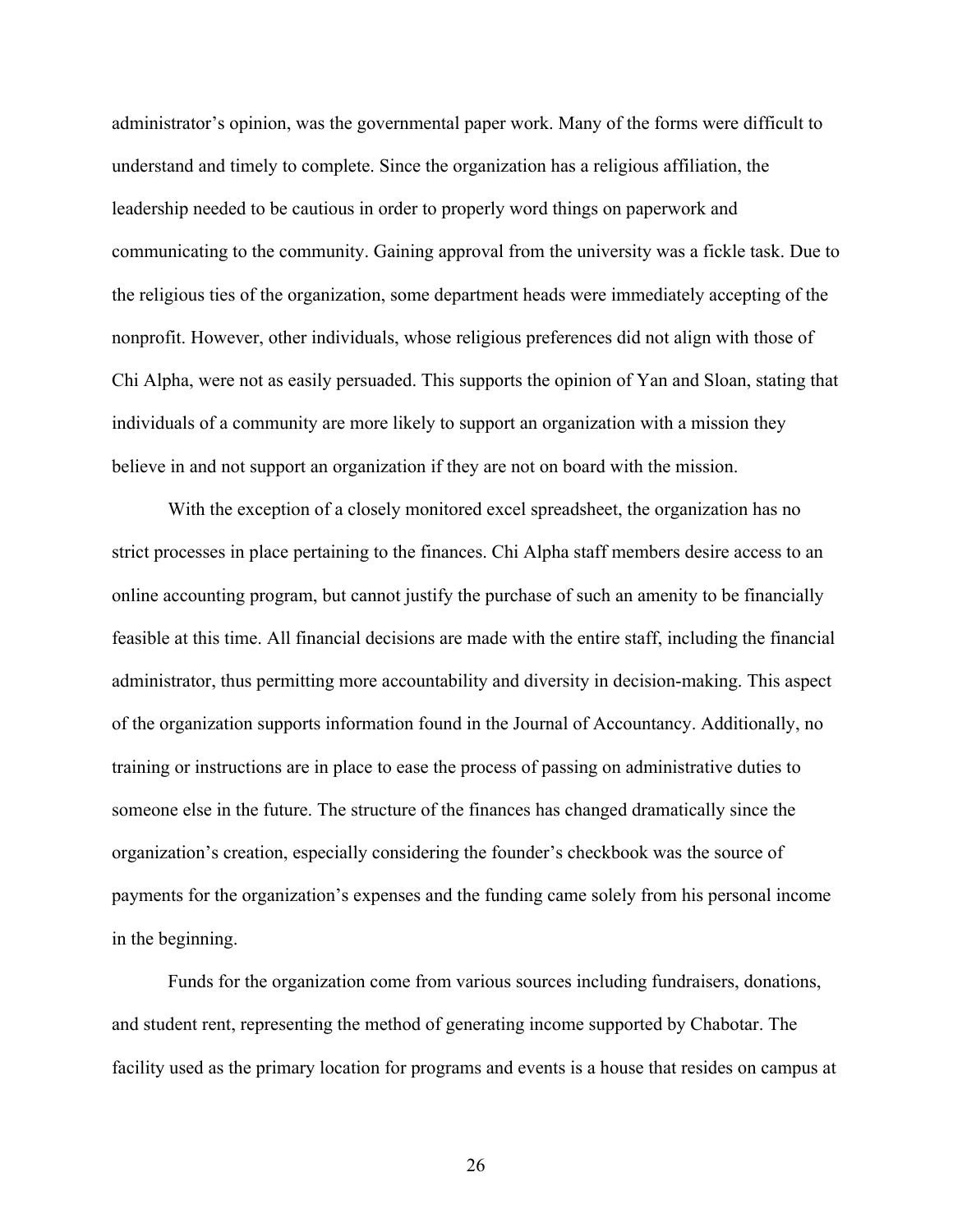the University of Arkansas. There are twenty-four students who live in the Chi Alpha house and their monthly rent contributes to the overhead costs of the organization such as the mortgage and utilities. The money necessary to implement programs and events is fundraised by hours spent directing parking during football season. Staff members are dependent upon donations and monthly support for their salaries and are responsible for gaining this support themselves. As one could imagine, finances are very unpredictable. Often, pledged donations come late or are not sent in at all, especially around Christmastime. As a result, the organization is forced to set aside money ahead of time for the month of December and January. In times of economic downturn, funds also experience a shortage and this can lead to added difficulties in regards to retaining financial stability.

The administrator stated that communication is key to maintaining a strong financial support base. Donors are more likely to continue their support long-term if they receive more frequent feedback regarding the organization. Newsletters are mailed to financial supporters every 45 days, while emails are sent once every other month, and text messages are frequently exchanged between the leaders of the nonprofit and its donors. This practice supports previous research of Dyczkowski, which stated that providing proof of progress and goal achievement to donors positively impacts incoming funds. At this time, only updates pertaining to the progress and success of programs are shared and financial statements or reports are not provided to donors, but could be made available upon request.

Financial stability is not always something the organization can attest to, but is the main goal for the future. As defined by the administrator, the nonprofit can be recognized as financially stable when all expenses can be paid with the appropriate funds. For example, donations are not relied upon to cover the utility bills each month because the tenants rent can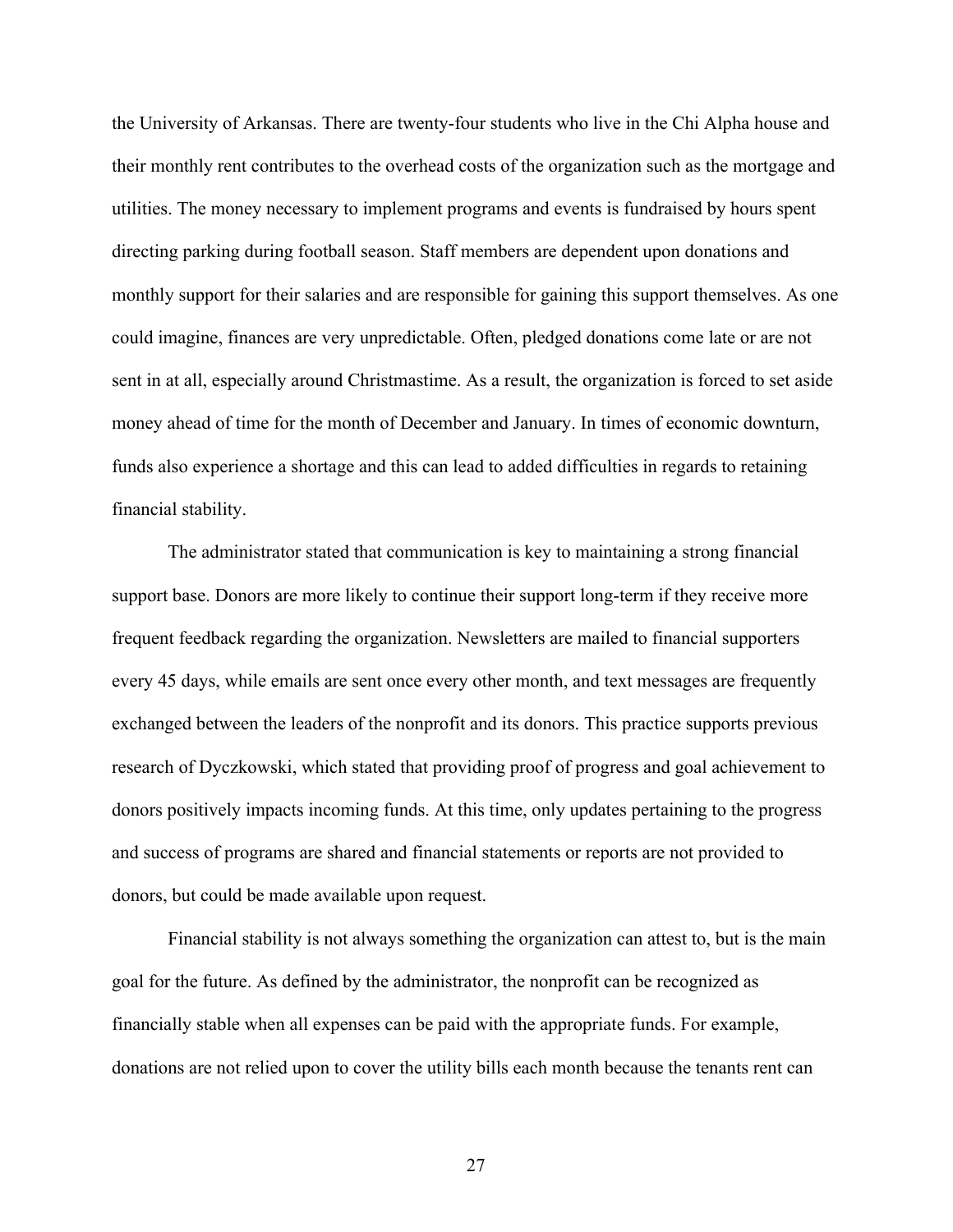suffice to cover those forms of expenses or programs are funded by donations and not by money taken from cuts made to the staff's salary. Nevertheless, times of financial hardship are inevitable. In periods of financial distress, the financial administrator stated that the best method of more closely managing expenses is by cutting back on the number of copies and use of the printer. Also, it is not uncommon for the organization to request in-kind donations such as toilet paper, copy paper, or music equipment during tough times.

Chi Alpha is very aware of the lags between where they would like to be, financially speaking, and where they stand currently. The financial aspects of the organization do not parallel with finances of similar organizations in the area; however, are a perfect representation of a nonprofit learning to gain traction for the future. The staff members of the organization are anxious to see what the upcoming years unfold, especially as they near the completion of their mortgage, a payment that requires nearly 50% of monthly income.

Fayetteville Future Fund is an organization that provides monetary donations to various charities and causes in the community. I was able to interview an individual who has been a part of the organization since the beginning. Staff members in Little Rock, Arkansas, oversee the finances of Fayetteville Future Fund and each of the 27 Arkansas nonprofits that make up the Fayetteville Area Community Foundation. The organization began approximately five years ago and was modeled after a community foundation that exists in Hot Springs, Arkansas. Fayetteville Future Fund specifically targets university students and recent college graduates. Because the mission of the organization is to involve and encourage young individuals to donate to local causes, the community happily accepted it as a new nonprofit. The volunteer I spoke with stated that she believes the vision of the organization was well received because they are training up the future leaders of tomorrow. This statement would further support research of Yan and Sloan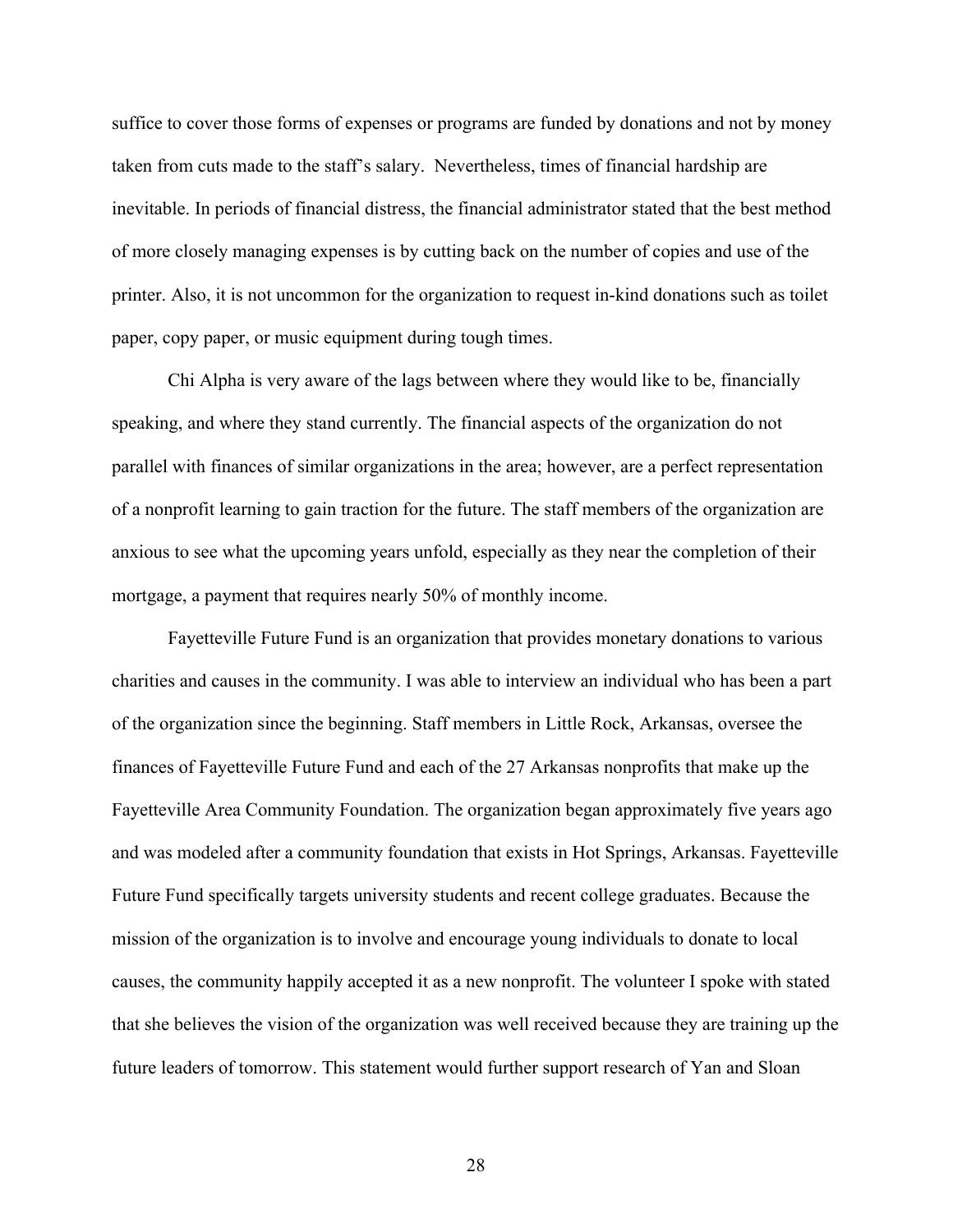which reveals that a community is more likely to accept an organization that upholds a commonly supported mission.

The biggest struggle of the nonprofit is successfully maintaining excitement among donors and volunteers. This is partly due to the fact that the organization hosts a sole event each year. Instead of running repetitive or consecutive programs, the nonprofit has one large event that sources all funds for the year within one day. The members purchase a ticket to the event and this ticket is considered to be their price of "membership". Additionally, floods of donations are obtained at the event and countless games and other forms of entertainment are available for purchase. Approximately 10% of monetary funds are contributions given as pure donation while the other 90% are gained in payment for tickets or activities at the event.

Allocation of funds is determined during the annual event. All members cast votes and have the ability to voice their opinion concerning specific needs in the community they wish to meet with the organization's proceeds. As a result, all individuals who are involved with the organization also take part in the financial decisions. This provides a deeper level of transparency and accountability since the donors are fully aware of how funds are being spent. This is comparable to research of Dyczkowski, which shows that a high level of accountability and transparency yields more faithful donors. In the future, the organization hopes to gain enough funds in order to contribute 80% of income to charities and place the other 20% in an endowment that gains interest. Once the endowment reaches one million dollars it will acquire interest at a rate that gives the nonprofit the ability to spin off funds and use those to sustain its mission.

As previously mentioned, the income of Fayetteville Future Fund is also raised within one day; therefore, the funds raised by one event must be distributed throughout the entire year.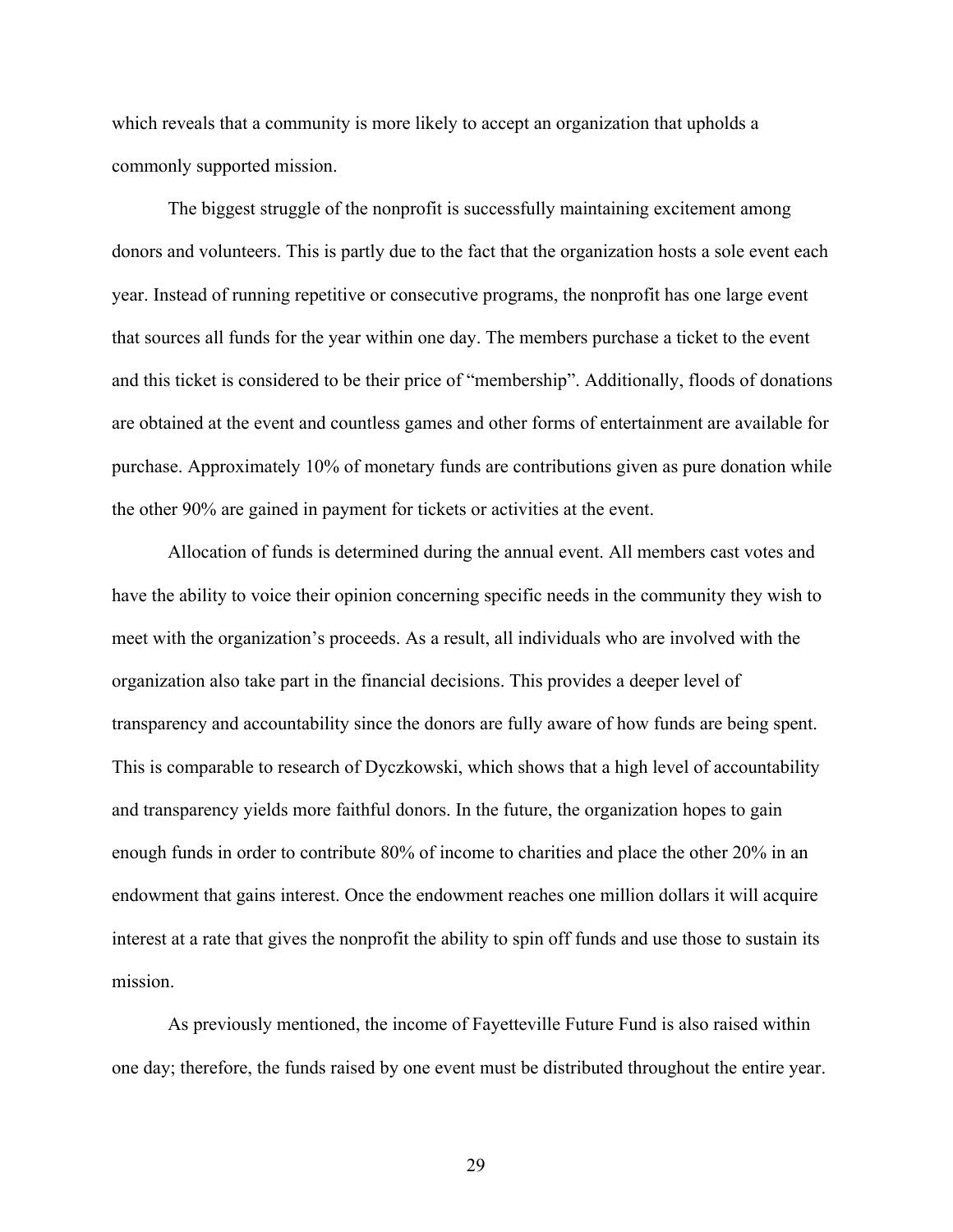Unfortunately members do not always remain involved with the nonprofit. The individual I spoke with believes this is sometimes a result of fluctuations in personal financial income. Also, many people come to the annual event to accompany their coworkers or friends who support the organization. These numerous individuals are sporadically involved because they view the event more as a social event than as an opportunity to support the community and the mission of the nonprofit.

Findings of Similon show an increase of competition amongst nonprofits in recent years. This is a common disadvantage that affects Fayetteville Future Fund. The intense competition among nonprofits in Northwest Arkansas is undoubtedly recognized. Fundraising events such as banquets and benefit dinners are extremely common amongst NPOs and can lead to opposition. Financially established citizens of the community receive innumerable requests and invitations to join in fundraising efforts or to attend fundraising events. This competition can often hinder Fayetteville Future Fund's ability to maintain faithful members.

The organization consistently seeks out opportunities to lower expenses, a recommendation given in research of Yan and Sloan, by constantly monitoring its expense to donations ratio. The leaders and volunteers of Fayetteville Future Fund are always looking for methods to be more efficient with donations, time, and supplies. Many supplies for the annual event are provided by businesses of the community. Additionally, the nonprofit benefits from reduced rent for office space and many staff members work from home to lower required workspace in the office. Still yet, advertising and promotion of the nonprofit is limited to social media ads and communication, further lowering expenses.

Fayetteville Future Fund is a prime example of an umbrella, as discussed by Similon. It partners with other NPOs within the geographic region of Fayetteville to form one large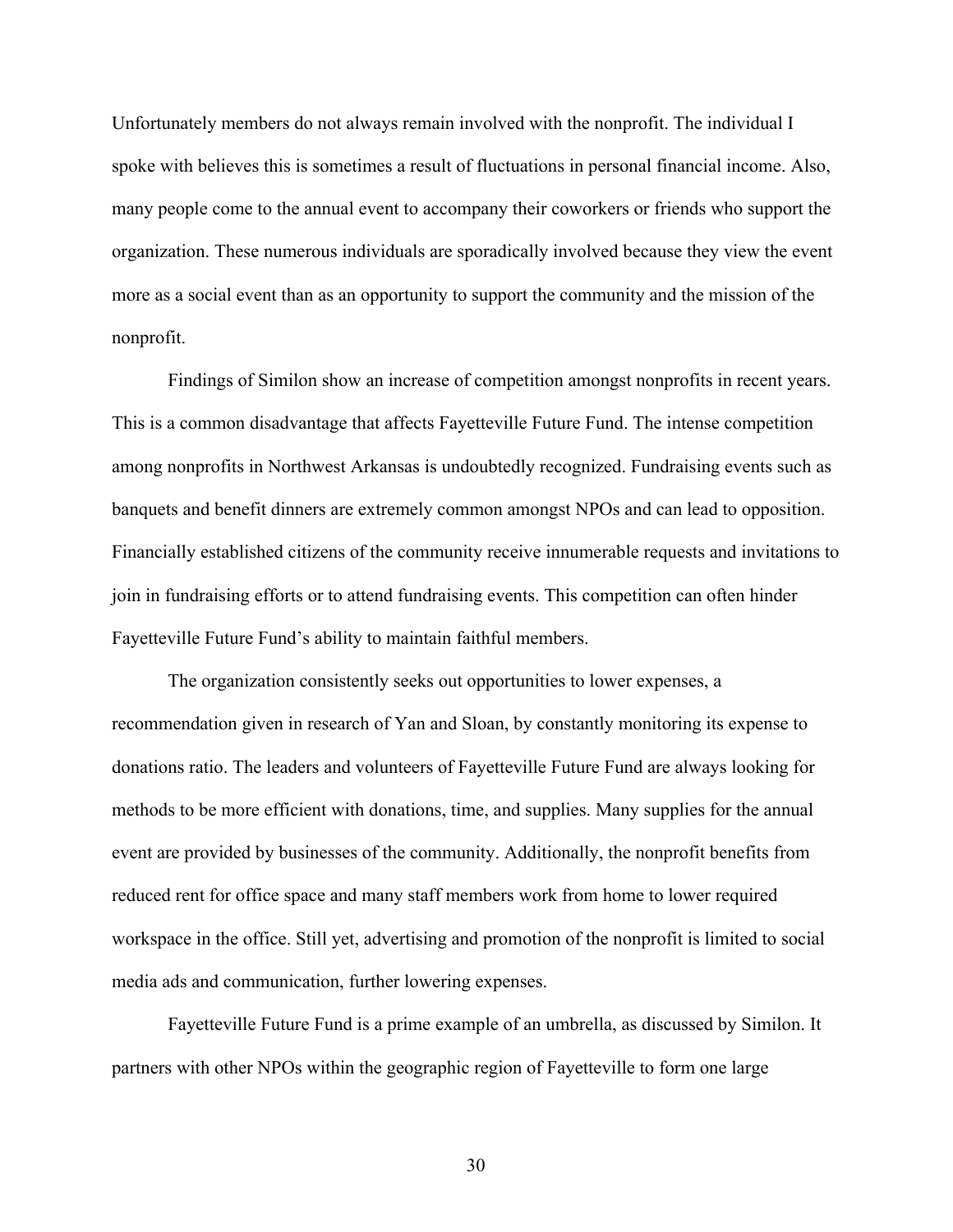impactful community foundation. I believe the organization has made abundant progress considering it has only been in existence in this area for less than five years. Although fundraising methods and processes have been altered slightly since its creation, the leaders of the organization have successfully been able to unfailingly fulfill their mission by connecting donors in the community with individuals and charities in need. The leadership of Fayetteville Future Fund is very excited for the future and hopes to ignite this same passion in their donors and members.

As previously mentioned, Potter's House is an organization that serves several functions within the northwest Arkansas community. I became more aware of how the nonprofit is structured after speaking with the director. One mechanism for serving the community is by providing jobs for individuals with less education and of lower skill level while also delivering them training to help them become more well-rounded. This aspect of Potter's House is called Potter's House Thrift and is the source of income for the majority of the programs offered by Potter's House Kids.

The most difficult aspect for the director in the creation of this nonprofit was deciding what the organization's niche would be, how the mission and the vision would be aligned, and what the core aspects of the nonprofit would be. In reflection of Yan and Sloan's research, gaining the support of the community was not a difficult feat at all, considering most individuals are on board with organizations that promote academic success, employment, and mentorships. People becoming less involved or opting out of volunteering is the only hiccup that arises at times, and this is as a result of the faith-based core of the nonprofit.

In the beginning, there were very few processes in place for managing operational functions of the organization. All of the staff members were involved in the decisions and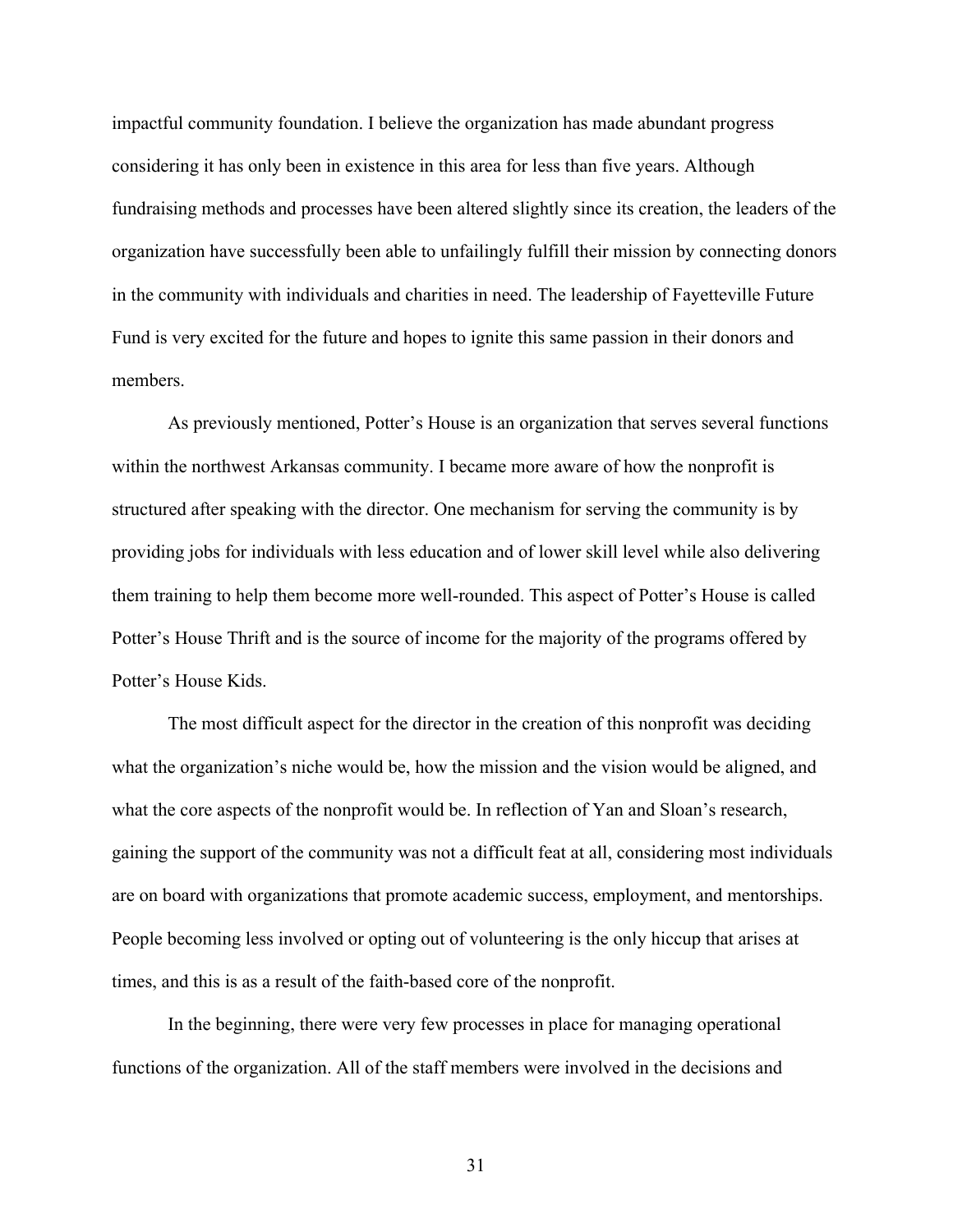processes at first, but now there is a finance team that is designated to be in charge of all decisions and actions relating to the financial aspects of the nonprofit. Fortunately, over time, Potter's House has been able to hire an individual with not only a degree relating to Business Administration but also previous finance experience. In the near future, the nonprofit is hoping to outsource payroll. Currently, there are around 60 employees and as more employees are added, it becomes more difficult to accurately follow all rules and regulations relating to salaries and wages such as taxes, social security, and Medicare.

Income for the organization includes profit from selling donated items within the thrift shop as well as donations from individuals and businesses in the community. Throughout the years, Potter's House has been able to depend less and less on donations. As of late, the thrift store returns enough profit to support nearly 90% of all funds required by the organization. The goal is to ultimately become self-sustainable. At this point, Potter's House Thrift will provide all the funds and income needed to effectively implement programs of Potter's House Kids as well as pay all employees on staff, thus representing a steady revenue stream as conveyed in Chikota and Neely's findings. Employees are compensated either in the form of hourly wages or with a salary. As mentioned before, regarding previous research of Yan and Sloan, one technique for cutting costs is to compensate employees less. In the instance of Potter's House, staff members are not compensated as they might be if they were to take a position within a different business requiring the same education and skill level; however, this is a sacrifice they are willing to make in lieu of the mission the organization represents. There are also employees who are called temporary workers at the thrift shop. In times of financial hardship, temporary workers are let go or are not hired on initially, even if the help is needed.

In regards to donors, the director stated that he believes the most successful way to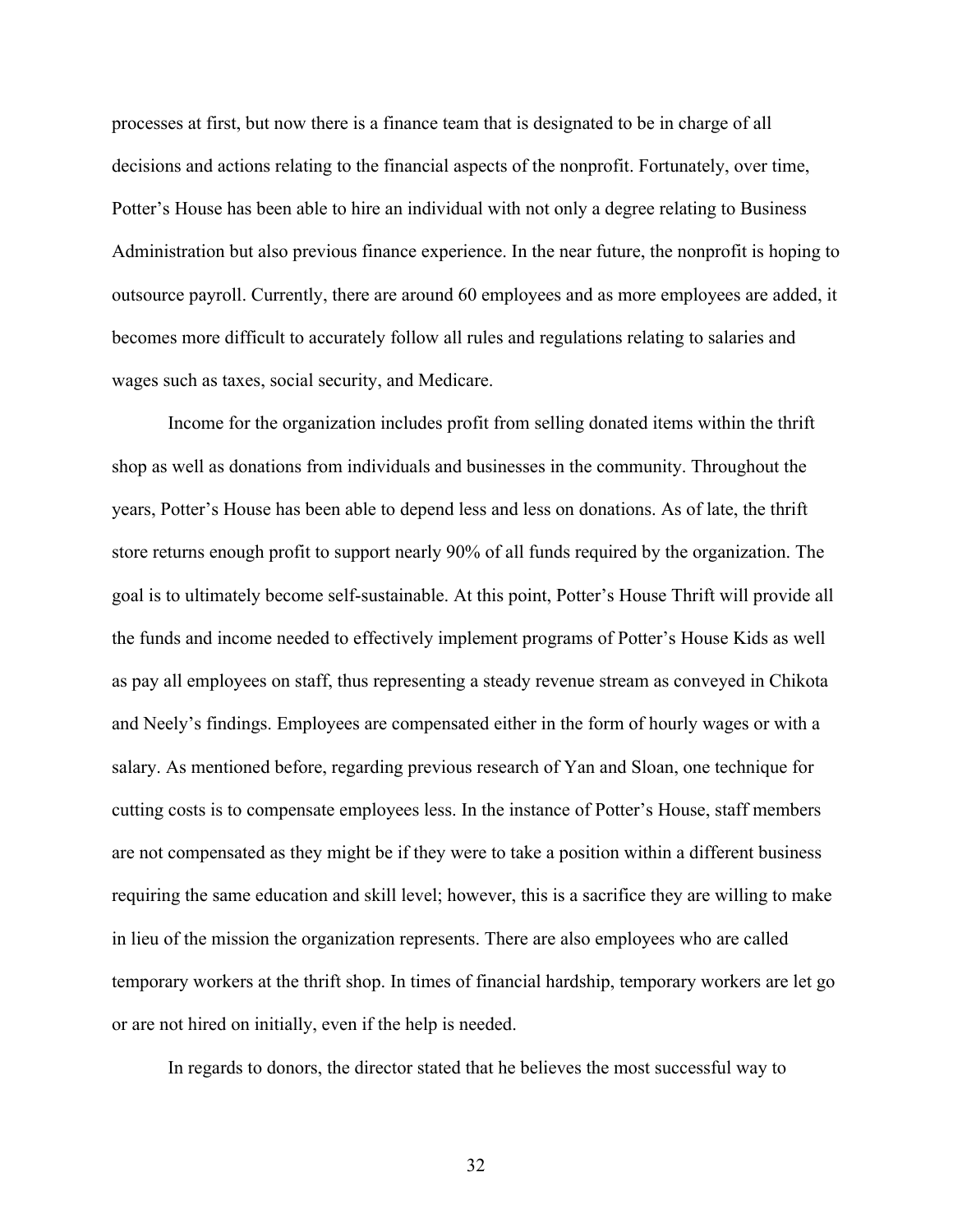convince people to contribute monetary funds or items to the thrift store is to effectively communicate the need that exists. Dyczkowski's argument that providing information and updates to the public and donors produces faithful supporters is embodied at Potter's House. If a nonprofit never asks for help, whether that is with donations or volunteers, people will not know how they can help. A personal relationship always starts with asking for help and then inviting a person to come and be a part of the day-to-day programs that occur. Since a greater need exists than what the organization is able to meet on its own, there is always a wish to do more and help more people, but this desire is inhibited due to a lack of funds. As the organization grows and Potter's House Thrift becomes more successful, the nonprofit will be able to undertake more employees and help additional families who are in need. Currently, there are over one hundred volunteers who give their time, free of charge, to help the cause of the organization.

In contrast with previous research suggestions by the Journal of Accountancy, the financial administrator does not take part in the decisions of the organization. Moreover, the financial statements and expense reports are not made accessible to the public or the donors. In the eyes of Dyczkowski, this will not benefit the organization; however, due to the fact that the majority of the funds are not provided by donations, I believe the nonprofit should not raise immediate concerns to change their level of external transparency and accountability. Still, the financial accountability within the organization is very strict. Potter's House believes this trait should be taken very seriously, as upholding sustainable finances depends on strict monitoring practices.

Further positive aspects proving signs of financial stability are noted from the interview with the director. For example, the nonprofit does not appear to see a difference in income even in times of economic downturn. The month-to-month income of the organization remains fairly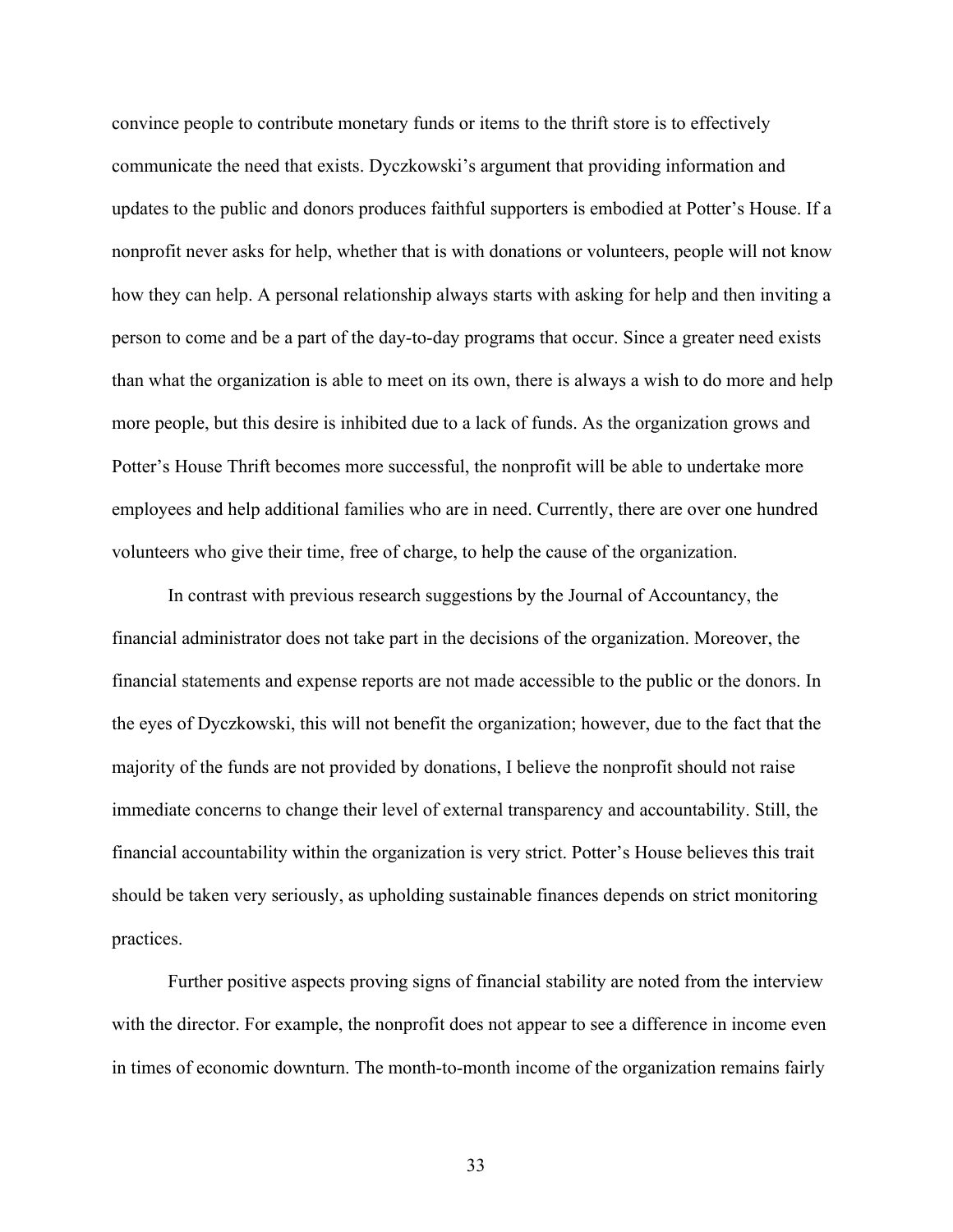consistent and no competition from other thrift stores seems to have an effect on Potter's House Thrift. Additionally, the organization does not feel pressured by other nonprofits with similar goals and beliefs. If anything, the director mentions that it is almost as if there is a "partnership" between Potter's House Kids and other nonprofits within the same parameters, such as Boys and Girls Club.

Potter's House is an organization that has clearly grasped the fundamentals allowing it to incorporate its mission while still funding all necessary operations. The leadership of the nonprofit is anxious for the upcoming years since each year reveals less dependence on donations and more financial stability. Potter's House has several desires to grow and expand its outreach so that it can leave an even greater impact on the community.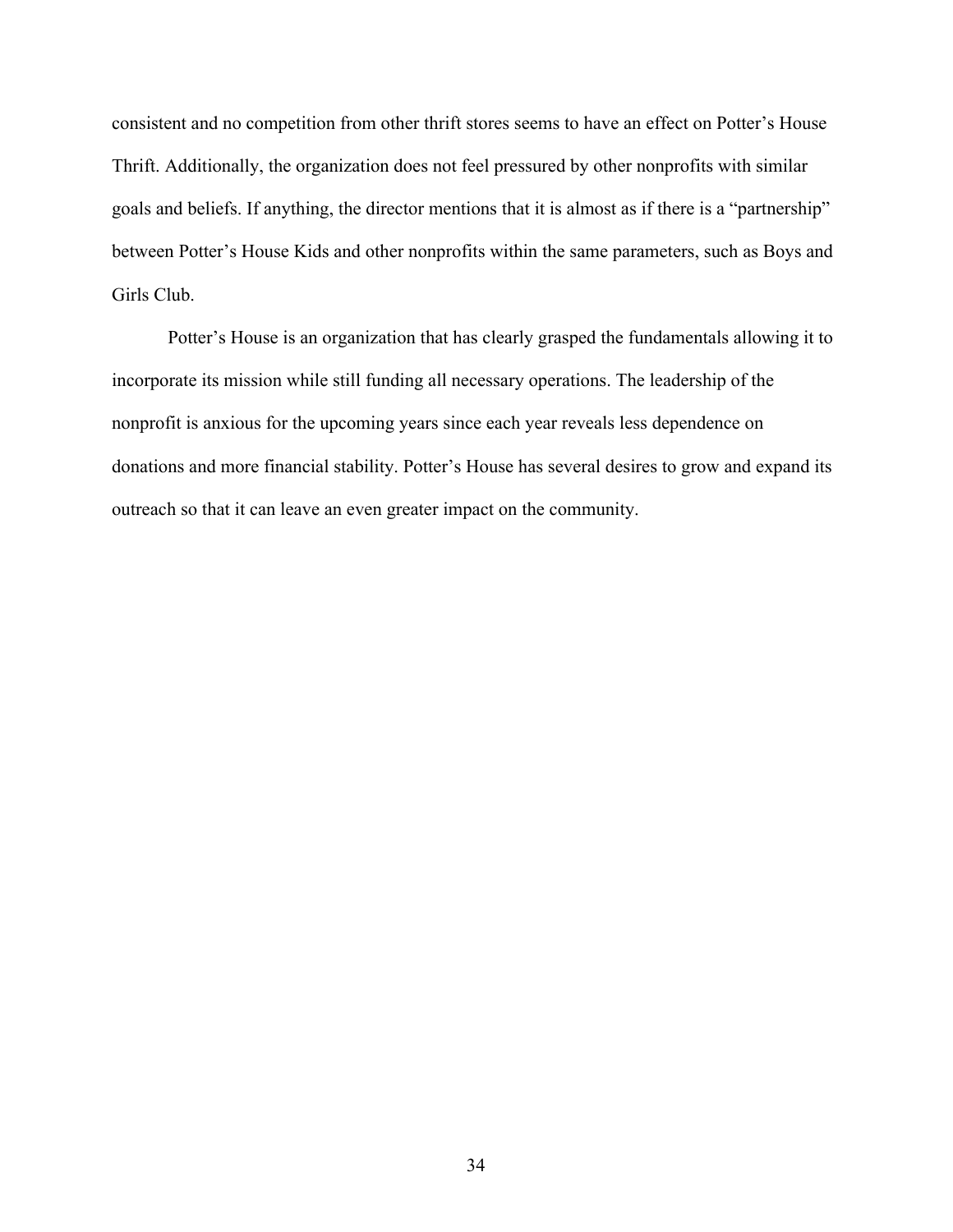#### **Conclusion**

Overall, it is apparent that there is significant evidence to support the notion that nonprofit organizations face many challenges not found in an everyday, for profit business. Research reinforced the idea that an obvious struggle occurs between maintaining financial stability and upholding the mission of the organization. Results show that it is necessary for a nonprofit to continuously evaluate methods of cutting costs, ways to improve processes used to manage finances, and the possibility of differentiating forms of income.

There are countless takeaways from the research and investigations regarding techniques used to promote and preserve financial stability. Each nonprofit that was interviewed mentioned diverse means of monitoring expenses. For example monitoring printer use, accepting in kind donations, using connections to receive reduced rent expense, and hiring temporary workers are a few mentionable approaches to saving money in times of low income. Additionally, various forms of raising funds exist and can be taken advantage of if conducted properly. However, it is evident from the research that what may be successful for one organization is not always efficient for all nonprofits.

One grand difference that was found concerning not for profit organizations versus regular businesses is the significant fluctuations in income. This struggle can result in an inability to cover overhead expenses, fund regular programs, or even compensate employees. Nonprofit organizations should also be prepared for significant downturns in the economy, as this tends to have a more drastic effect on their income than an everyday business might face.

One key point found in nearly each interview is that communication is key to maintaining a consistent, committed support base. This is true in regards to donors and volunteers alike. Communication looks different between organizations and can include updates via emails, text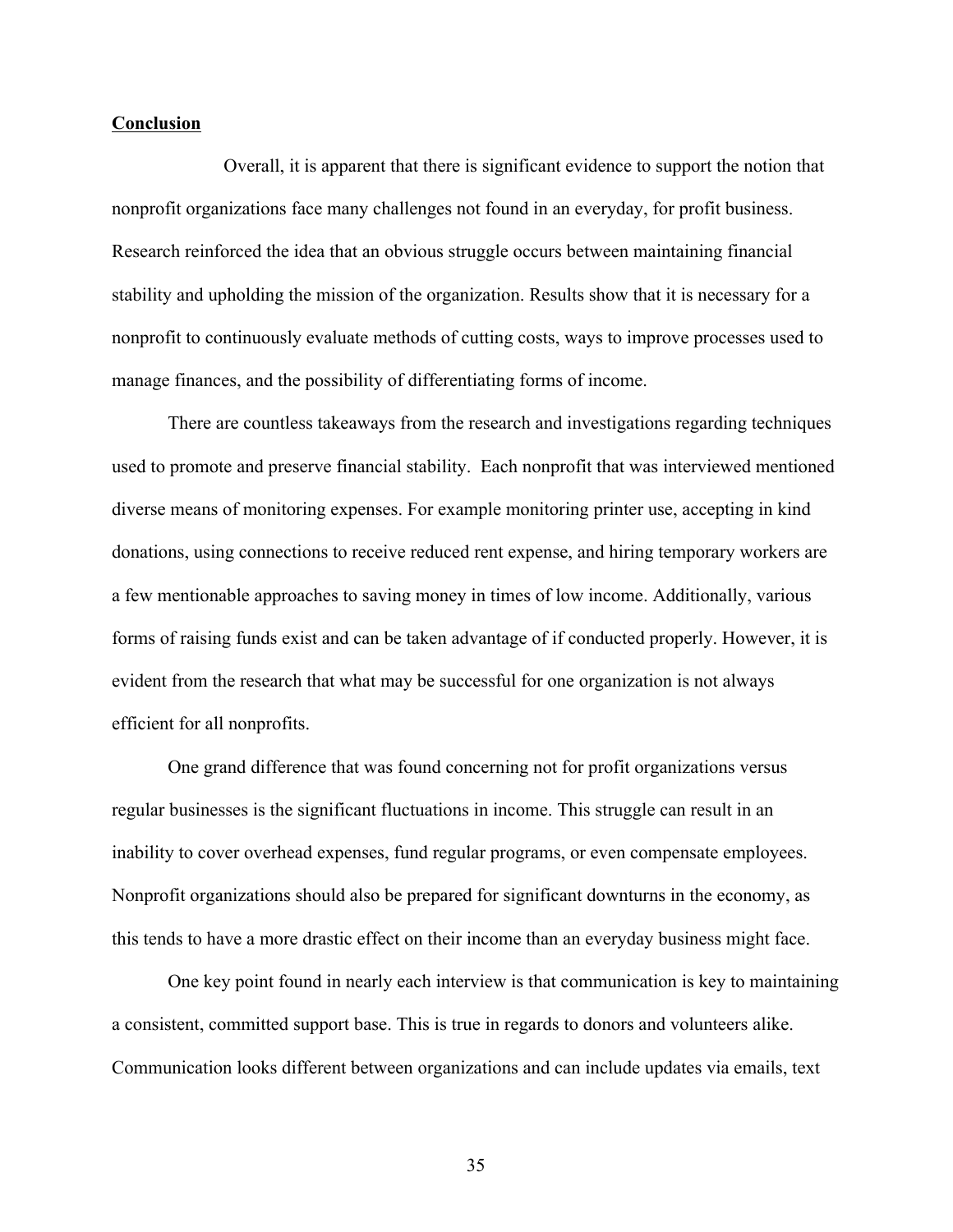messages, mailed letters, regular meetings, and face-to-face communication. Additionally, it was reflected from the interviews with directors and administrators that while some donors care more about the financial status of the nonprofit others place more interest in the programs and progress towards fulfilling the mission.

Despite the innumerable challenges faced by NPOs, leaders are extremely passionate in promoting the mission and do whatever it takes to get the community and other individuals on board as well. No opposition is enough to discourage nonprofits from chasing after the ultimate goal and doing whatever is necessary to leave a lasting impact on the community.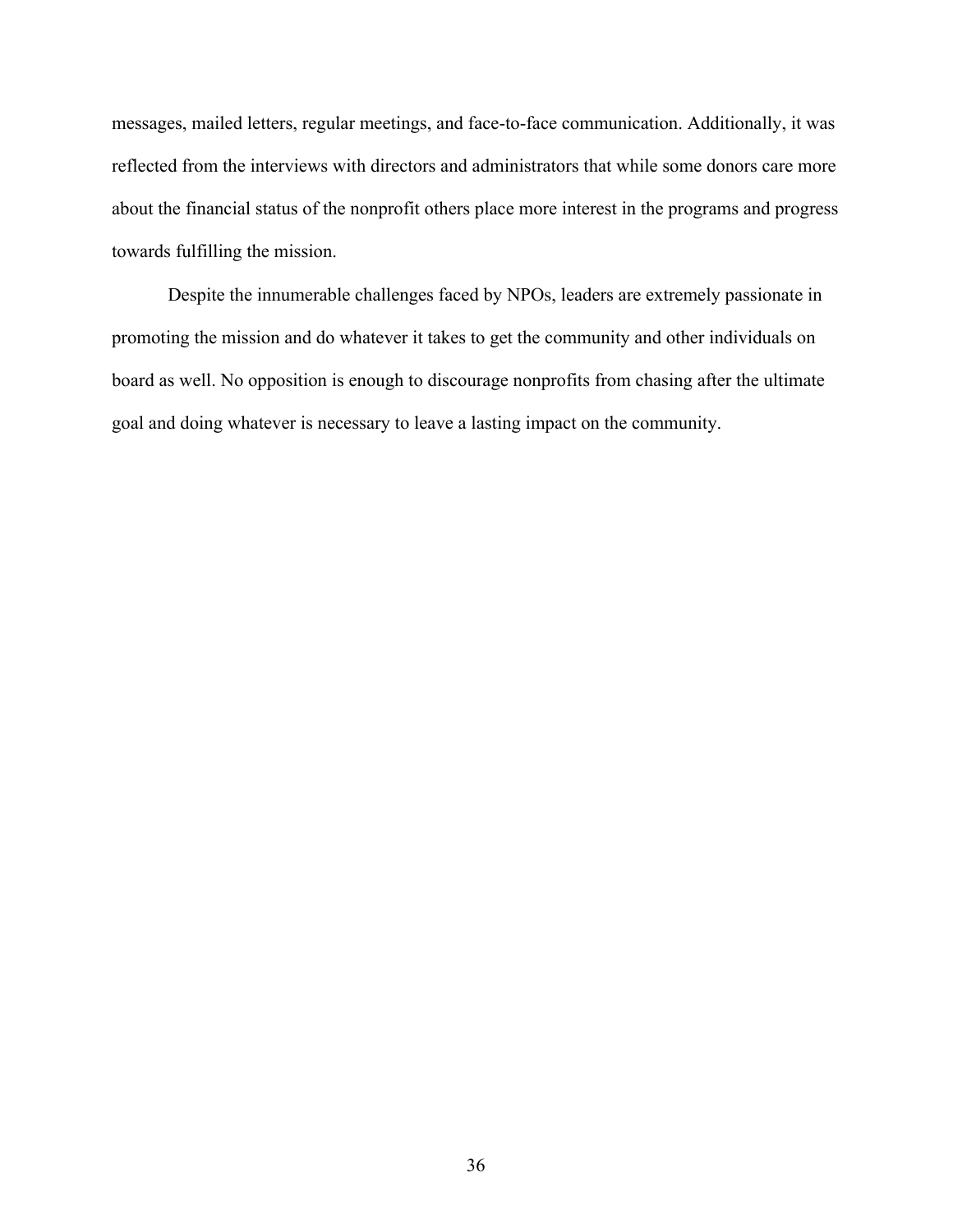#### **References**

- Dyczkowski, Tomasz. "Financial and Non-Financial Information in Performance Assessment of Public Benefit Organizations." *Research Papers of Wroclaw University of Economics* 398 (2015): 134-45. *Ebsco*. Web. 2 Feb. 2016.
- "Fayetteville Future Fund." Arkansas Community Foundation. Web. 24 Mar. 2016. <http://www.arcf.org/About/AffiliateOffices/FayettevilleArea/FayettevilleFutureFund.as  $px$ .
- "How We Cooperate | About XA." Chi Alpha. 16 Feb. 2011. Web. 22 Mar. 2016. <http://www.chialpha.com/About-XA/our-story.html>
- "Hyland Park AG | Who We Are." Hyland Park AG. Web. 20 Mar. 2016.

<http://hylandparkag.com/who-we-are>

- *Merriam-Webster*. Merriam-Webster. Web. 2 Feb. 2016. <http://www.merriamwebster.com/dictionary/stability>.
- "Mission." Prism Education Center. Web. 24 Mar. 2016. <http://prismeducationcenter.org/aboutus/mission>.
- Participant 1. Personal Interview. 20 Mar. 2016.
- Participant 2. Personal Interview. 22 Mar. 2016.
- Participant 3. Phone Interview. 24 Mar. 2016.
- Participant 4. Phone Interview. 31 Mar. 2016.
- Participant 5. Phone Interview. 1 Apr. 2016.
- "Pottershousekids." Potters House. Web. 24 Mar. 2016.

<http://www.pottershousekids.com/#!about\_us/csgz>.

Schinasi, Garry J. "Defining Financial Stability." *IMF Working Papers* 04.187 (2004): 1-18.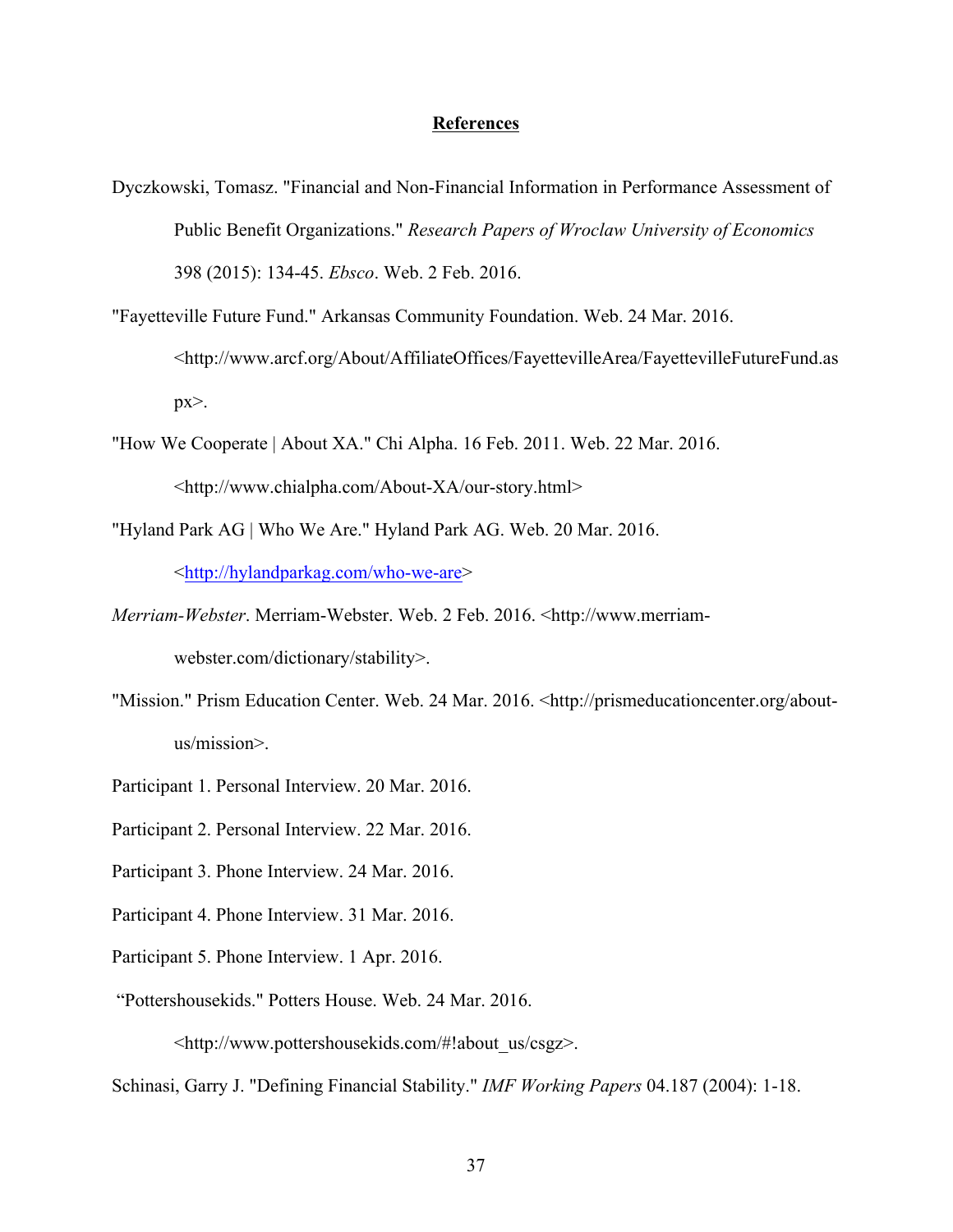*Google Scholar*. Web. 9 Feb. 2016.

- Similon, Astrid. "Self-Regulation Systems For Npo Coordination: Strengths And Weaknesses Of Label And Umbrella Mechanisms." *Annals of Public and Cooperative Economics* 86.1 (2015): 89-104. *Ebsco*. Web. 9 Feb. 2016.
- Tysiac, Ken. "Tips for a Successful Not-for-profit Strategic Plan." *Journal of Accountancy*. 21 Aug. 2015. Web. 2 Feb. 2016.
- "What Is a Non Profit Organization (NPO)? Definition and Meaning." *BusinessDictionary.com*. Web. 2 Feb. 2016. <http://www.businessdictionary.com/definition/non-profitorganization-NPO.html#ixzz40qO8CIis>.
- Yan, W., and M. F. Sloan. "The Impact of Employee Compensation and Financial Performance on Nonprofit Organization Donations." *The American Review of Public Administration* 46.2 (2014): 243-58. *Ebsco*. Web. 4 Feb. 2016.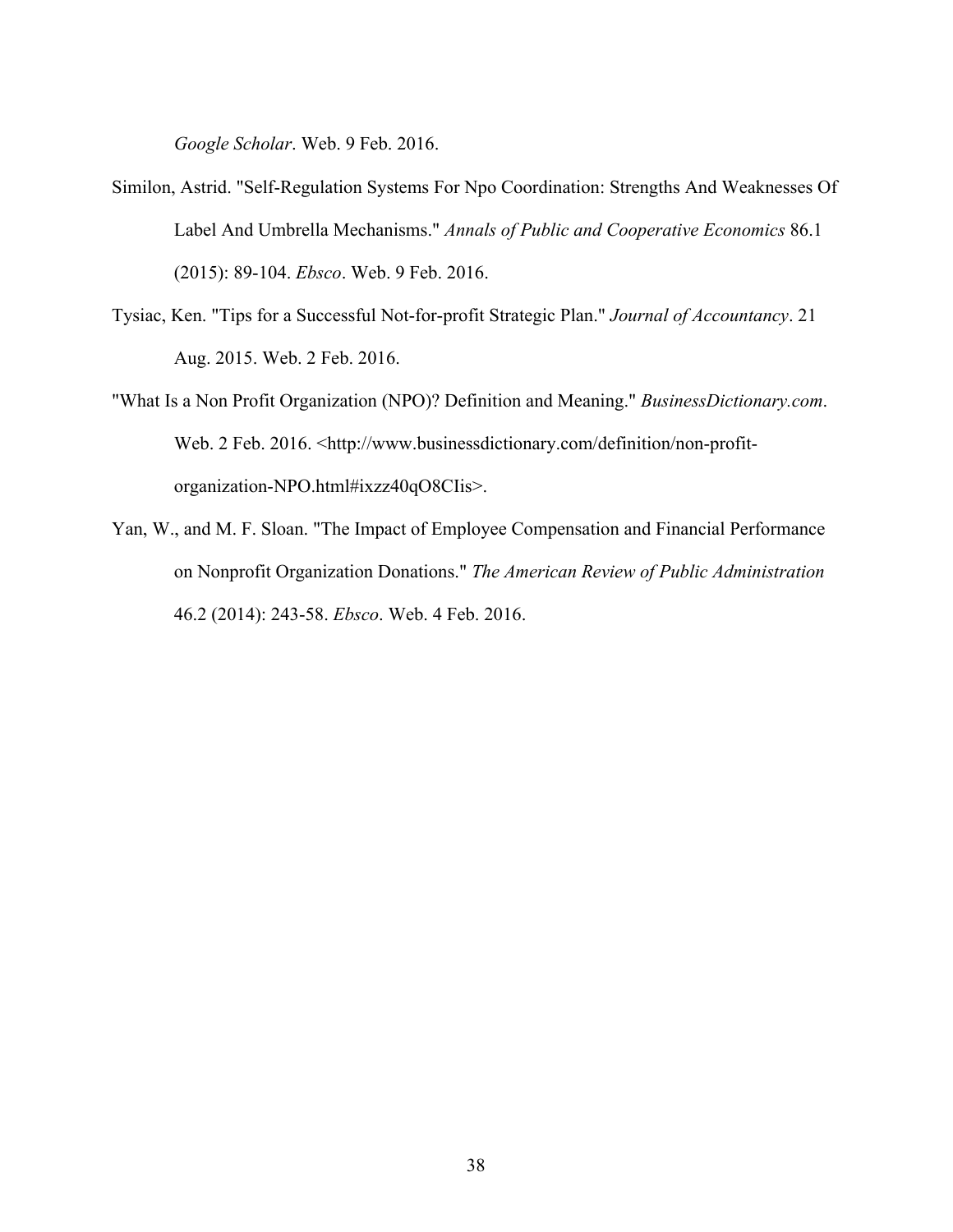## **Apendix**

## QUESTIONS ASKED IN INTERVIEWS WITH NONPROFIT ORGANIZATIONS

(Data Collection Instrument)

## Interview Questions

- 1. What would you say was the most challenging aspect of starting this nonprofit?
- 2. How easy was/ is it to gain the support of others in the community regarding the mission of your organization?
- 3. As for the person who manages your finances, what is their highest level of education? If they have a degree, what is it? Did they have any previous experience working with finances?
- 4. What trainings are in place as for the administrative duties of the organization?
- 5. What goals do you have for the future in regards to improving financial processes?
- 6. Why did you choose the community/geographic area you chose to establish your nonprofit in?
- 7. What is your mission statement?
- 8. What is your company description?
- 9. How do you raise funds?
- 10. Does your income/donations/funds fluctuate or do they typically remain steady?
- 11. Have you changed your processes in managing finances since the beginning of the organization? Why?
- 12. Do you rely on support from the government in any way? Do you have restrictions on your organization or employees because of that source?
- 13. How do you define financial stability?
- 14. How would you compare your finances in the short-term versus the long-term?
- 15. Did the public/donors relate to your mission in the beginning or was it a struggle to communicate the mission to them?
- 16. Have you altered your mission or goals from the initial creation of the organization? If so, why?
- 17. How are your employees compensated? How does that compare to other jobs of the same skill level/education? Why do your employees accept this form of compensation over other options for employment?
- 18. Why do you think some choose to be faithful, long-term donors while others only give to the cause occasionally or once?
- 19. Would you rather have a one time large donation or a regular small donation?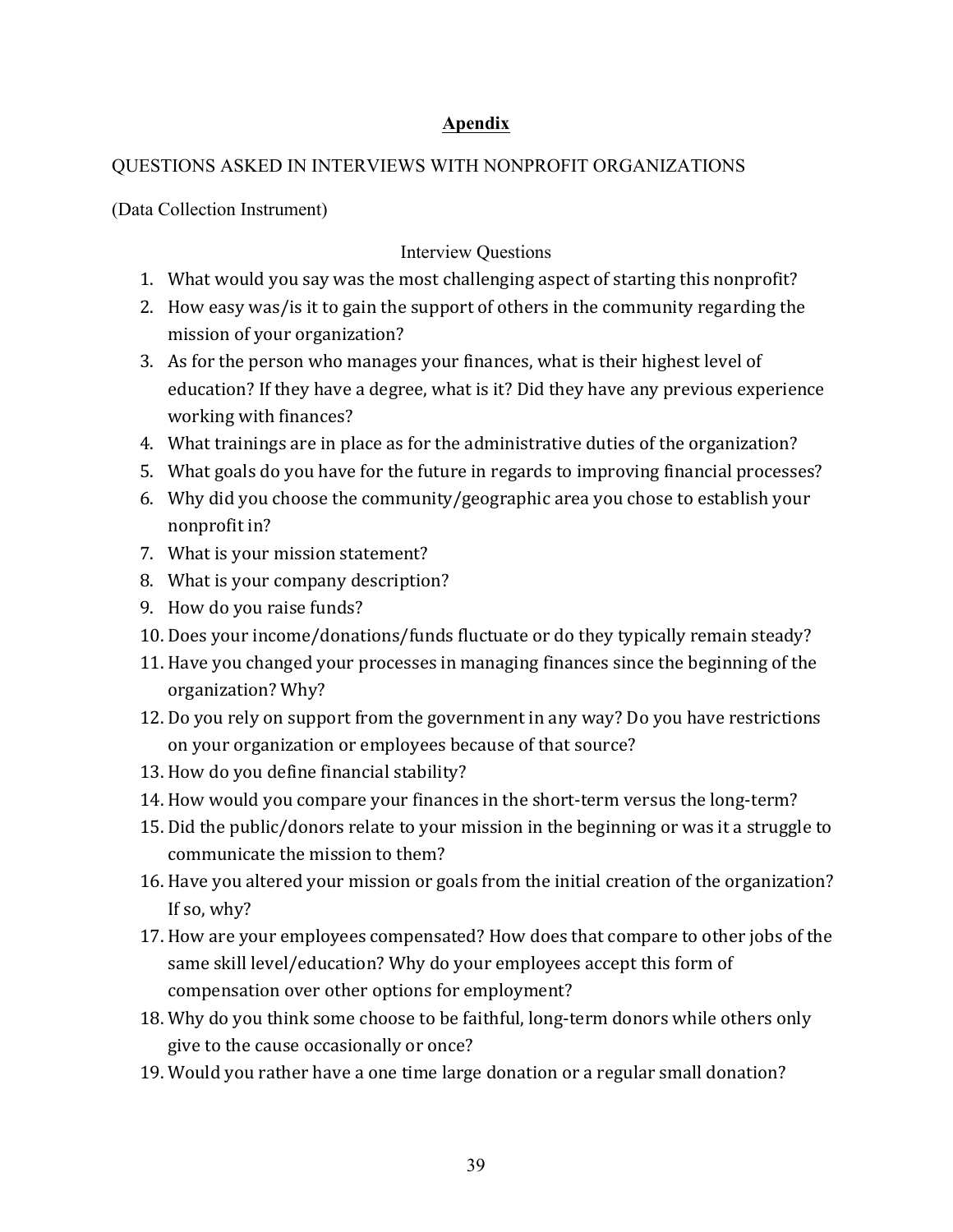- 20. How does the economy affect your income? In times of inflation/deflation do you notice a difference in the livelihood of income?
- 21. Do you prefer to receive money in the form of governmental assistance or private donors?
- 22. In what ways does your organization cut costs in comparison to businesses of similar manner?
- 23. Do you accept volunteer workers/ contribute "volunteer hours" to those in the community for their help?
- 24. Is the financial administrator involved in the decisions of the organization? I.e. program planning?
- 25. How often are plans/desires inhibited due to lack of funds?
- 26. In what ways do you gain/maintain trust of the community? Trust of donors?
- 27. Are your financial reports accessible by the public? By donors?
- 28. Do you give updates regarding success or progress in the organization to the public or donors?
- 29. How transparent do you believe you are regarding the finances of the organization?
- 30. Do you use any mechanisms for raising funds or gaining support such as labeling or umbrellas? (define labeling and umbrellas)
- 31. Do you feel as if your organization struggles due to competition with other NPOs in the community?
- 32. What percentage of funds are used for advertising/raising awareness or support?
- 33. How thorough are your financial documents provided to the public or donors? (i.e. expense report per category/item)
- 34. How diverse is the array of individuals or donors who give to the organization?
- 35. What percent of your income is kept as "profit" or reinvested in the company?
- 36. What is the average monthly income of your organization? What percent of that comes from donations? What percent comes from fundraisers?
- 37. Does your organization often experience late fees or overdraft bank fees? If so, how much on average is spent in this area?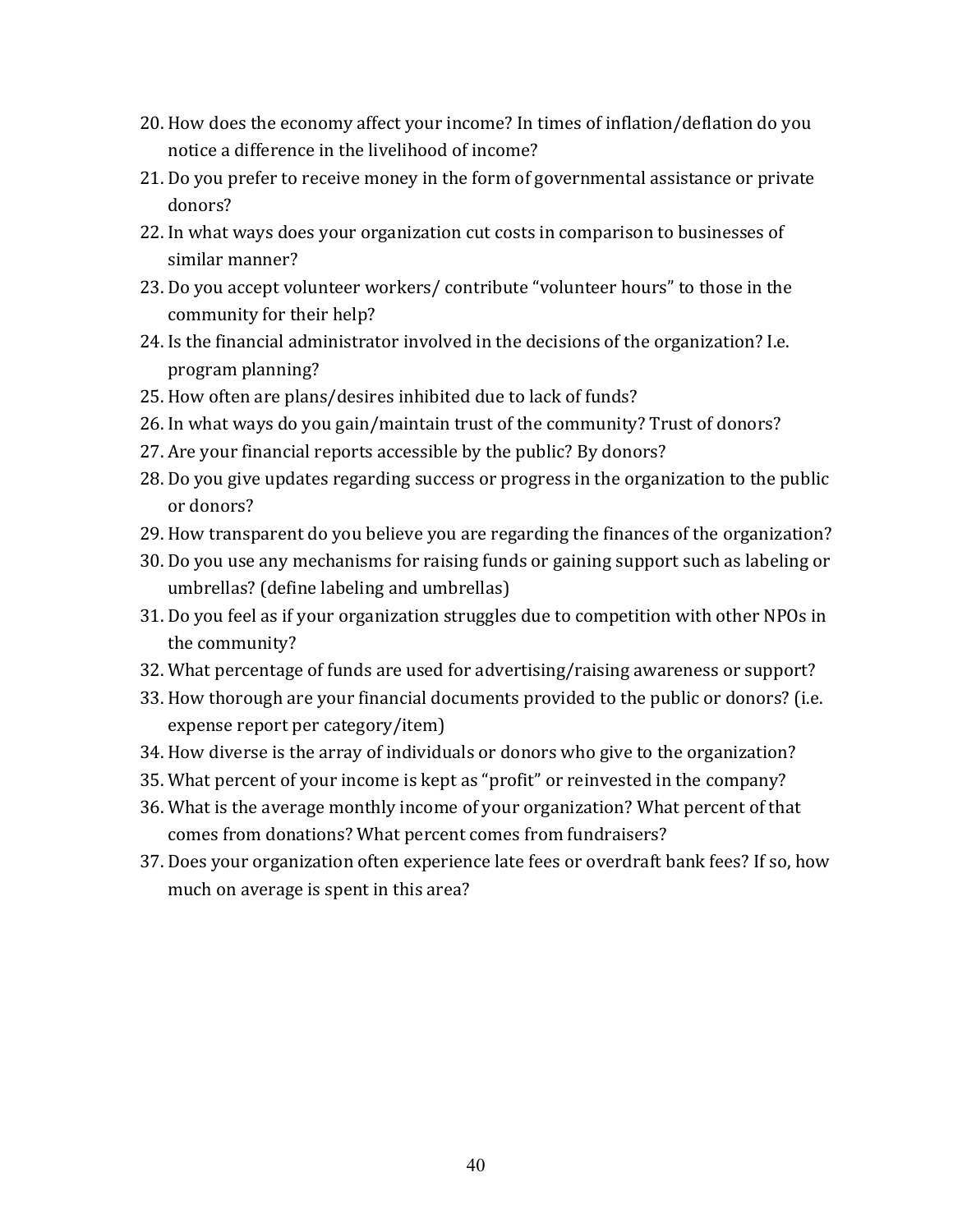\*\*"No response" signifies the question was skipped or the interviewee chose not to respond to the question

Interview with Hyland Park

- 1. Determining which categories to classify purchases as and learning the system. Learned it from Connie but we switched computers after she left. I also had never used Quickbooks before.
- 2. It was very easy to get people on board with the mission of the organization.
- 3. Business Administration Degree but no experience with finances
- 4. No trainings in place
- 5. Increase checks and balances. In the beginning I did it all, now someone else signs the checks.
- 6. No response
- 7. It is available online.
- 8. It is available online.
- 9. Tithes and offerings and youth fundraisers.
- 10. It fluctuates, at Christmastime the income is way up. Probably because people are giving at the end of the year to be able to include that in their taxes the next year. One month was \$9,000 and another had an income of \$18,000.
- 11. Old processes couldn't generate monthly financial reports or break down expenses. We added online giving and that increased our donations and made them more steady.
- 12. No
- 13. Steady giving from faithful donors, a safe cushion in bank accounts, and keeping a small amount in other accounts for emergency instances
- 14. Some month's expenses are greater than income.
- 15. Already answered
- 16. No
- 17. Pastor, youth pastor, nursery, secretary and children's pastor are all compensated somewhat comparably.
- 18. A person's upbringing and how their parents taught them. Some believe a blessing will come when they give to a church and that is the result of a lot of occasional giving. Others only feel obligated to give when they come.
- 19. Regular small donations because when someone misses once or twice they get out of the habit of giving.
- 20. Not really at all
- 21. No response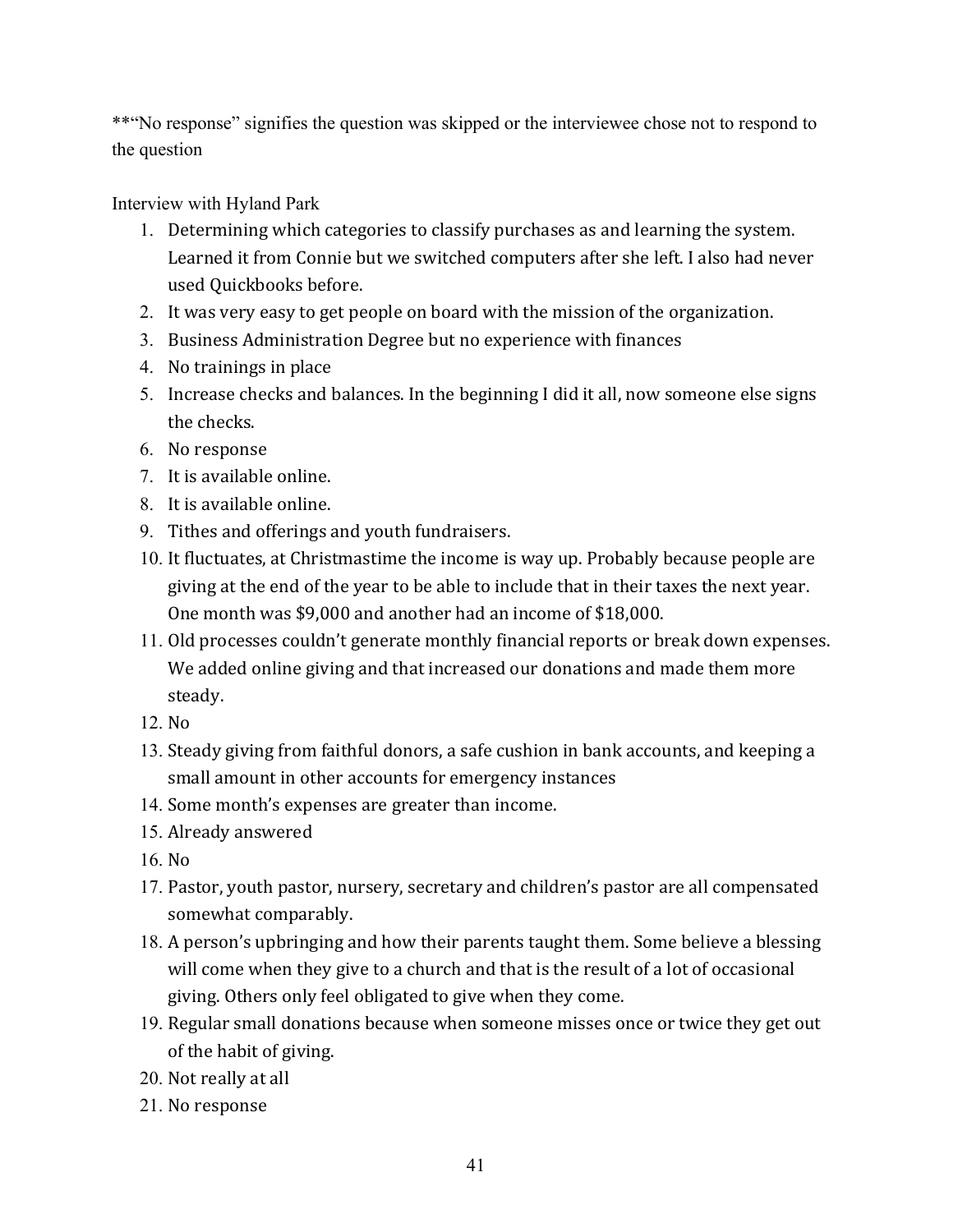- 22. We set budgets for large events and stick to those very strictly. Sometimes we spend money in a different month than when the expenses occur.
- 23. Yes, very gratefully. Especially in the occurrence of events.
- 24. I'm sometimes involved, but rarely. I look to pastor for total budget and I am responsible for dividing it out. The council meets and looks at all the accounts once a month.
- 25. Sometimes plans are inhibited especially if utilities are extremely high in cold months.
- 26. We build a relationship with our members and show them all the finances at the year end.
- 27. We have an open book policy and our financial info is always available.
- 28. Yes at the year end.
- 29. Already answered.
- 30. We are labeled by the Assembly of God.
- 31. I don't feel like we struggle in competition with other churches but in competition with the devil. We are trying to show ourselves as loving, welcoming, and open as possible to bring in those who are UNCHURCHED.
- 32. Plans to spend more on advertising in the future but right now only the annual egg hunt is considered promoting tactic.
- 33. Very thorough and broken out in detail.
- 34. Very diverse in age, income, etc.
- 35. We have a savings and a CD
- 36. In January it was \$16,000 and February was \$12,000
- 37. Yes due to hot checks from donors. About 2 checks every 3 to 4 months.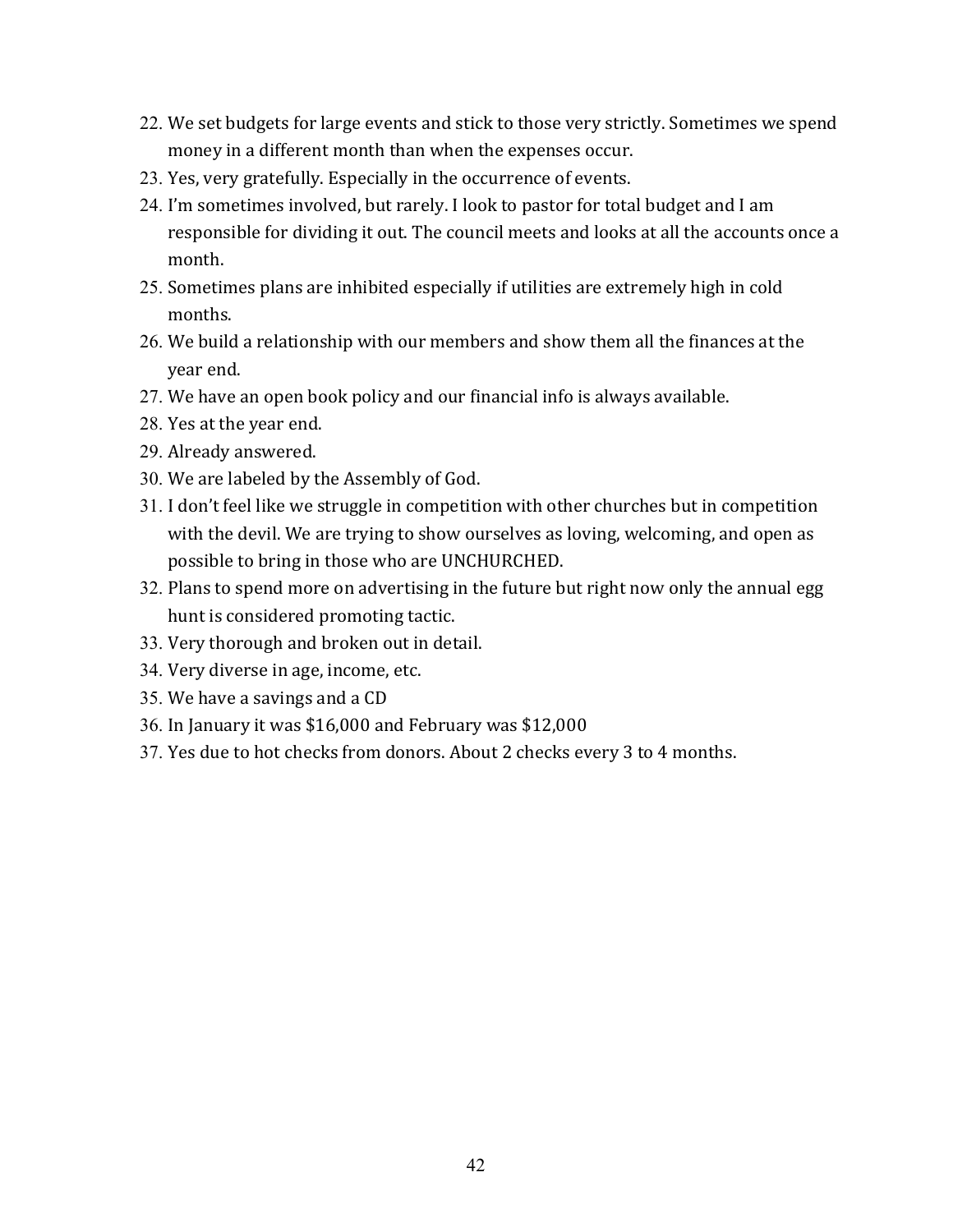Interview with Chi Alpha

- 1. Filling out all the paperwork and dealing with the governmental policies.
- 2. If they support your mission, very easy and smooth. If not, very tough and difficult. We have to be very careful with our wording, especially with the government.
- 3. Bachelors of Marketing no finance experience previous to this position.
- 4. No trainings in place.
- 5. Finances currently handled in excel spreadsheet. Probably will look into more programs because we need to use packages such as quickbooks. The only problem is they are expensive and do not provide training so you have to train yourself how to use them.
- 6. God told us to be here and I grew up here. It is a flagship school, the biggest in Arkansas and desired to be a model program.
- 7. It is online.
- 8. Christian fellowship group located at the University of Arkansas created to help students in ALL areas of their lives.
- 9. Student offerings, fundraisers (parking for football games), and staff monthly support.
- 10. It fluctuates a lot. Income is dependent heavily upon church offerings and family donations to pay the staff members. Churches are more faithful, families are not. Christmas and December funding is always low. It requires us to budget extra money for December early on. There are often several checks that arrive late and are hard to budget for.
- 11. In the beginning, my husband and I used our personal checkbook. After we become an official "nonprofit" it made it possible for us to open 2 accounts. Now we have a house account and two other accounts.
- 12. No
- 13. As long as the house is full of tenants, our finances are stable. Not having to pull from other accounts, call for special offerings, or take from staff salaries is financial stability for us.
- 14. When the house is paid off we will have more flexibility because we won't be paying a huge mortgage.
- 15. Already answered
- 16. By raising monthly supporters who donate to them each month.
- 17. Raise our own budgets and funds, compares to a school teacher salary.
- 18. Long term for sure churches and close family are faithful in this. Communication in the beginning keeps people faithful. They knew everything and now it is hard to keep it personal.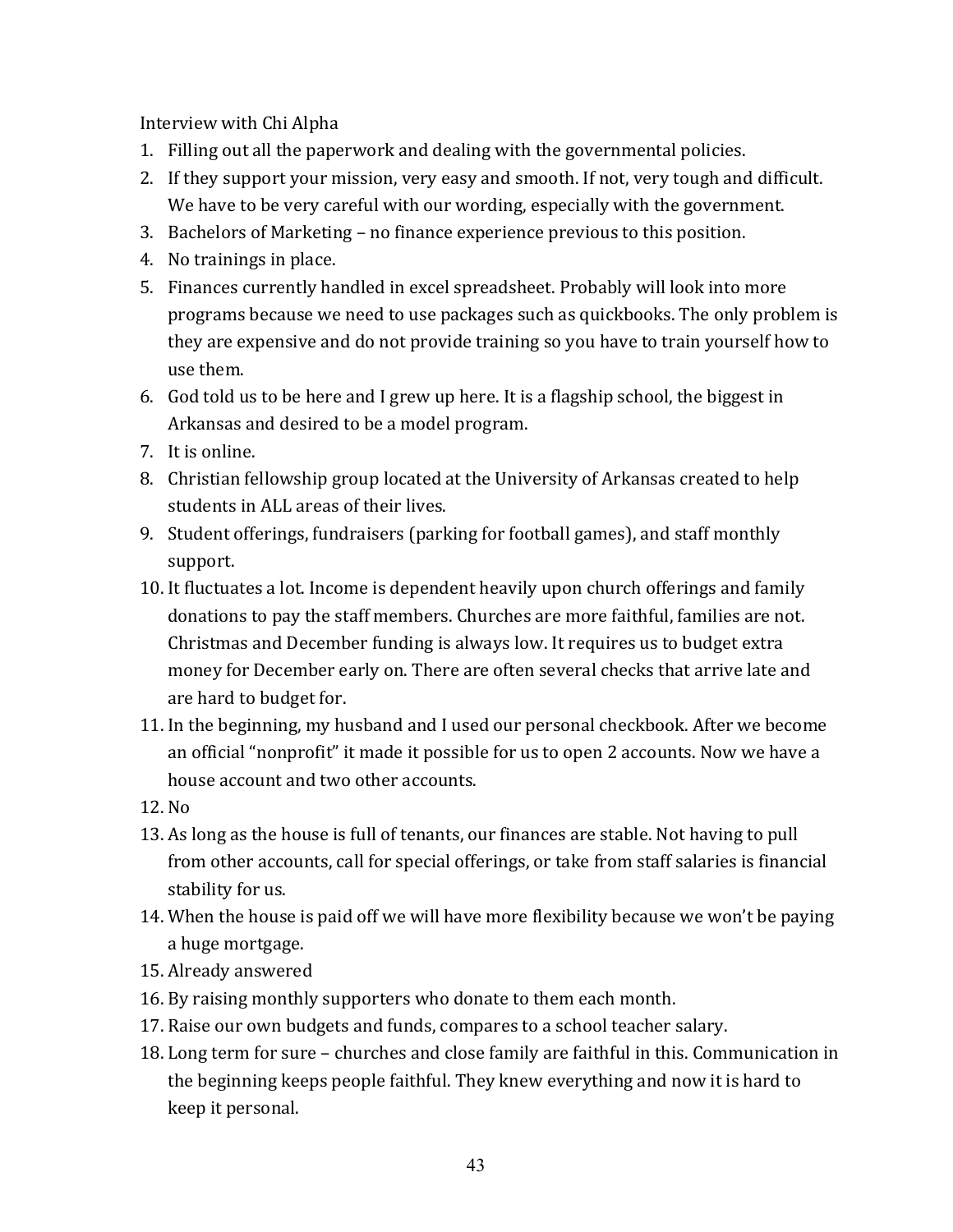- 19. Regular small
- 20. When the economy is bad, our income is low.
- 21. No response
- 22. We manage our copying machine and look for donations in other forms such as physical things.
- 23. Yes
- 24. Yes
- 25. We find ways to make it happen if we can't afford to pay for it.
- 26. Communication is key newsletters every 45 days, texts often, and emails every 60 days
- 27. No but if they wanted we would give them access. The bank and AG headquarters looks at them each quarter.
- 28. Already answered
- 29. No response
- 30. Labeling Assembly of God and RSO of the University of Arkansas
- 31. No response
- 32. In the fall, 90% of our budget goes to advertising our organization on campus but on an annual basis, only about 10% goes to advertising
- 33. Income versus expense report is provided and then broken down by pieces
- 34. Ages are voung to old, income is very different, churches of different sizes, and from locations all over. There is no one we wouldn't ask for financial help
- 35. 0%
- 36. Approximately \$11,000. 6% from fundraisers and 4% from donation and 90% from tenants rent.
- 37. No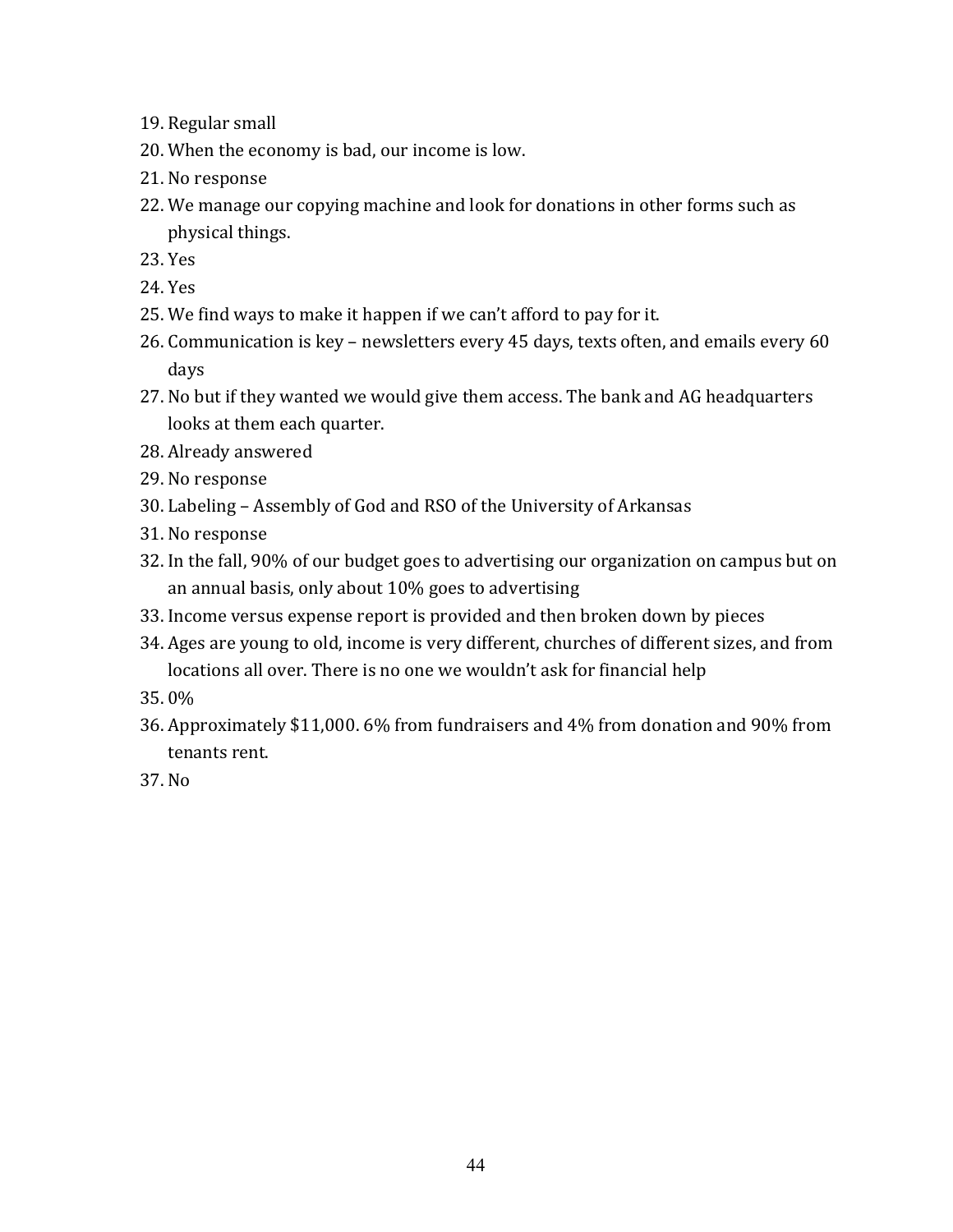Potters House Interview

- 1. Understanding the specific niche, mission, vision and core aspects of the organization.
- 2. It was pretty easy. We promote education, employment, etc. and those are widely held goals. The fact that we are faith based can cause less people to be involved.
- 3. Bachelors Business Finance Hired specifically because of experience.
- 4. Process in place but no trainings to pass it on
- 5. We are looking to outsource our payroll. We are now at 60 employees and rules and regulations only get more complex as you add more employees.
- 6. This is where I lived.
- 7. Online
- 8. We offer a 2 day per week preschool that is free, leadership programs for high schoolers, and employment in the thrift stores (especially for high schoolers, mothers, and grandmothers). We provide them with training within the job.
- 9. The thrift store funds  $70-90\%$  of funds and  $30-10\%$  of funds come from donors.
- 10. Pretty steady and consistent
- 11. Very much. In the beginning there were very few process and each person involved in the organization participated in making the decisions. Now there is a finance team that makes the financial decisions.
- 12. Limited grants provided by local foundations
- 13. We want to get to a place where we are self-sustainable (meaning no donations required to fund expenses). We would also like to have an amount in savings that doesn't have to be often dipped into
- 14. Month to month is fine but year-to-year shows lots of instability.
- 15. Already answered
- 16. No we have had the same vision although the form that is portrayed and the programs offered have changed.
- 17. Paid salary or hourly wages. Those who could make more are here because they are willing to sacrifice for the cause of the organization.
- 18. When we are communicating the need effectively they are faithful
- 19. Consistent small
- 20. It doesn't
- 21. Private donors
- 22. We cut temporary workers in the thrift shop and we cut spending on specific programs
- 23. Yes, we have a couple hundred volunteers
- 24. No, other people make the decisions.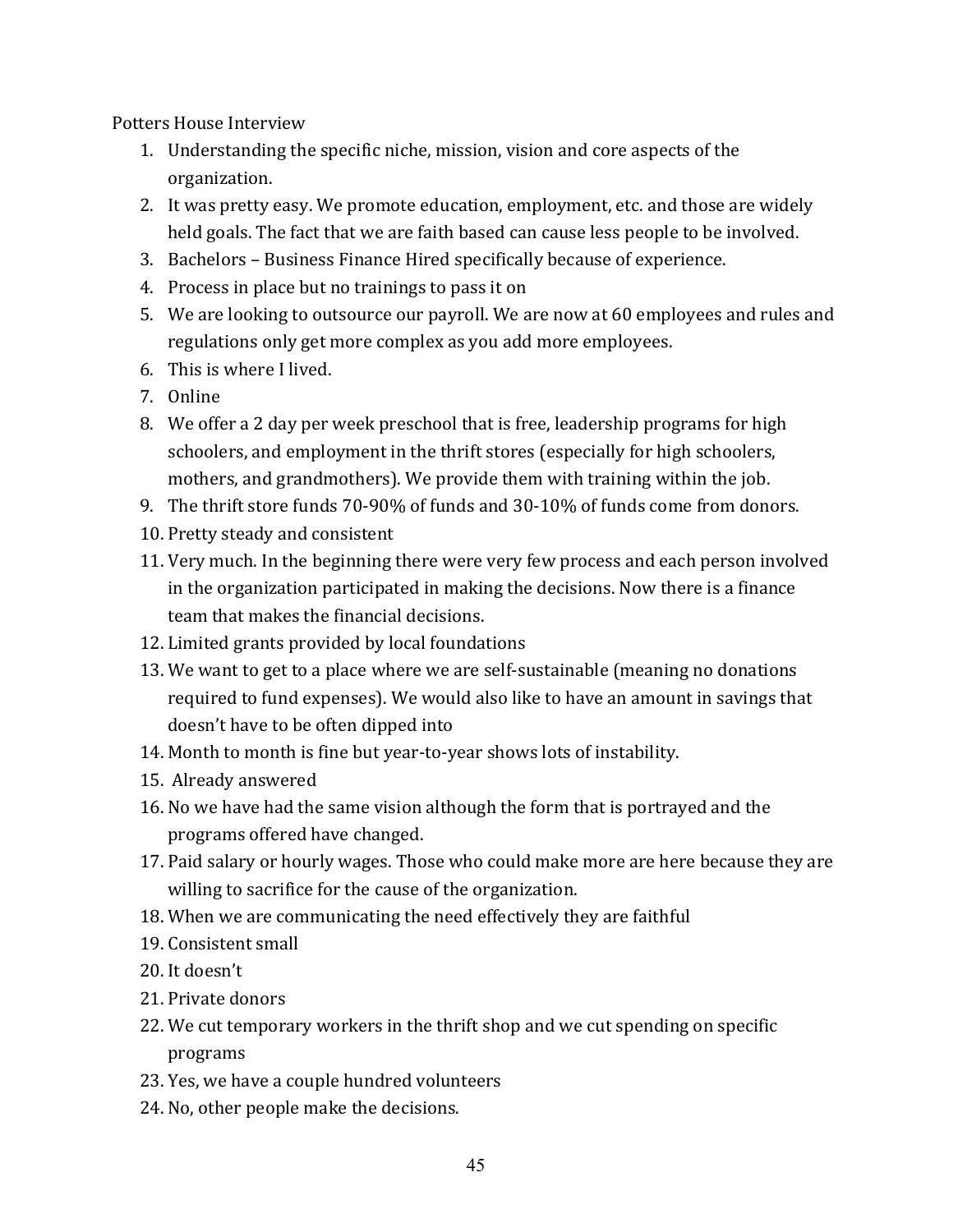- 25. Plans are always inhibited because there is always a greater need than we are able to meet
- $26.$  Communication if we ask for help then people will help and we keep personal relationships with our donors and volunteers
- 27. No, no
- 28. Yes often
- 29. Not
- 30. A part of the kingdom of God
- 31. No
- 32. Very small percent
- 33. Very thorough we follow all accounting requirements, set specific budgets each month, keep an eye on profit and loss, and manage it tightly. We view financial accountability as a big deal because we have donors who give to the cause and we want sustainability.
- 34. Very diverse college students, young couples, and the majority is middle to upper class
- 35. We try to set aside a "nominal fee" for cushion in case the thrift shop is not doing as good
- 36. No response
- 37. No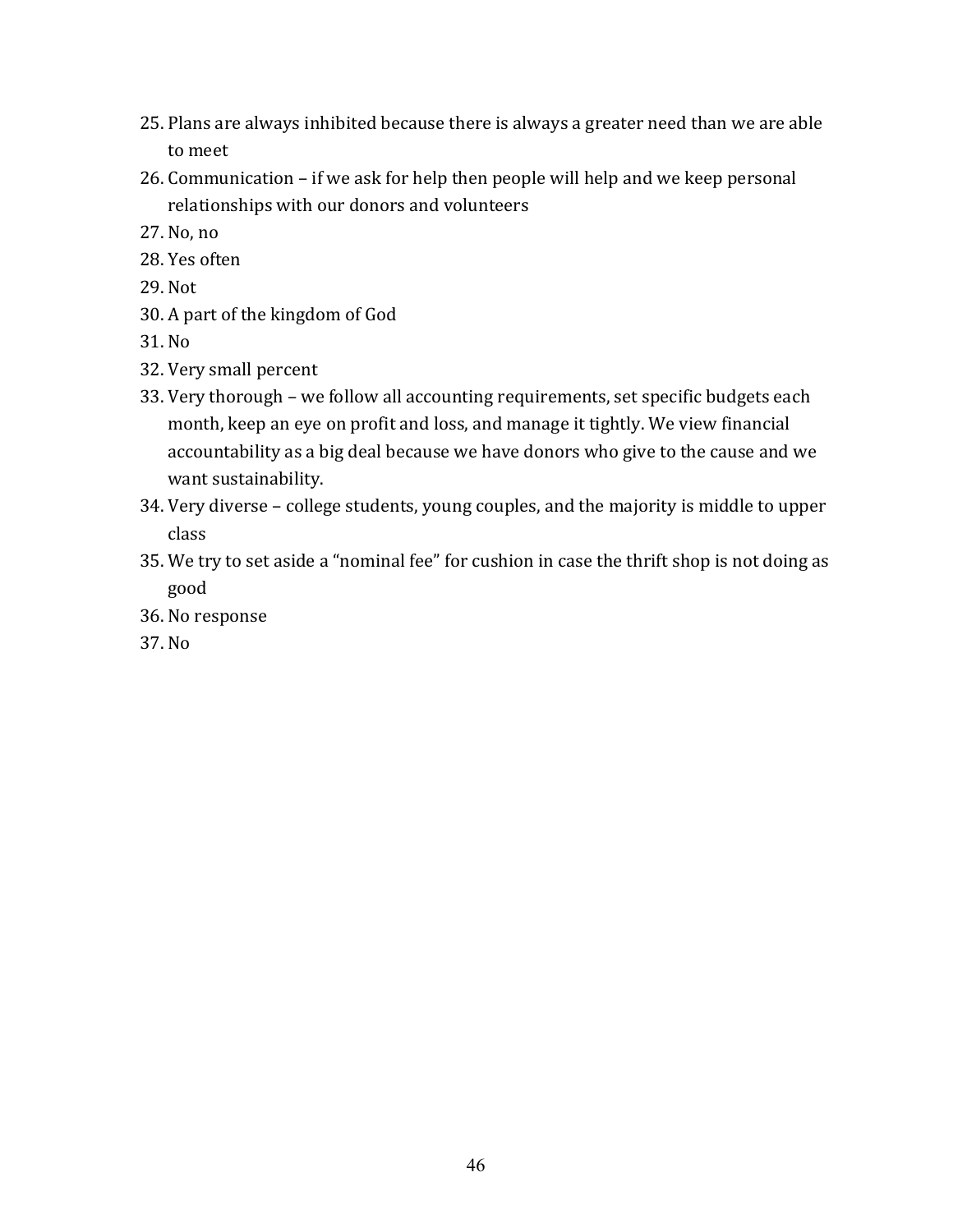Interview with Fayetteville Future Fund

- 1. Keeping people excited.
- 2. The mission was well received the people we target will be the future leaders of tomorrow.
- 3. Managed by the Fayetteville Area Community Foundation out of Little Rock, someone who manages all the community foundations in Arkansas manages our finances.
- 4. Lots of trainings are in place, the person who manages the finances has a high position and lots of experience since they are managing a huge budget.
- 5. We want to grant out 80% of our funds to an amount of \$10,000 each year and create an endowment with the other 20% that eventually reaches \$1 million and will spin off interest and be self sustaining.
- 6. No response
- 7. Online
- 8. Fayetteville Area Community Foundation has 27 affiliates in Arkansas. It is a public charity created for people in a specific geographic area (Fayetteville). We allow people an alternative to be charitable without setting up their own fund. Any fund under \$25 million has a lot of fees and rules to follow, as we combine funds and individuals we can be at a total that eliminates some of those. People have the ability to write a check, let it sit in an account, get tax credit for it, and wait to distribute the money later. We are a 501C(3). The foundation we are under handles all the details and does all the financial work for us.
- 9. We sell a ticket to one event each year and then there are things and activities to do at this event and also general donations are excepted at the event.
- 10. We only receive funds once a year.
- 11. In the beginning, membership was based on age and the fee of membership varied depending on the age of the individual (it was more expensive for older people). Now the cost of the ticket is the only form of purchasing a membership and it is the same across the board.
- 12. No response
- 13. No response
- 14. No response
- 15. Already answered.
- 16. No response
- 17. Fairly well within the field of a nonprofit
- 18. Personal financial flow and income have a huge impact on long term faithfulness to the organization. Also people often come to the annual event because their friends or coworkers are involved and when they transition out of that person's life, they no longer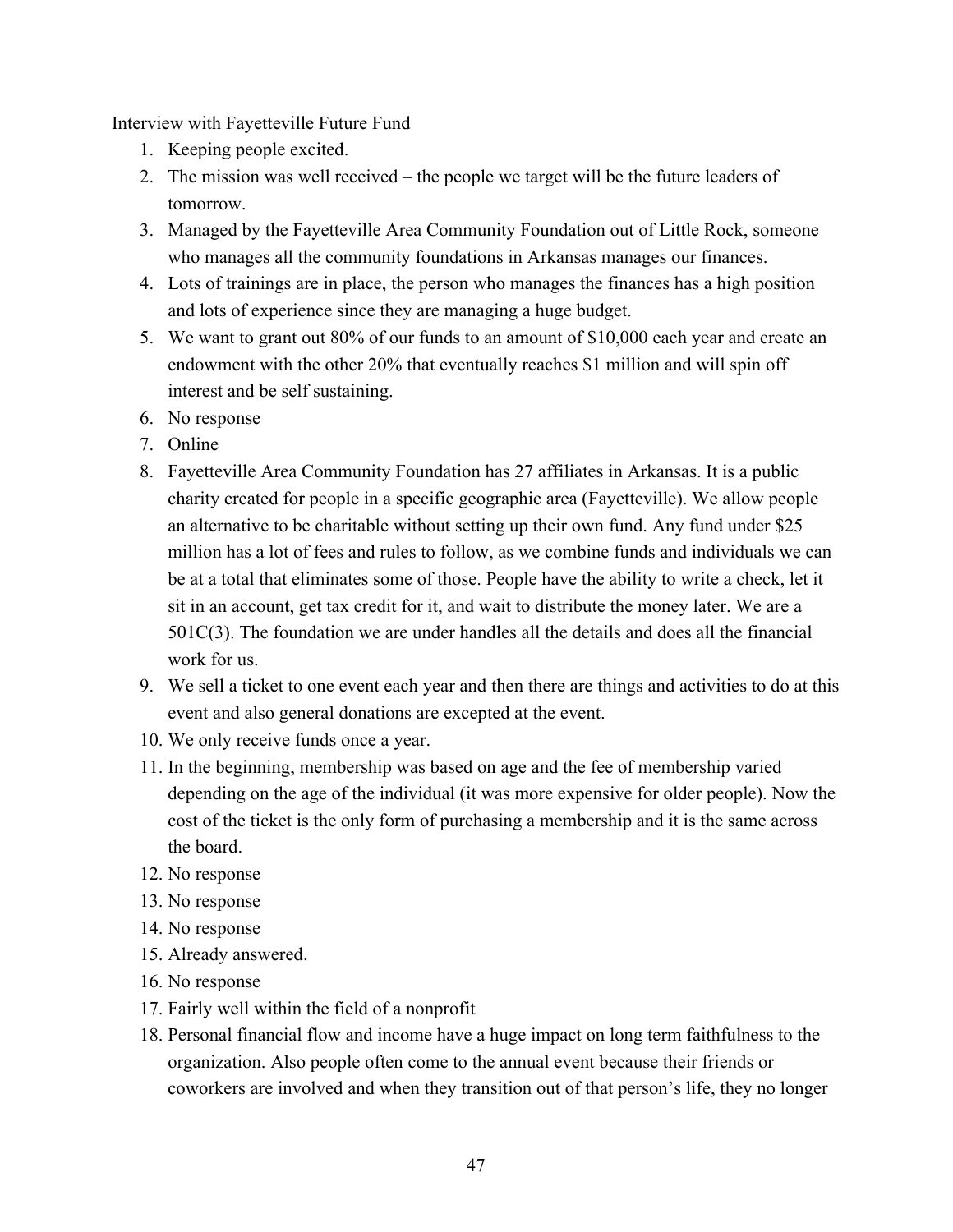attend. Nonprofit events are very competitive. I probably get two invitations a week asking me to come attend some nonprofit banquet or fundraiser.

- 19. No response
- 20. It affects us negatively when its bad
- 21. No response
- 22. We constantly monitor our expense to giving ratio. We are always looking for ways to be more efficient with our money. We often get supplies as donations or we get reduced office rent. Additionally, several employees work from home, not requiring us to rent as large of a space.
- 23. Some
- 24. The whole group is involved and participates as we decide what causes we will give to at the annual event.
- 25. No response
- 26. We are constantly transparent and communicate with our members about where the money is going.
- 27. Answer later
- 28. No response
- 29. Already answered
- 30. We are an umbrella
- 31. Definitely so many different events to choose from.
- 32. All of our income really comes from donations and we use social media (which is free) to advertise our annual event.
- 33. We have to fill out the 990 form and they are publicly available. Some people access them but the majority of members do not.
- 34. Very diverse
- 35. 20%
- 36. 10% donations 90% fundraiser event and corporate scholarships
- 37. No response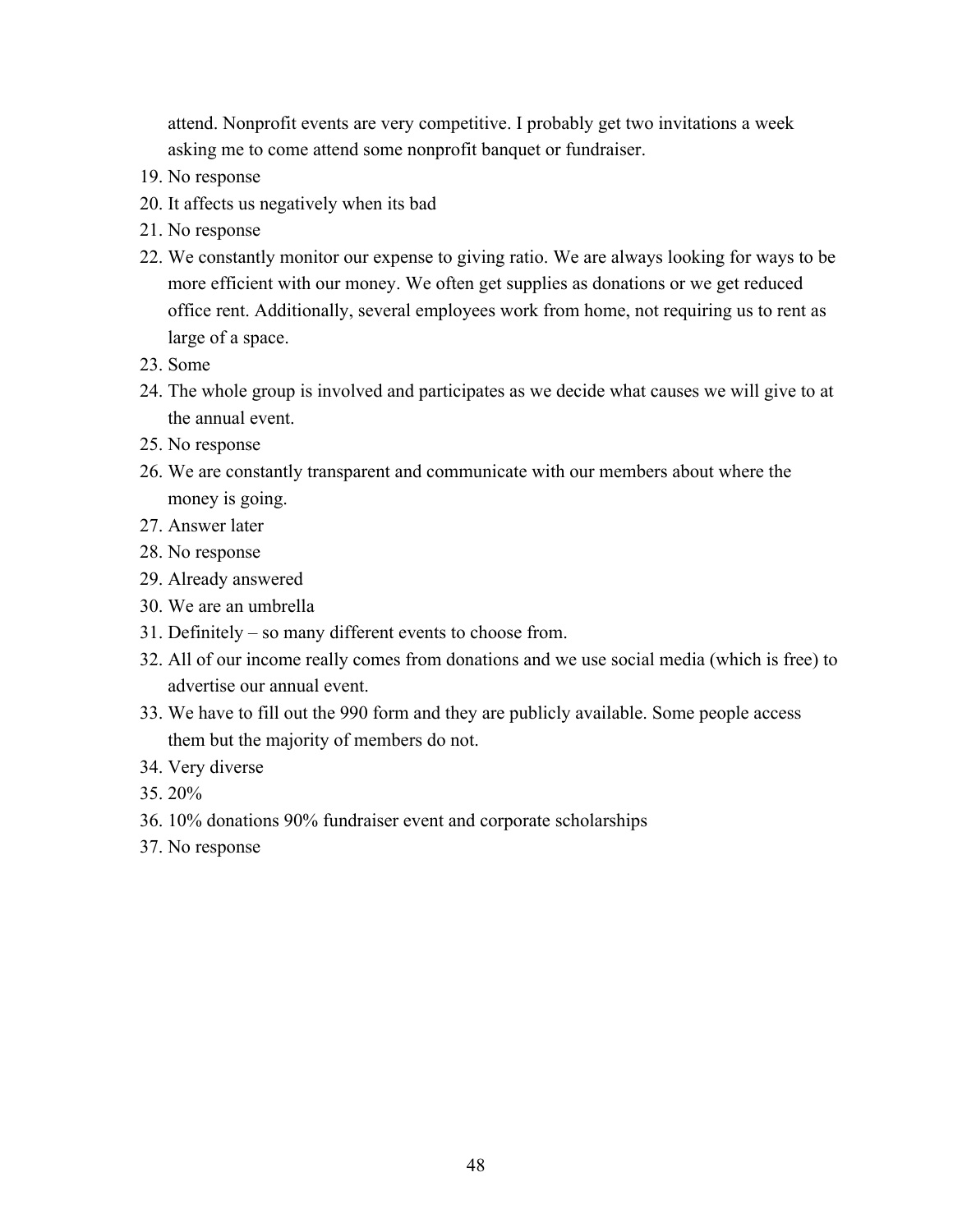Interview with Prism Education Center

- 1. Getting all the miscellaneous materials. Trying to budget before any expenses occurred or any other organizations of similar style existed.
- 2. It was very easy, we had a waiting list without ever advertising. People learned about us from word of mouth and their communities.
- 3. Bachelors of Public Administration no finance experience previously
- 4. We have check lists for all new employees, we do a lot of on the job training. We really need more structured trainings in place and I wish to attend business trainings or more technical trainings that are for general administration, budget management, account reconciliation, etc. But trainings like that are expensive
- 5. We want to increase our cash flow as this is a big challenge right now.
- 6. No response
- 7. Online
- 8. Online
- 9. We have opportunities for grant writing and fundraisers that are not taken advantage of. But it is hard to find grants that are not tied to specific uses or without guidelines.
- 10. Our funds fluctuate. They drop a lot in the summer because students often stay home. We are beginning to do more to prevent that. Preschool families now do not have the option to let their child stay home during summer. (If they did this makes it difficult to pay our teachers). We used to have to cut teachers salaries to compensate for that loss. If we marketed our summer school better, we could have a big summer program but that comes with a lot of other complications and we still don't know if that is the route we want to take.
- 11. Massively changed in the beginning we processed payroll by using an excel spreadsheet, tax tables, and manually calculated taxes out of checks. Now we use Quickbooks which can generate all the checks automatically. We used to write checks to the IRS and now we pay them online. We have to pay them weekly now but in the past we only paid them monthly. We have established more accountability. When we are audited, they look for that accountability. We make budget revisions once a quarter now instead of once a year.
- 12. We do have government grants that we have to use how THEY want. The cost of allowance is also there  $-$  if you break the rules, you have to give some/all of the money back. It also places a lot of restrictions on the employees that makes them log their hours and be detailed in their reports. Grants are also more of a reimbursement that requires you to have the money upfront and they pay you back.
- 13. No response
- 14. No response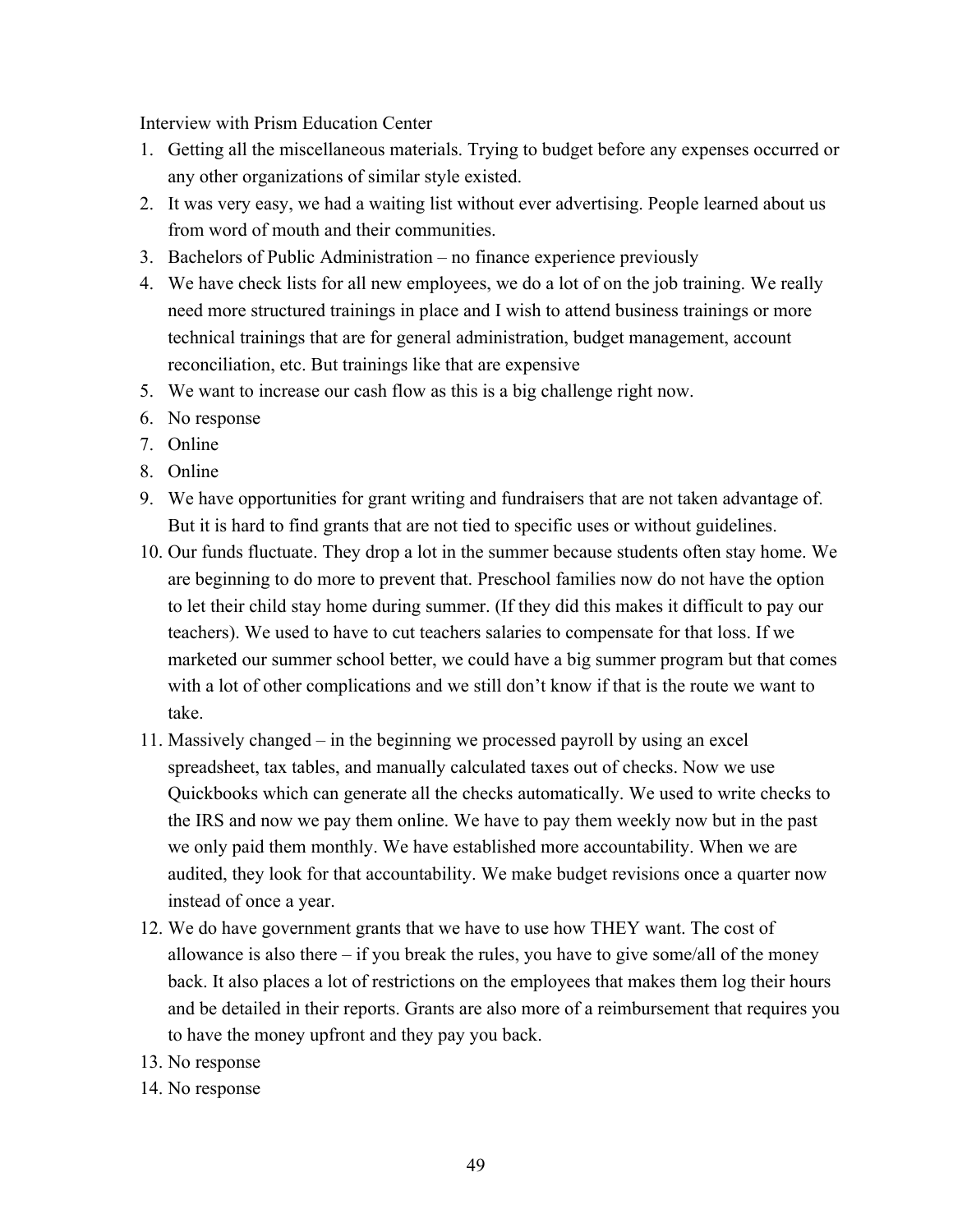- 15. Already answered
- 16. No
- 17. Our employees take some sort of a cut, especially in the higher up job descriptions but that is because they support the mission.
- 18. There is no structure in our monthly donations, mostly we just receive random large support.
- 19. Regular small donations are better because you can expect them and budget accordingly but random large donations are quick amounts that are very helpful and needed in times of big projects.
- 20. If a very tough time came in the economy, people would not be able to pay tuition and would have to enroll their children in public school or not pay as much tuition which would cause us to lose the largest part of our income
- 21. Donations a lot of time and effort is required for grants and they have so many restrictions.
- 22. We manage our resources and make them available to students at a lower cost (and highly effective materials at that). We are efficient with our money and we utilize the connections we have. We also accept volunteers for roles that would normally be paid in other schools.
- 23. Answered previously
- 24. Prepares the budget and voices her opinion
- 25. No response
- 26. We build community culture between all those involved in our school. We focus on more intimate relationships. We invest time in people and send them eblasts once a week. It allows people to feel like they have more ownership.
- 27. They are available to all. We are a  $501C(3)$
- 28. Previously answered
- 29. No response
- 30. No response
- 31. We struggle slightly due to competition with other private schools
- 32. Less than 1%
- 33. No response
- 34. No response
- 35. All of our income is reinvested in the school at some point through the year
- 36. In February our income was approximately \$92,000 and 70% of that came from tuition (paid tuition minus scholarships), 23% came from grants and donations, and 3% came from miscellaneous.
- 37. Used to be a large amount (about \$100 a month), but right now all we have is credit card